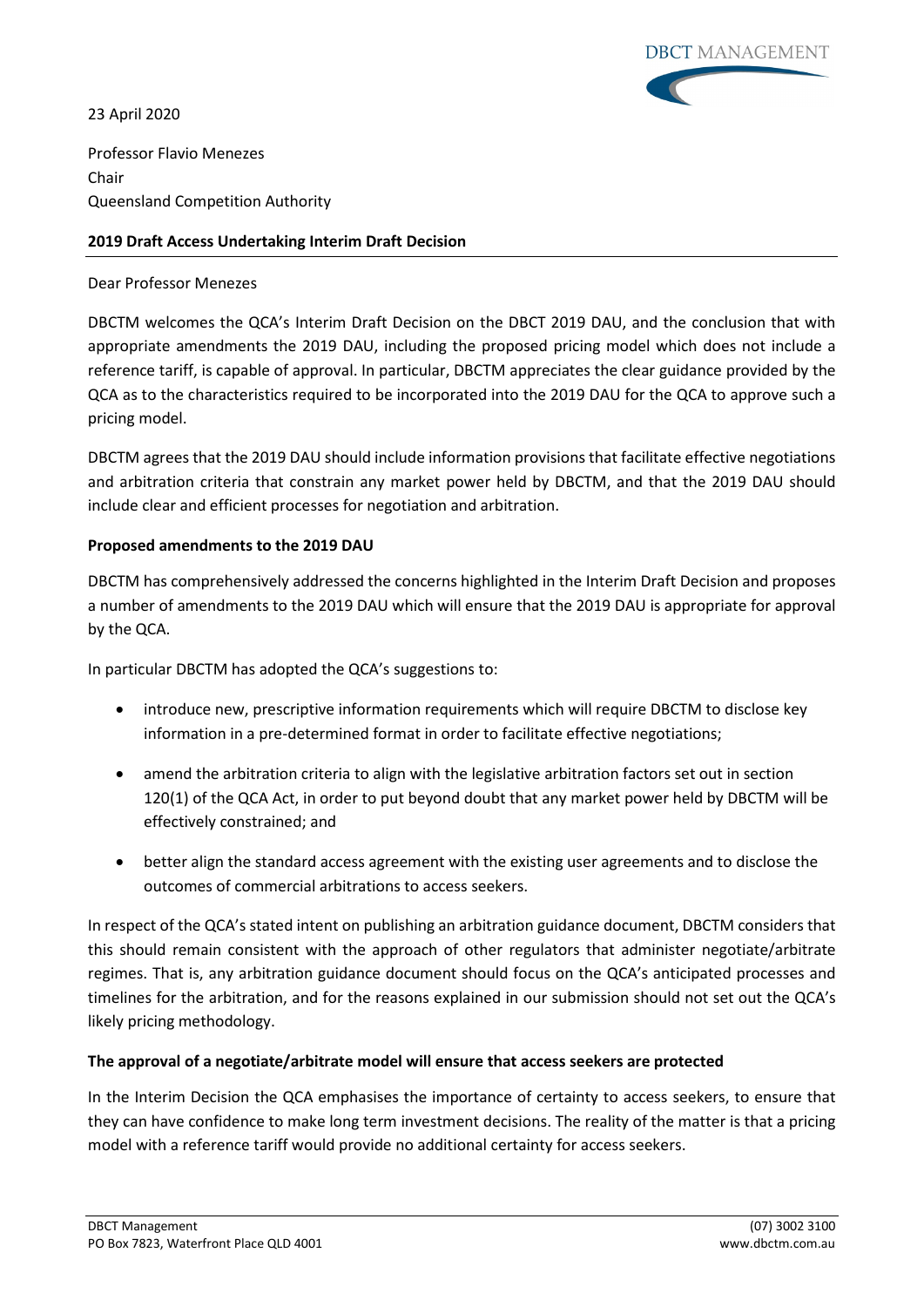DBCTM's existing terminal will be fully contracted for the entire period that the 2019 DAU will apply. This means that all access seekers will be seeking access to expanded capacity, and will not be able to gain access to DBCT unless DBCTM undertakes an expansion. It follows that any reference tariff set by the QCA in the access undertaking will provide no additional certainty to access seekers, as it will not reflect the actual prices paid by access seekers for access to expanded capacity (which is determined following a Price Ruling by the QCA and the actual expansion of the terminal).

Given that there can be *no* access to DBCT during the regulatory period for access seekers without an expansion, it becomes imperative that the access undertaking provides appropriate incentives to ensure that DBCTM can undertake an expansion.

DBCTM is confident that the negotiate/arbitrate model laid out in the 2019 DAU, with the further amendments proposed by DBCTM to address the QCA's concerns, will enable DBCTM to negotiate appropriate, mutually beneficial terms with access seekers to ensure that an expansion can transpire, while effectively constraining any market power held by DBCTM.

## **DBCTM welcomes further feedback from the QCA on the 2019 DAU**

While DBCTM is confident that the proposed amendments to the 2019 DAU address the concerns raised by the QCA, we are committed to working constructively with the QCA and other stakeholders to ensure that the 2019 DAU is fit-for-purpose.

DBCTM looks forward to your consideration of its proposed amendments to the 2019 DAU, and is available to answer any queries that arise.

Yours sincerely

Anthony Timbrell

Chief Executive Officer **DBCT Management**

Attachment 1: DBCTM response to the QCA Interim Draft Decision on the DBCT 2019 DAU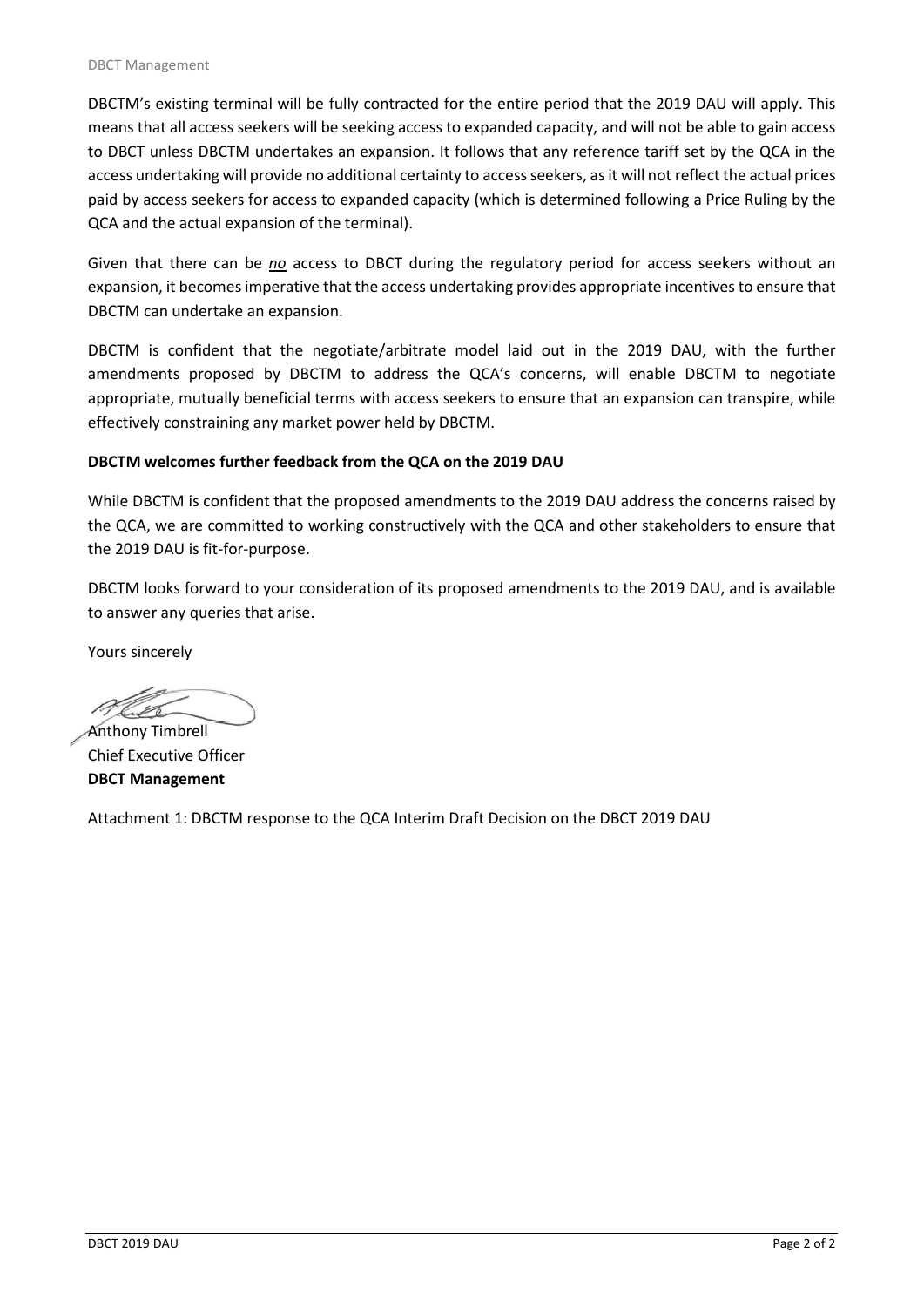



# **DBCT 2021 Access Undertaking**

**DBCT Management response to QCA Interim Draft Decision 24 April 2020**

DBCT Management Level 15 Waterfront Place, Brisbane QLD 4001 PO Box 7823, Waterfront Place QLD 4001 (07) 3002 3100 [www.dbctm.com.au](http://www.dbctm.com.au/)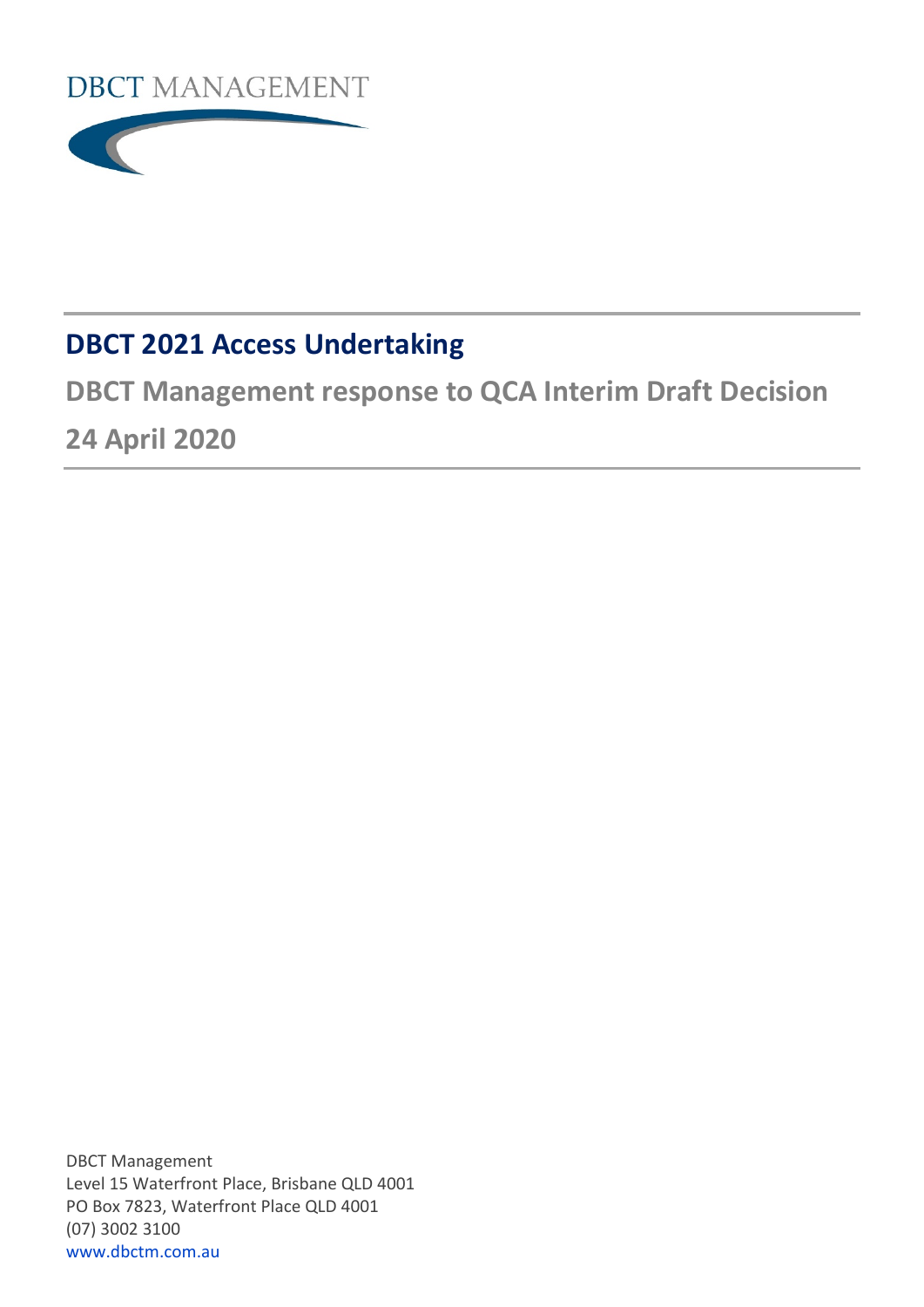## <span id="page-3-0"></span>**Contents**

| $\mathbf{1}$ |            |                                                                                         |  |  |
|--------------|------------|-----------------------------------------------------------------------------------------|--|--|
| 2            |            |                                                                                         |  |  |
|              | 2.1        |                                                                                         |  |  |
|              | 2.2        |                                                                                         |  |  |
|              | 2.3        |                                                                                         |  |  |
| 3            |            |                                                                                         |  |  |
|              | 3.1        |                                                                                         |  |  |
|              | 3.2        |                                                                                         |  |  |
|              | 3.3        |                                                                                         |  |  |
|              | 3.4        |                                                                                         |  |  |
|              | 3.5        | Certainty that arbitration criteria do not impede competition for access to capacity 23 |  |  |
|              | 3.6        |                                                                                         |  |  |
|              | 3.7        |                                                                                         |  |  |
|              | 3.8        |                                                                                         |  |  |
| 4            |            |                                                                                         |  |  |
|              | 4.1        |                                                                                         |  |  |
|              | 4.2        |                                                                                         |  |  |
|              | 4.3        |                                                                                         |  |  |
|              | 4.4        |                                                                                         |  |  |
| 5            |            |                                                                                         |  |  |
|              | 5.1        |                                                                                         |  |  |
|              | 5.2        |                                                                                         |  |  |
|              | 5.3        |                                                                                         |  |  |
|              | 5.4        |                                                                                         |  |  |
|              | 5.5        |                                                                                         |  |  |
|              | 5.6        |                                                                                         |  |  |
|              | Appendix 1 |                                                                                         |  |  |
|              | Appendix 2 |                                                                                         |  |  |
|              | Appendix 3 |                                                                                         |  |  |
|              | Appendix 4 |                                                                                         |  |  |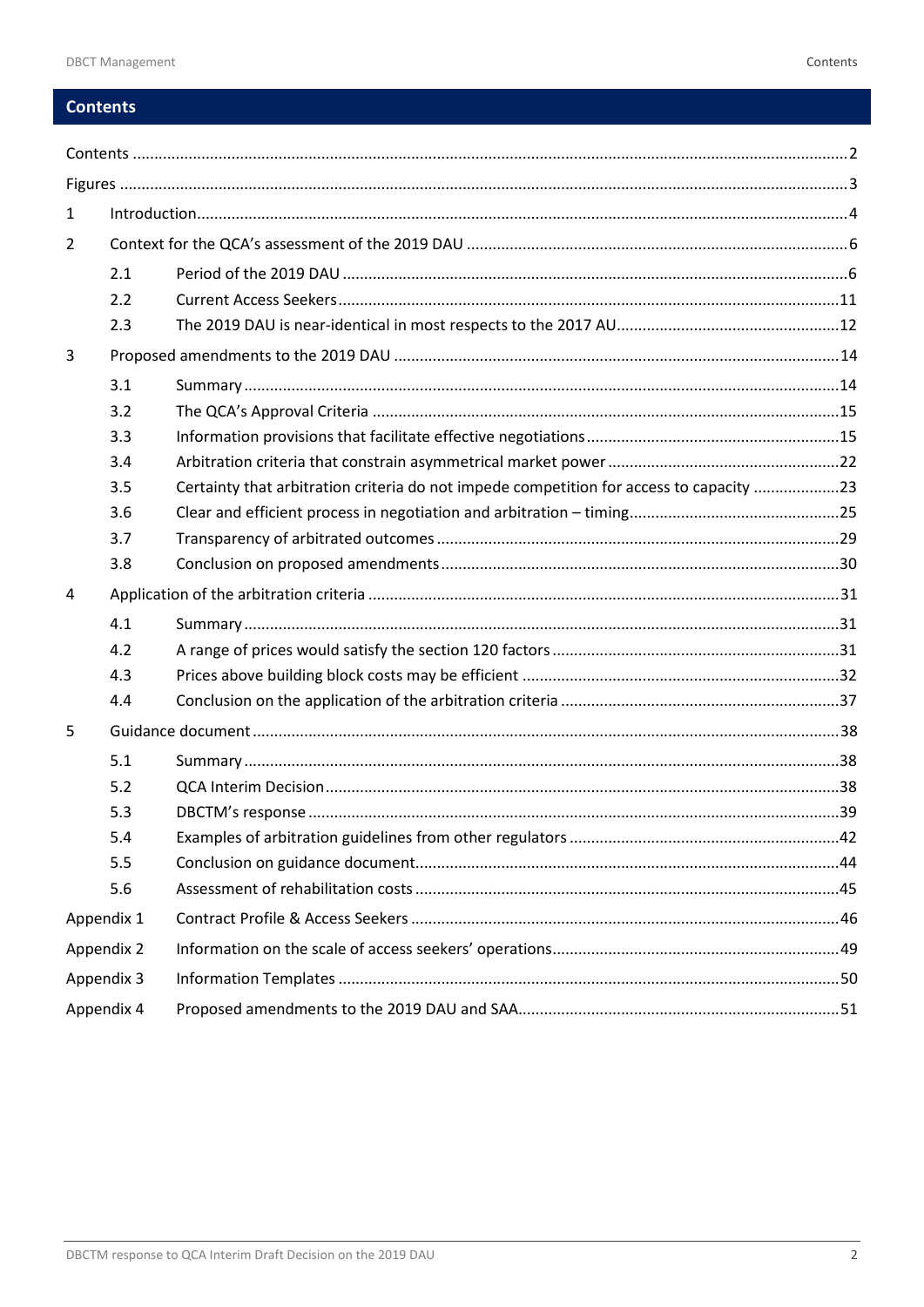## <span id="page-4-0"></span>**Figures**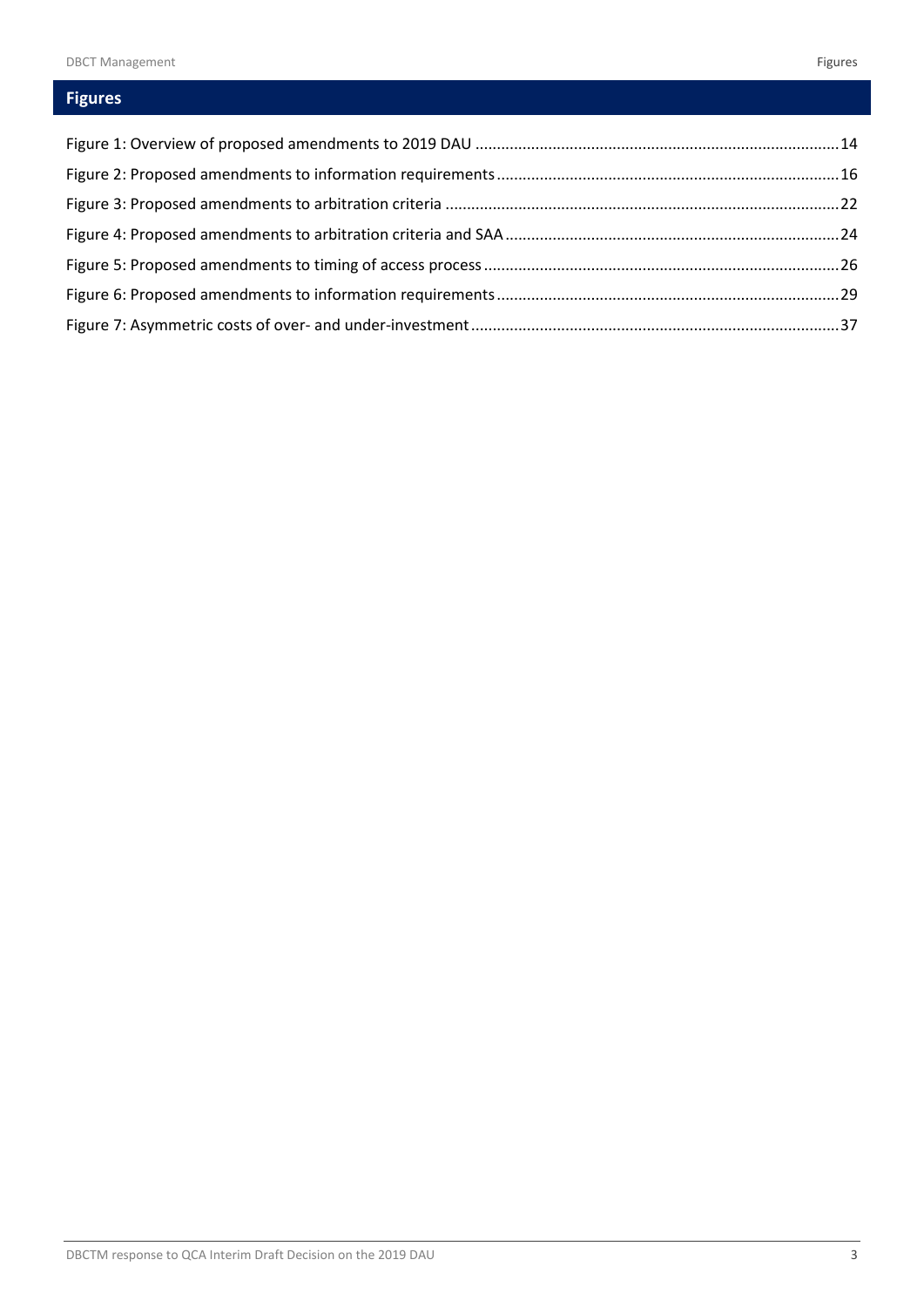## <span id="page-5-0"></span>**1 Introduction**

- 1 On 24 February 2020 the QCA published an interim draft decision on DBCT Management's (**DBCTM's**) 2019 draft access undertaking (**Interim Decision**). The Interim Decision explained that while the QCA does not consider it appropriate to approve DBCTM's 2019 draft access undertaking (**2019 DAU**) as proposed, it does consider that with appropriate amendments the 2019 DAU – including the proposed pricing model which does not include a reference tariff – is capable of approval. $1$
- 2 The QCA explained that it would be appropriate to approve a pricing model without a reference tariff where it features the following characteristics (**Approval Criteria**): [2](#page-5-2)
	- 2.1 information provisions that facilitate negotiations, reducing the dependence on arbitrations;
	- 2.2 arbitration criteria that constrain DBCTM's market power;
	- 2.3 arbitration criteria that do not impede competition for access to capacity; and
	- 2.4 clear and efficient processes for negotiation and arbitration, and transparency around arbitrated outcomes.
- 3 The QCA have also suggested a number of potential amendments that could be implemented to satisfy the Approval Criteria.
- 4 DBCTM agrees with the QCA that the starting point for the QCA's statutory task is to assess the 2019 DAU as submitted,<sup>[3](#page-5-3)</sup> and welcomes the QCA's Interim Decision that the pricing model proposed in the 2019 DAU is capable of approval with appropriate amendments. $4$
- 5 DBCTM remains committed to working constructively with the QCA and users to ensure the 2019 DAU and its negotiate/arbitrate pricing model is implemented in a way that is balanced, effective and fit-for-purpose. As such, this submission comprehensively addresses the concerns highlighted in the Interim Decision and proposes amendments to the 2019 DAU which will ensure that the QCA's Approval Criteria are satisfied. DBCTM's proposed amendments are summarised in the table below.

| <b>QCA criteria for approval</b>                                    | DBCTM proposed amendments to 2019 DAU                                                                                                                                                                                                                                                  |  |  |  |
|---------------------------------------------------------------------|----------------------------------------------------------------------------------------------------------------------------------------------------------------------------------------------------------------------------------------------------------------------------------------|--|--|--|
| <b>Information provisions</b><br>that facilitate<br>negotiations    | Adopt the QCA's suggestion to introduce new, prescriptive information requirements which<br>will require DBCTM to disclose key information in a pre-determined format. The information<br>is tailored to facilitate effective negotiations. DBCTM will provide (amongst other things): |  |  |  |
|                                                                     | information about the utilisation of the terminal, including the current and future<br>$\bullet$<br>contracted position of the terminal and the availability of spare capacity;<br>historical pricing at the terminal;<br>$\bullet$                                                    |  |  |  |
|                                                                     | information on the historical regulated asset base, as well as the current and<br>$\bullet$<br>forecast capital base, updated to account for indexation, depreciation and capital<br>expenditure;                                                                                      |  |  |  |
|                                                                     | an independent assessment of efficient corporate costs for DBCTM; and<br>$\bullet$<br>historical and current estimates of DBCTM's weighted average cost of capital.<br>$\bullet$                                                                                                       |  |  |  |
|                                                                     | The 2019 DAU will also refer explicitly to compliance and enforcement provisions of the QCA<br>Act as suggested by the QCA.                                                                                                                                                            |  |  |  |
| Arbitration criteria that<br>constrain asymmetrical<br>market power | Adopt the QCA's suggestion to amend the arbitration criteria in the 2019 DAU to align with<br>s120 of the QCA Act.                                                                                                                                                                     |  |  |  |

<span id="page-5-2"></span><sup>2</sup> QCA Interim Decision, p. iv

<span id="page-5-1"></span><sup>1</sup> QCA Interim Decision, section 1.6

<span id="page-5-3"></span><sup>3</sup> QCA Interim Decision, p. 21

<span id="page-5-4"></span><sup>4</sup> QCA Interim Decision, section 1.6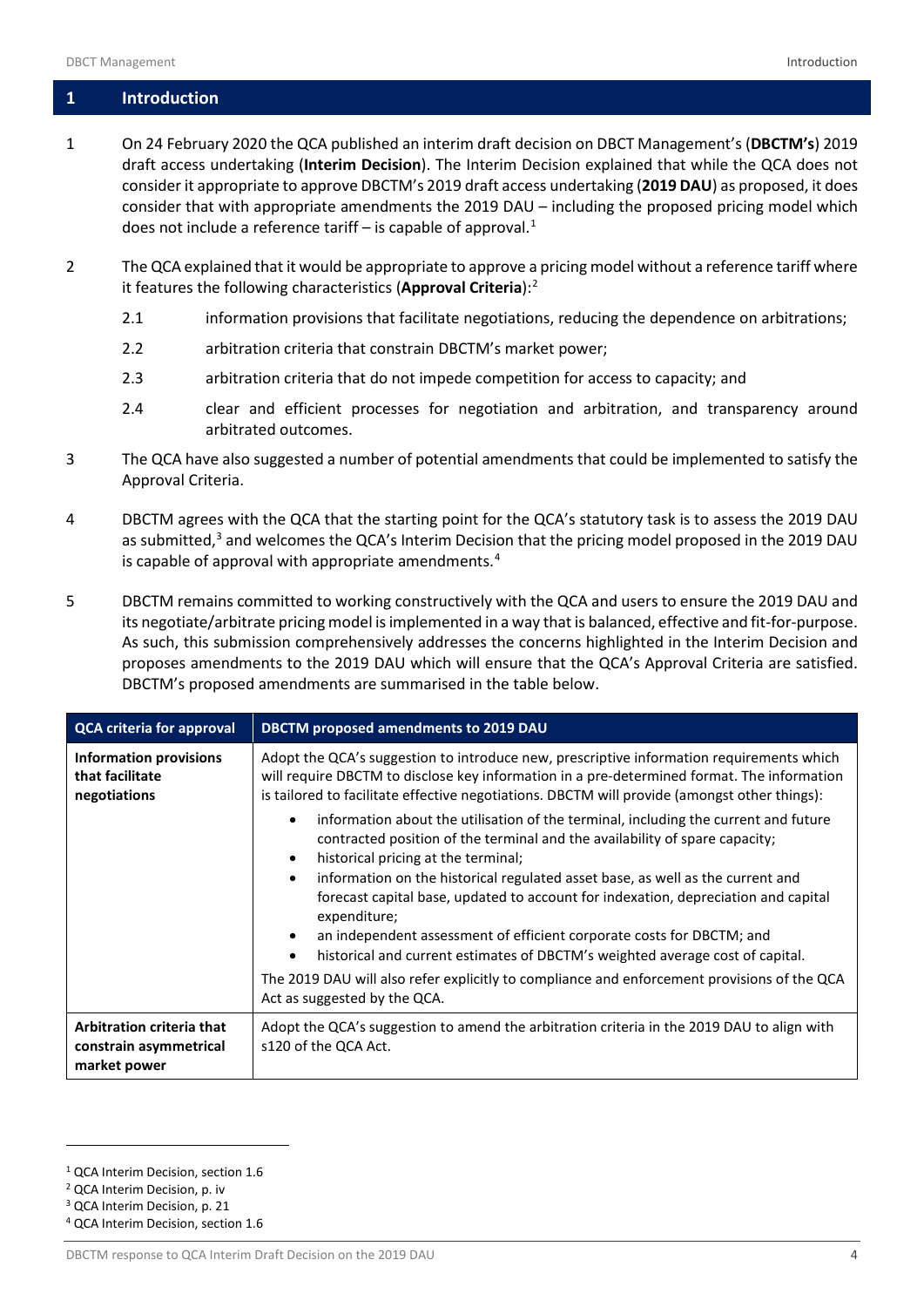| <b>QCA criteria for approval</b>                     | <b>DBCTM</b> proposed amendments to 2019 DAU                                                                                                                                                                                        |
|------------------------------------------------------|-------------------------------------------------------------------------------------------------------------------------------------------------------------------------------------------------------------------------------------|
| Certainty that the<br>arbitration criteria do not    | Adopt the QCA's suggestion to amend the arbitration criteria in the 2019 DAU to align with<br>s120 of the QCA Act.                                                                                                                  |
| impede competition for<br>access to capacity         | Adopt the QCA's suggestion to include provisions in the 2019 SAA which align the arbitration<br>criteria applicable when arbitrated by a commercial arbitrator, with the criteria applicable<br>under the existing user agreements. |
| <b>Clear and efficient</b><br>process in negotiation | Reconsider the timeframes set out in the 2019 DAU, to ensure that a timely outcome is<br>possible for access seekers and that they do not face undue time pressures.                                                                |
| and arbitration and                                  | Clarify timelines for arbitrations in the QCA's arbitration guidance document.                                                                                                                                                      |
| transparency around<br>arbitrated outcomes           | Adopt the QCA's suggestion to allow the outcomes of arbitration determinations to be<br>released to (non-participating) access seekers, whether arbitration is conducted by the QCA<br>or another party.                            |

- 6 The proposed drafting for these amendments, shown as tracked changes against the initially proposed 2019 DAU, is included in Appendix 4 to this submission.
- 7 This submission is broken down into four main sections:
	- 7.1 Section 2 provides important context to the QCA's access undertaking decision, framing the task before the QCA and the practical impacts of the decision.
	- 7.2 Section 3 sets out DBCTM's proposed amendments to the 2019 DAU, that will ensure that the Approval Criteria are satisfied and that the amended 2019 DAU is capable of approval.
	- 7.3 Section 4 explains why the criteria in section 120 of the QCA Act do not require prices to be set solely based on the efficient costs of the service, and why it would be problematic to predetermine the methodology to be used in applying the arbitration criteria.
	- 7.4 Section 5 provides DBCTM's views on the QCA's proposed arbitration guidance document, and its appropriate scope and content, having regard to other negotiate/arbitrate regulatory regimes in Australia.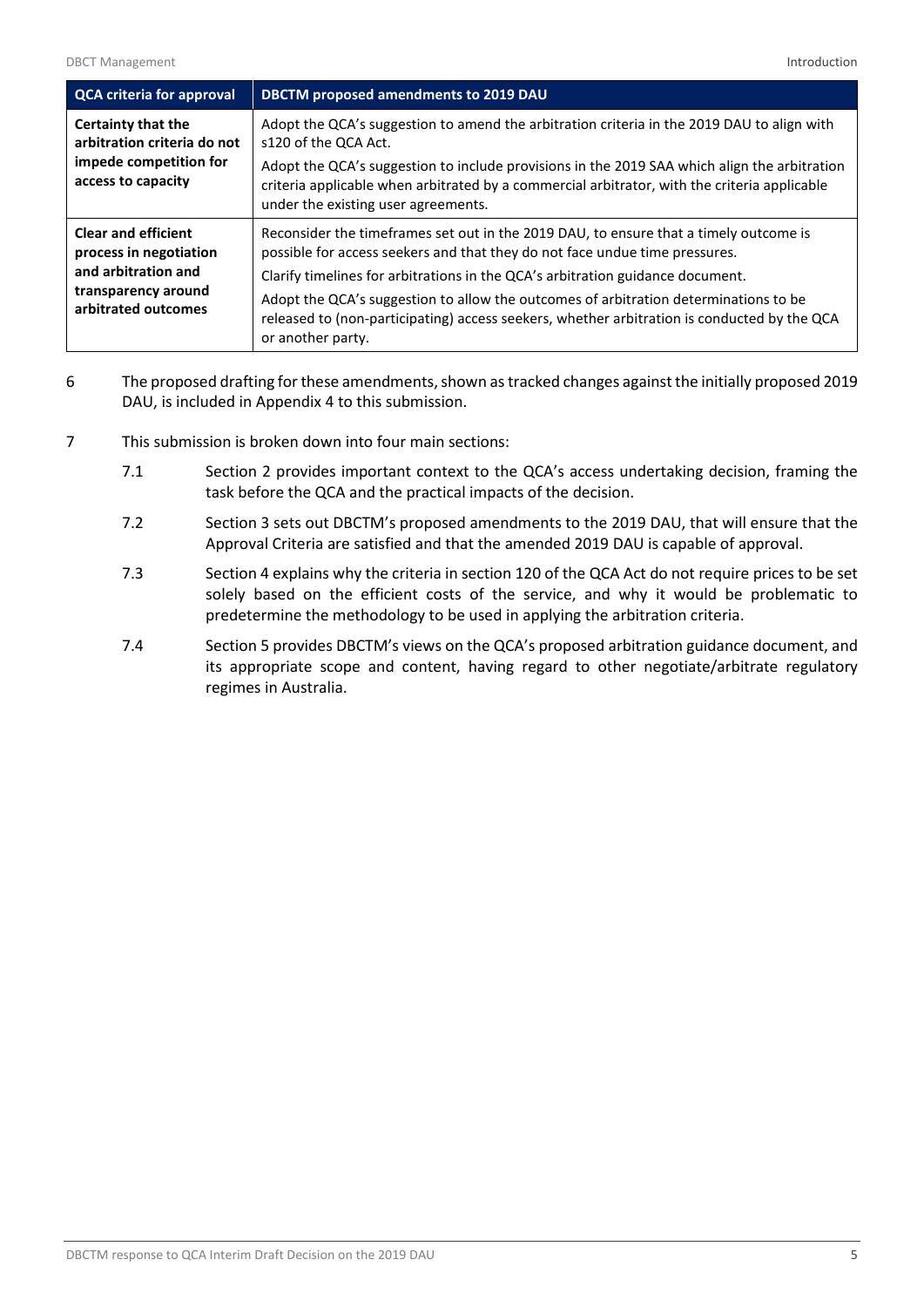## <span id="page-7-0"></span>**2 Context for the QCA's assessment of the 2019 DAU**

- 8 This section provides some important context to the QCA's assessment of the 2019 DAU. Specifically it:
	- 8.1 discusses the period over which the access undertaking will apply and the implications this has for the QCA's analysis;
	- 8.2 shows that capacity at DBCT will be fully contracted for the duration of the access undertaking, and explains why this is relevant to the QCA's assessment of the 2019 DAU;
	- 8.3 discusses the importance of a terminal expansion for new access seekers over the duration of the access undertaking; and
	- 8.4 examines the DBCT User Group's (**User Group's**) contention that new access seekers will be disadvantaged in negotiating access to DBCT and are incapable of negotiating access to DBCT on reasonable terms and conditions, by examining the actual access seekers in the queue.

## <span id="page-7-1"></span>**2.1 Period of the 2019 DAU**

## **The Regulatory Period**

- 9 Consistent with DBCTM's previous AUs, the 2019 DAU will apply for a five year period, from the Approval Date (expected to be 1 July 2021)<sup>[5](#page-7-2)</sup> to the terminating date of 1 July 2026 (Regulatory Period), unless DBCT becomes undeclared.<sup>[6](#page-7-3)</sup>
- 10 In essence, the QCA's role is to assess whether the proposed 2019 DAU is an appropriate access undertaking *for this Regulatory Period*. The QCA is not required to make a decision regarding the form of regulation for DBCT in perpetuity. Rather, it is required to make a decision on whether the 2019 DAU is an appropriate access undertaking to apply for the next five years, having regard to the matters set out in section 138(2) of the QCA Act.
- 11 This is consistent with the QCA's final decision on the 2017 AU, where the QCA made its decision having regard to the prevailing conditions during that regulatory period. For example, in the 2017 AU the QCA revised DBCTM's equity beta downward on the basis that an expansion was unlikely during the relevant regulatory period: [7](#page-7-4)

While we acknowledge DBCTM did expand the Terminal after it was provided the uplifted equity beta in the 2006 AU, we consider the uplift has served its purpose, which was to stimulate investment, and is no longer justified. DBCTM by its own admission is not expecting to expand the Terminal *during the regulatory period*. We took this factor into account when setting the asset beta in our draft decision on the 2015 DAU. (emphasis added)

- 12 The QCA will have the opportunity to revisit the effectiveness of the pricing model at the end of the Regulatory Period. This is important for two reasons:
	- 12.1 First, it means that to the extent any issues arise with the approved 2021 Access Undertaking (**2021 AU**), these will not endure long term and can be rectified prior to the start of the next Regulatory Period (or earlier through a Draft Amended Access Undertaking (**DAAU**) process).
	- 12.2 Second, it provides a strong incentive for DBCTM to act reasonably in negotiations with users and access seekers in order to ensure that the negotiate/arbitrate pricing model operates efficiently and effectively, such that a similar model will be approved for future regulatory periods. This is a substantial *additional* constraint on DBCTM's market power.

<span id="page-7-3"></span>

 $\overline{a}$ 

DBCTM response to QCA Interim Draft Decision on the 2019 DAU 6

<span id="page-7-2"></span><sup>&</sup>lt;sup>5</sup> QCA, Statement of Regulatory Intent - DBCT Management's 2019 Draft Access Undertaking (11 June 2019), p. 1<br><sup>6</sup> See: 2019 DAU, section 1.3 Duration of Undertaking

<span id="page-7-4"></span><sup>7</sup> QCA Final Decision on 2015 DAU, 21 November 2016, p. 94. See other examples at pp. 10-11, 58, 99, 129, 132, 135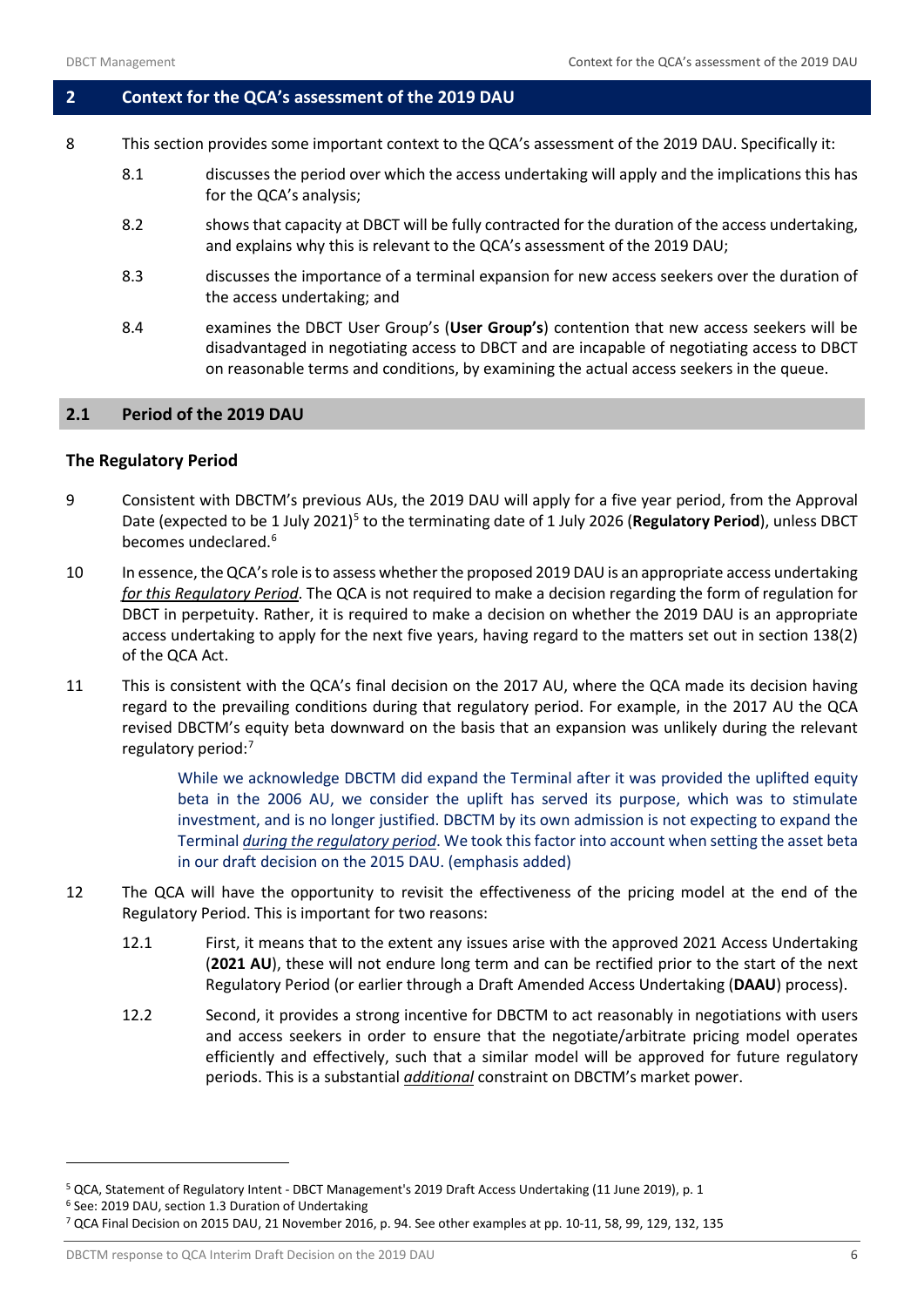## **Access over the Regulatory Period**

- 13 As the 2021 AU will apply for a five year Regulatory Period, the status of the contractual position at DBCT over the Regulatory Period is important context for the QCA's assessment.
- 14 Over the five year Regulatory Period, the existing capacity of the terminal will be fully contracted to existing users under their Existing User Agreements. This fact is not based simply on DBCTM's forecast, but on the existing contracts for capacity at DBCT including those which have recently been extended. Appendix 1 provides a summary of the capacity held by current Access Holders, including the extensions made to their existing contracts,<sup>[8](#page-8-0)</sup> to show DBCTM's actual and forecast contract profile.
- 15 Given that existing capacity is fully contracted, *all* access seekers during the Regulatory Period will be seeking access to expansion capacity. The expansion process has already commenced – DBCTM has received signed Conditional Access Agreements for 27.0Mtpa of expansion capacity and the negotiation of Study Underwriting Agreements is well progressed.<sup>[9](#page-8-1)</sup>
- 16 This is pertinent to the Interim Decision's conclusion that the proposed pricing model does not appropriately balance the interests of access seekers and DBCTM, and could increase uncertainty of access to DBCT.<sup>[10](#page-8-2)</sup> The QCA can conclude definitively that access seekers will not be able to gain access to DBCT during the Regulatory Period without an expansion to the terminal.<sup>[11](#page-8-3)</sup> This conclusion in turn means that:
	- 16.1 the DAU should provide, as a priority, appropriate investment incentives;
	- 16.2 the implementation of a reference tariff will not increase certainty for access seekers in the Regulatory Period as it will not apply to access seekers who will access expanded capacity;
	- 16.3 it would be inappropriate for the QCA to reject the 2019 DAU on the basis that a reference tariff may increase certainty for existing users;
	- 16.4 any arbitrations for access seekers will likely be concurrent; and
	- 16.5 access seekers will have a degree of countervailing power because DBCTM will face competition from other terminals in relation to expansion tonnage;
- 17 These points are expanded on below.

## *Ensuring DBCTM has appropriate incentives to expand is a priority*

- 18 Given that an expansion is needed to provide new access, the first priority for the 2021 AU must be to ensure that access agreements can include appropriate incentives to invest in the terminal, to ensure that access seekers are able to gain access to capacity and are not disadvantaged in comparison to access holders. The terms of access, while still important, are a second order priority, as without an expansion there can be no access to DBCT for access seekers.
- 19 As previously submitted, the QCA has recognised the importance of incentives to invest when an expansion is required.<sup>[12](#page-8-4)</sup> For example, the QCA explained in its final decision on the 2017 AU:<sup>[13](#page-8-5)</sup>

We also note that any assessment of the public interest will be shaped by its context, and will vary over time. For example, when the coal market is experiencing a period of growth, it may be that the public interest requires particular attention be paid to facilitating efficient investment in new or expanded capacity.

 $\overline{a}$ 

<span id="page-8-4"></span><sup>12</sup> DBCTM July 2019 Submission, paras 97-102

<span id="page-8-0"></span><sup>&</sup>lt;sup>8</sup> As part of the current expansion of DBCTM, the early extension of contracts was required under Clause 20(b) of the user agreements

<span id="page-8-1"></span><sup>9</sup> 27.0Mtpa of Conditional Access Agreements were received by 20 March 2020. The full potential of 8X is to deliver 13.3Mtpa <sup>10</sup> QCA Interim Decision, p. 6

<span id="page-8-3"></span><span id="page-8-2"></span><sup>&</sup>lt;sup>11</sup> DBCTM notes that secondary capacity could be traded or assigned during the period. This point relates to direct negotiations between DBCTM and access seekers for existing capacity

<span id="page-8-5"></span><sup>13</sup> QCA *DBCT Management's 2015 draft access undertaking* – *Final Decision* (November 2016), p. 26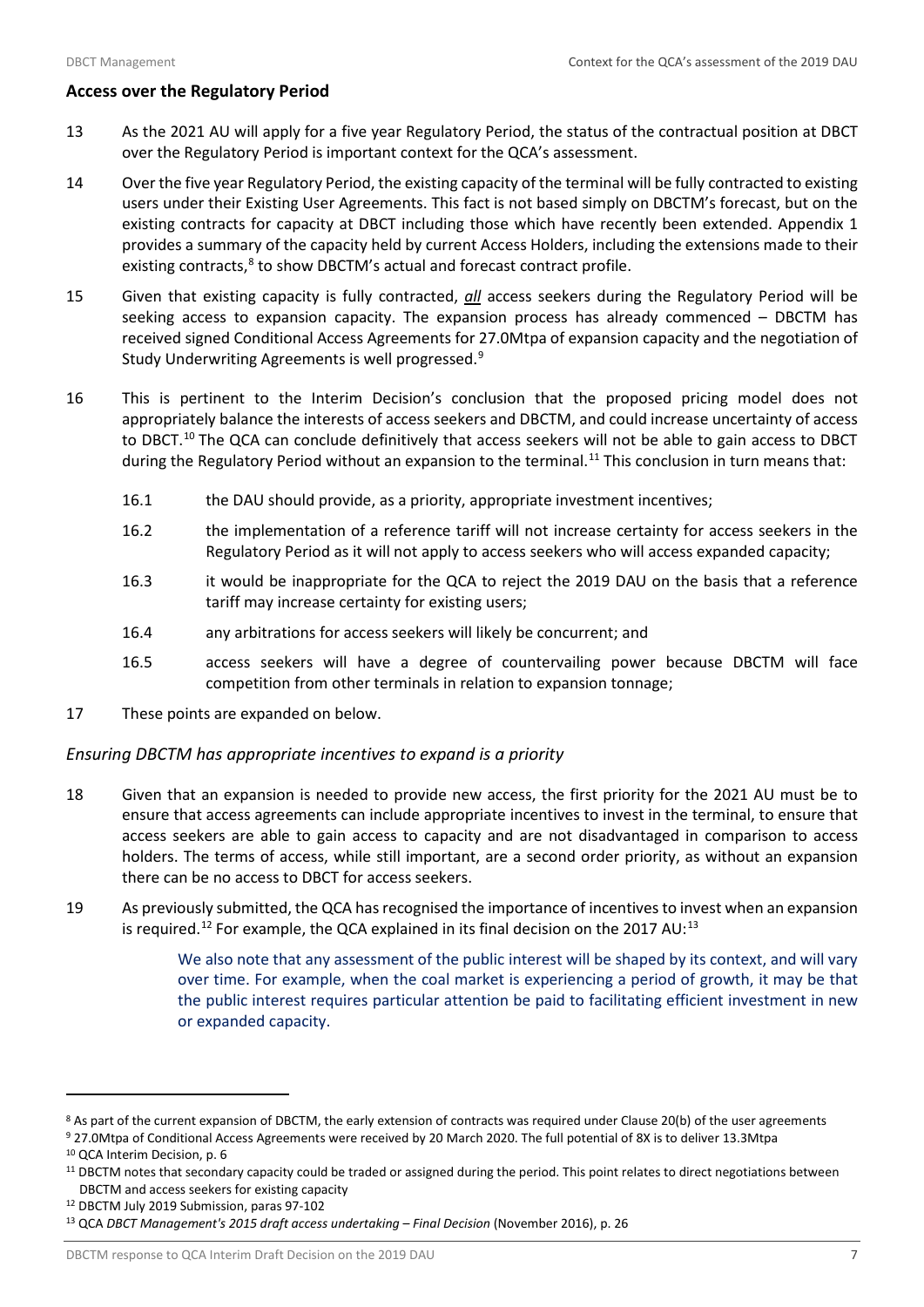20 DBCTM and access seekers are aligned in the need to agree a TIC which incentivises an expansion. DBCTM submits that a pricing model without a reference tariff will allow DBCTM to negotiate mutually acceptable outcomes with access seekers that enable DBCTM to expand the terminal and provide access to access seekers.

## *Reference tariffs will not provide any certainty for access seekers*

- 21 Even if the QCA were to require that the 2019 DAU must include a reference tariff, access seekers would not have certainty as to pricing for expansion capacity. The certainty faced by access seekers under the 2019 DAU is the same as under the 2017 AU – that is, the certainty that access charges will/can ultimately be determined by the QCA. The implementation of an ex-ante reference tariff *would not* increase certainty for access seekers during the Regulatory Period as the reference tariff determined by the QCA at the beginning of the period would not apply to access seekers. In the 20 years that DBCT has been regulated, access seekers have never had certainty over the pricing of expansions.
- 22 As part of the expansion process DBCTM must make an application to the QCA for a Price Ruling.<sup>[14](#page-9-0)</sup> The Price Ruling will determine whether the cost of the expansion is to be recovered through socialised pricing or differential pricing. The outcome of this Price Ruling is likely to have a significant impact on the prices paid by access seekers. The QCA's ongoing involvement in the price setting process for expanding access seekers means that it is not necessary or desirable for the 2019 DAU to provide absolute certainty by setting prices prior to the commencement of the access undertaking.

## *It is inappropriate for QCA to reject pricing method based on existing users*

- 23 DBCTM submits that it would be inappropriate for the QCA to reject the 2019 DAU on the basis that a reference tariff would provide increased certainty for access holders. This is because:
	- 23.1 An access undertaking is intended to regulate *access* to essential infrastructure not regulate ongoing prices under contractual arrangements where access is already being provided.
	- 23.2 The considerations in section 138(2) of the QCA Act focus on the interests of access seekers, not access holders.
	- 23.3 Certainty of price for *access holders* does not impact on competition in upstream or downstream markets as access holders have already invested in those markets. It is not clear how additional or absolute price certainty for access holders would promote the economically efficient operation of, use of, or investment in DBCT.
	- 23.4 While the QCA considers that it is relevant to have regard to the interests of access holders on the basis that their interests are typically aligned with access seekers, $15$  as noted by the QCA, this is not the case with expansions.<sup>[16](#page-9-2)</sup> For example, access holders have much to gain at the expense of access seekers in the case of a differentiated expansion (and the reverse is the case for a socialised expansion). In this sense, over the relevant Regulatory Period it is clear that the interests of access holders and access seekers interests do not coincide.
	- 23.5 As acknowledged by the QCA in the Interim Decision,  $^{17}$  $^{17}$  $^{17}$  and consistent with the QCA's findings in the Declaration Review,<sup>[18](#page-9-4)</sup> existing users are already protected under their existing user agreements in the absence of a reference tariff.

<span id="page-9-0"></span><sup>14</sup> See section 5.12 of the 2019 DAU

<span id="page-9-1"></span><sup>15</sup> QCA Interim Decision, pp. 18-19

<span id="page-9-2"></span><sup>16</sup> QCA Interim Decision, p. 19

<span id="page-9-3"></span><sup>17</sup> QCA Interim Decision, p. 8

<span id="page-9-4"></span><sup>18</sup> See for example, QCA Draft recommendation - Part C: DBCT declaration review, December 2018, p. 37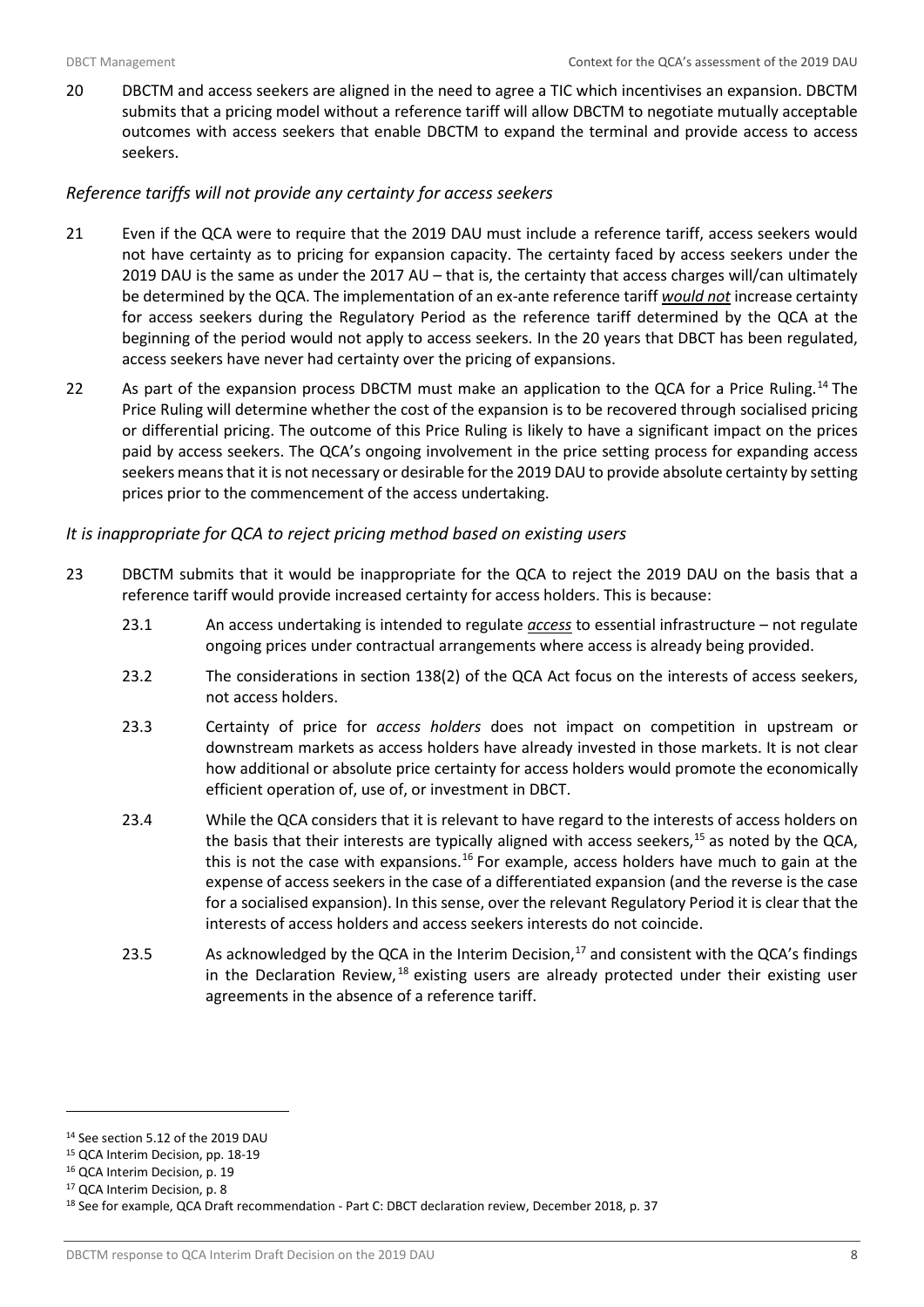## *Access seeker arbitrations will be concurrent*

- 24 The fact that all access seekers will be seeking access to expansion capacity also means that any access seeker arbitrations would likely be concurrent, meaning that the QCA would only need to review the majority of the relevant information once. The QCA's concern regarding the time and cost efficiencies of reviewing information multiple times is not borne out in reality[.19](#page-10-0)
- 25 DBCTM also notes that the review events for Access Holders are aligned, meaning that there is no risk that the QCA will be faced with 'rolling arbitrations' as posited by the QCA.<sup>[20](#page-10-1)</sup> Rather, the QCA will be faced with two narrow periods in which arbitrations could occur, at which time it could simultaneously review the related information in reaching its determination(s).

## *DBCTM will compete with other terminals to provide expansion capacity*

26 The QCA's Interim Decision concluded that access seekers' countervailing power is limited on the basis that there was a lack of close substitutes:<sup>[21](#page-10-2)</sup>

> Given a lack of close substitutes for the DBCT service, we also consider that access seekers will have limited countervailing power, as they cannot credibly threaten to take their business elsewhere.

- 27 DBCTM considers that the QCA has not given sufficient consideration to the fact that any competition between terminals for new access seekers (i.e. competition for the market) will occur for *expansion capacity* at *expansion pricing*.
- 28 While the QCA has recognised that DBCT is currently fully contracted and that new users will likely be negotiating for expansion capacity, it has not acknowledged its own views from other decisions that DBCTM will likely be in competition with other terminals for such expansion capacity based on expansion pricing. For example, in reviewing DBCTM's Differential Pricing DAAU and 2015 DAU, the QCA made the following comments:<sup>[22](#page-10-3)</sup>

"… having considered DBCT Management's position, we acknowledge that depending on the location of new mines, other coal terminals such as those at Abbot Point and Gladstone (the Wiggins Island Coal Export Terminal (WICET) and RG Tanna) for example, may be in a position to compete with DBCT for some new expansion tonnage."

"DBCTM may face a degree of competition from other terminals such as APCT for a future expansion".<sup>[23](#page-10-4)</sup>

"…there may be circumstances where it is more cost effective for other terminals to expand before DBCT" [24](#page-10-5)

- 29 The fact that the QCA has previously acknowledged that DBCTM may face competition in relation to expansion tonnage, and that it may be more cost effective for other terminals to expand before DBCTM, contradicts its current view that there are limited substitution possibilities for coal handling services at DBCT. Access seekers considering shipping at DBCT have to weigh up the cost of accessing expansion capacity at DBCT or spare/expansion capacity other terminals; this is unambiguously substitution.
- 30 The QCA acknowledges DBCTM's point in its Interim Decision,<sup>[25](#page-10-6)</sup> however it fails to address or take this relevant consideration into account, simply asserting that there are no close substitutes for the DBCT

l

<span id="page-10-0"></span><sup>19</sup> QCA Interim Decision, p. 28

<span id="page-10-1"></span><sup>20</sup> QCA Interim Decision, p. 5

<span id="page-10-3"></span><span id="page-10-2"></span><sup>&</sup>lt;sup>21</sup> QCA Interim Decision, p. 9<br><sup>22</sup> QCA Final Decision on Differential Pricing DAAU, 25 August 2015, p. 20

<span id="page-10-4"></span><sup>23</sup> QCA Final Decision on 2015 DAU, 21 November 2016, p. 10

<span id="page-10-5"></span><sup>24</sup> QCA Final Decision on 2015 DAU, 21 November 2016, p. 132

<span id="page-10-6"></span><sup>25</sup> QCA Interim Decision, p. 53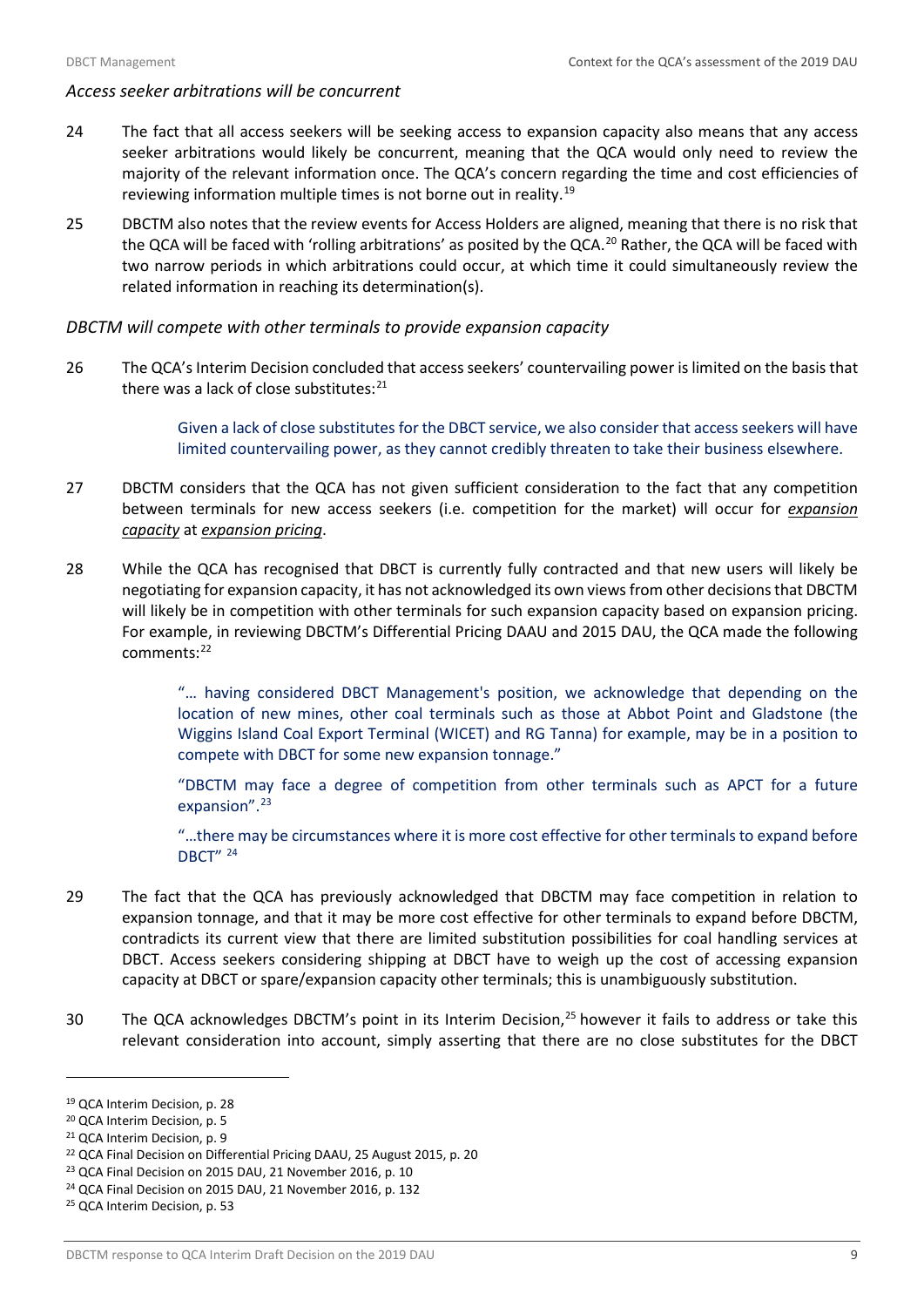Service without assessing what competition for expansion capacity would look like.<sup>[26](#page-11-0)</sup> DBCTM submits that the QCA has therefore not reached a conclusion underpinned by the required assessment. The QCA must give consideration to the substitutability of *expanded capacity* before reaching a conclusion on whether access seekers have countervailing power.

- 31 DBCTM's April 2019 submission for the DBCT declaration process included a report by GHD Advisory which set out the average supply-chain cost that Goonyella mines incurred in accessing an expanded DBCT relative to accessing spare capacity at RG Tanna Coal Terminal (**RGTCT**). [27](#page-11-1) The analysis showed that the average supply chain cost to Goonyella mines for accessing expansion capacity at DBCT was \$18.74 per tonne (assuming differential pricing of port and below-rail assets occurs, which is the default under the 2017 AU), compared with the QCA's assessment of \$16.94 per tonne.<sup>[28](#page-11-2)</sup>
- 32 The assessment demonstrated that new access seekers, particularly those along the Southern Goonyella branchline, would prefer, for cost reasons, to use spare capacity at RGTCT than differentially priced expansion capacity at DBCT. Accordingly, the evidence shows that substitution for price-related reasons could very likely occur for DBCT expansion capacity.
- 33 This is supported by numerous public statements from Whitehaven Coal (**Whitehaven**) which indicate that it intends for coal from the Winchester South mine to be exported through a number of different terminals in Queensland. For example:
	- 33.1 In its 2018 annual report, Whitehaven said 'Winchester South is well positioned from an infrastructure perspective, with one of the main rail lines in the Goonyella System transgressing the tenement and the Queensland electricity power grid nearby. Coal can be delivered by rail to either Dalrymple Bay, Gladstone or Abbot Point for export'.<sup>[29](#page-11-3)</sup>
	- 33.2 In its 14 February 2019 Environmental Impact Statement for the Winchester South mine, Whitehaven stated that 'the Norwich Park Branch Railway will be used as the connection into the broader Queensland rail network to transport the product coal by rail and export via Abbott [sic] Point, Dalrymple Bay or Gladstone coal ports through the Newlands, Goonyella and Blackwater rail networks, respectively (subject to the availability of rail and port allocation)'.<sup>[30](#page-11-4)</sup>
	- 33.3 In its 2019 annual report, Whitehaven indicated its plan for port capacity was to secure excess port capacity from other producers (via trading), noting 'Early talks have commenced with a number of coal producers who may have excess port capacity with the aim of securing port capacity for the Winchester South Project.<sup>'[31](#page-11-5)</sup>
- 34 The first two points make it clear that Whitehaven was considering accessing capacity at three terminals. The second point also makes it clear that Whitehaven was concerned about rail and port capacity availability across the supply chains, indicating it clearly considered that various coal terminals were plausible options for export.
- 35 The third point indicates that Whitehaven's preference is to negotiate with producers who have excess capacity, which DBCTM understand amounts to capacity trading. Given that DBCT is fully contracted, and the large proportion of high-value metallurgical coal it handles, it is highly unlikely that any producers using DBCT would be willing to offload any capacity to Whitehaven, especially in light of the QCA's view that a 'unique service offering' is provided at DBCT. Hence, Whitehaven must be seeking capacity-trading opportunities at terminal others than DBCT, re-enforcing the point that other terminals are credible

l

<span id="page-11-0"></span><sup>26</sup> QCA Interim Decision, p. 53

<span id="page-11-1"></span><sup>27</sup> DBCTM April 2019 Declaration Review Submission, appendices 3 and 4

<span id="page-11-2"></span><sup>28</sup> DBCTM April 2019 Declaration Review Submission, appendix 4, p. 2

<span id="page-11-3"></span><sup>&</sup>lt;sup>29</sup> See: [http://www.whitehavencoal.com.au/wp-content/uploads/2018/09/WVN\\_224754\\_Annual-Report-2018\\_LR\\_FA-3.pdf,](http://www.whitehavencoal.com.au/wp-content/uploads/2018/09/WVN_224754_Annual-Report-2018_LR_FA-3.pdf) p. 39

<span id="page-11-4"></span><sup>30</sup> See[: https://www.statedevelopment.qld.gov.au/coordinator-general/assessments-and-approvals/coordinated-projects/current](https://www.statedevelopment.qld.gov.au/coordinator-general/assessments-and-approvals/coordinated-projects/current-projects/winchester-south-project.html)[projects/winchester-south-project.html,](https://www.statedevelopment.qld.gov.au/coordinator-general/assessments-and-approvals/coordinated-projects/current-projects/winchester-south-project.html) p. ES-1

<span id="page-11-5"></span><sup>31</sup> See[: https://whitehavencoal.com.au/wp-content/uploads/2019/09/Whitehaven-Coal-Annual-Financial-Report-2019.pdf,](https://whitehavencoal.com.au/wp-content/uploads/2019/09/Whitehaven-Coal-Annual-Financial-Report-2019.pdf) p. 19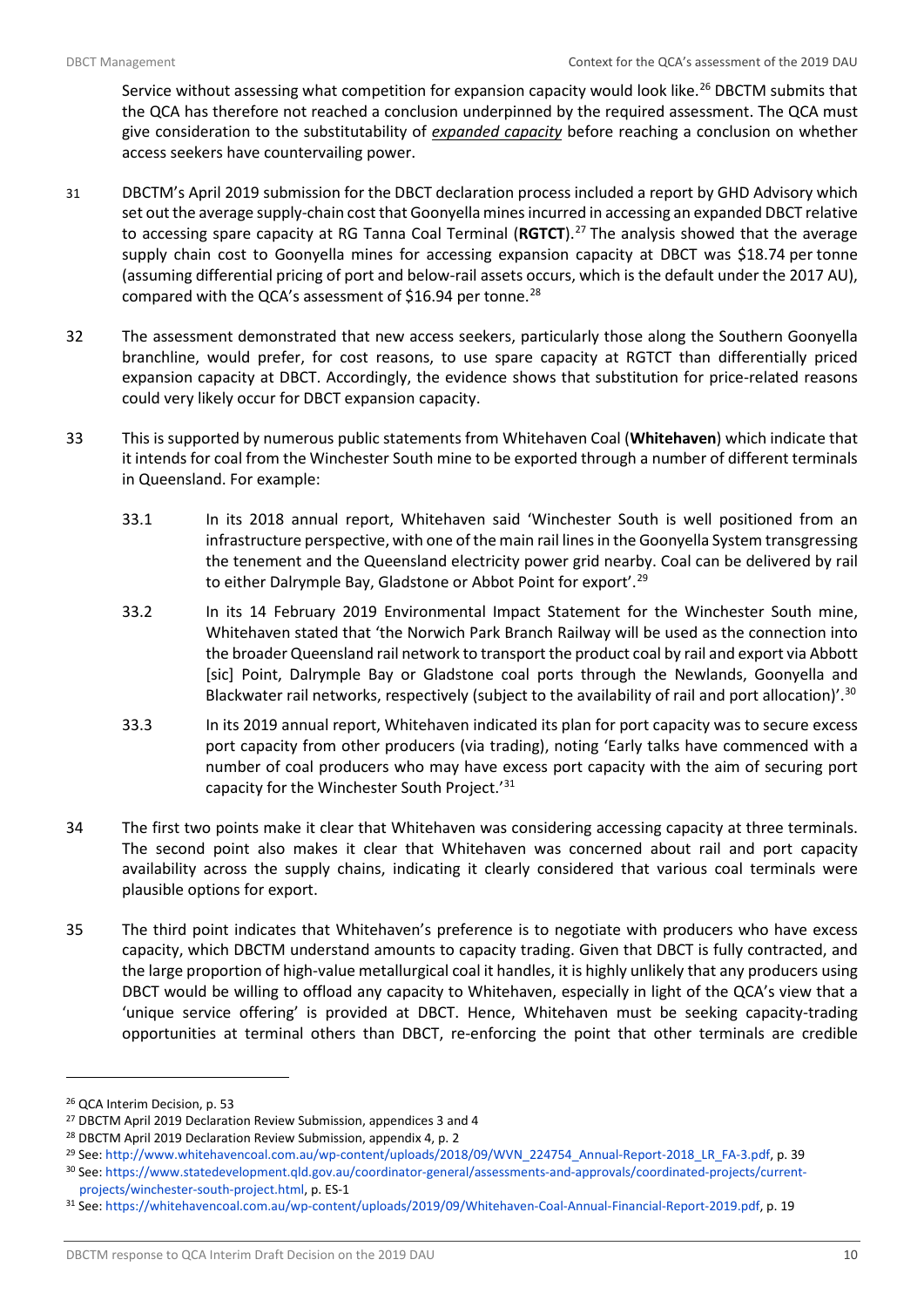substitutes to (an expanding) DBCT. Whitehaven and addressed the uncertainty of

capacity constraints for both the rail and coal terminal options by making use of bi-directional spur lines.

36 New Hope Group made a submission on DBCTM's 2019 DAU, noting that it is anticipating being an access seeker during the DAU period (despite the EIS process for its New Lenton mine being suspended under section 67 of the *Environmental Protection Act 1994* (Qld)).<sup>[32](#page-12-1)</sup> In an archived project description information section on a Queensland Government website, it was stated that:<sup>[33](#page-12-2)</sup>

> Depending on future port capacity, stockpiled coal products would either be loaded directly onto trains at an on-site rail load-out facility, or trucked to an off-lease train load-out facility and then railed to Port of Abbot Point near Bowen, or Dalrymple Bay coal terminal near Mackay, for export.

- 37 As both DBCT and Adani Abbot Point Terminal (**AAPT**) are understood to be fully contracted, the relative costs of terminal (and below-rail) expansions are relevant to the New Hope Group's consideration of which terminal its New Lenton mine should use.
- 38 Further, as explained by DBCTM throughout the declaration review process, Lake Vermont and Middlemount have previously sought access to capacity at DBCT (as accepted by the QCA in its draft recommendation), but instead substituted to AAPT because it could expand to accommodate those mines in a shorter timeframe than DBCT.<sup>[34](#page-12-3)</sup>
- 39 These examples clearly demonstrate that access seekers consider nearby coal terminals to be substitutes for expansion capacity at DBCT, with the resulting impact being that these terminals will provide an additional constraint on DBCTM.

## <span id="page-12-0"></span>**2.2 Current Access Seekers**

- 40 New Hope Group's submissions stress that 'smaller scale users' are disadvantaged as they would not have adequate resources or expertise to negotiate with DBCTM or participate in arbitrations.<sup>[35](#page-12-4)</sup>
- 41 The QCA's Interim Decision acknowledged this concern, referencing New Hope's comments that new access seekers may be incapable of adequately understanding the impact of different factors on prices, such that they would be unable to negotiate an appropriate price with DBCTM:<sup>[36](#page-12-5)</sup>

New Hope Group suggested new access seekers in particular would encounter difficulties in understanding how different factors provided by DBCTM could have an impact on individually negotiated prices, thereby undermining positions in negotiation with DBCTM. Whitehaven Coal added:

In any case, even if an access seeker could be assured of access to all potentially relevant information, it would be extremely difficult (and costly) to assess that information against the claims of DBCT Management, let alone challenge those claims in a manner capable of altering DBCT's negotiating position.

- 42 DBCTM considers that these comments by New Hope Group and Whitehaven are disingenuous.
- 43 DBCTM notes that it is highly unlikely that New Hope Group will gain access to capacity at DBCT during the Regulatory Period, given its recent decision not to execute a Conditional Access Agreement (**CAA**), therefore forfeiting its position in the access queue. New Hope Group now sits behind access seekers who have signed CAAs and have preferential rights to at least 27.0Mtpa of capacity ahead of New Hope Group.

<span id="page-12-1"></span><sup>&</sup>lt;sup>32</sup> See: https://www.qld.gov.au/environment/pollution/management/eis-process/projects/withdrawn-lapsed/new-lenton-coal-project<br><sup>33</sup> See: https://www.qld.gov.au/environment/pollution/management/eis-process/projects/withdra

<span id="page-12-3"></span><span id="page-12-2"></span> $34$  See for example the discussion in DBCTM's March 2019 Declaration Review submission pp. 55-61  $35$  See for example New Hope Group September 2019 submission, p. 2

<span id="page-12-4"></span>

<span id="page-12-5"></span><sup>36</sup> QCA Interim Decision, p. 28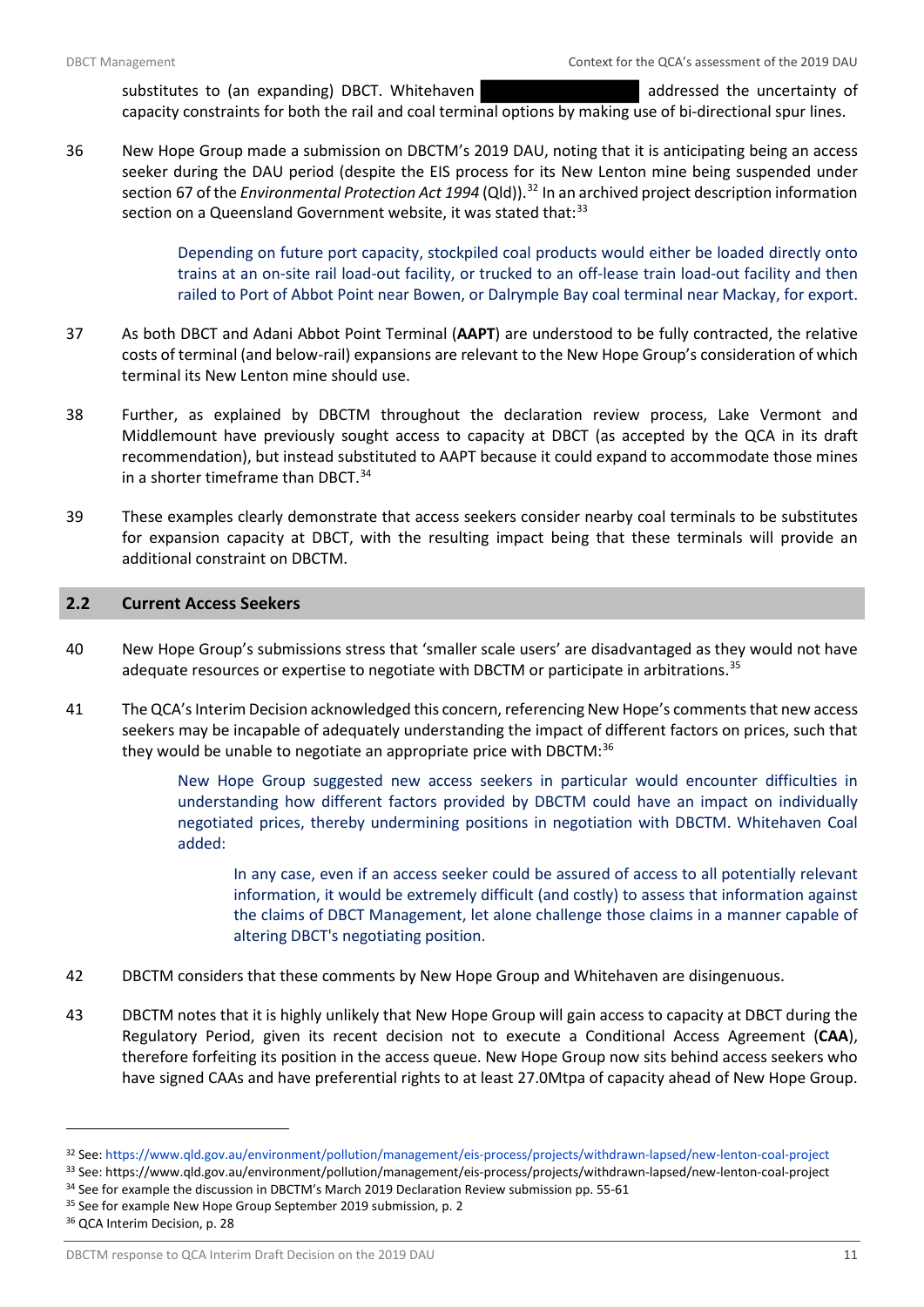Rather, New Hope Group has an incentive to encourage the QCA to determine a publicly available reference tariff, in order to provide competitive pressure on other coal terminals in competition with DBCT to provide expanded capacity, as discussed in the section above.

- 44 The vast majority of access seekers currently in the DBCT access queue are large, sophisticated, mining companies, with extensive experience in conducting mining operationsthroughout the world, including the negotiation of access to critical infrastructure. Assessment of appropriate pricing is part of these firms' core businesses.
- 45 These firms are required to evaluate large, complex mining projects, and manage numerous technical assumptions and risks to justify the significant investments required to undertake a mining project. The prospect that these same firms are unable to assess an appropriate charge at DBCT is not tenable and is inconsistent with the commercial reality. This is especially the case where DBCTM's historical charges are publicly available, along with detailed and extensive reasoning behind the charges. The same regulator that has set the charges over the past two decades is to perform the role of arbitrator. Further, the QCA has noted it intends to publish an arbitration guide, to provide even greater clarity around how arbitrations may proceed. As a result, any remaining uncertainty of pricing (not access) sits within a range that remains immaterial in relation to the other risks and uncertainties facing the access seekers.
- 46 To provide some context as to the actual scope and sophistication of the 'smaller scale' access seekers in the DBCT access queue, Appendix 2 sets out publicly available information which clearly demonstrates that the access seekers who have recently signed and returned Conditional Access Agreements are more than capable of assessing information in order to effectively negotiate with DBCTM.
- 47 Even in the unlikely event that an access seeker was unable to adequately assess the available information such that it could form a view on the reasonableness of DBCTM's offer and enter effective negotiations, that access seeker is able to seek advice or direction from the QCA, and ultimately refer the matter to the QCA for determination through arbitration.

## <span id="page-13-0"></span>**2.3 The 2019 DAU is near-identical in most respects to the 2017 AU**

48 The QCA's Interim Decision appears to suggest that the status quo should be the default regulatory arrangement to ensure stability and predictability: <sup>37</sup>

> We also regard it relevant to consider that, unless there is an appropriate case for change, providing stability and predictability in the regulatory framework, is likely to promote investment confidence, and reduce administrative and compliance costs.

- 49 DBCTM submits that it is not appropriate give greater weight to previous versions of the AU on the basis that it arguably provides greater stability and predictability. The QCA's statutory task is to assess the appropriateness of the submitted DAU on its merits, having regard to the factors set out in section 138 of the QCA Act. The QCA Act is clear that an AU must be for a defined period,<sup>[38](#page-13-2)</sup> and a new AU process must be undertaken to implement a subsequent AU. In this sense it is Parliament's clear intent that AU's must be revisited on a regular basis at the end of a regulatory period. This statutory task inherently creates some uncertainty. However, the AU once approved, then provides stability and predictability over the course of the Regulatory Period. Absolute predictability beyond the Regulatory Period is not envisaged by the legislation. The circumstances facing stakeholders for this Regulatory Period are in stark contrast to those that existed in the 2017 AU, creating a clear case for change.
- 50 Notwithstanding this, DBCTM notes that the 2019 DAU is based on the 2017 AU and replicates the vast majority of the drafting and protections set out in the 2017 AU. This means that all predictability and

<span id="page-13-2"></span><span id="page-13-1"></span><sup>&</sup>lt;sup>37</sup> QCA Interim Decision, p. 19 <sup>38</sup> QCA Act, s137(1)

DBCTM response to QCA Interim Draft Decision on the 2019 DAU 12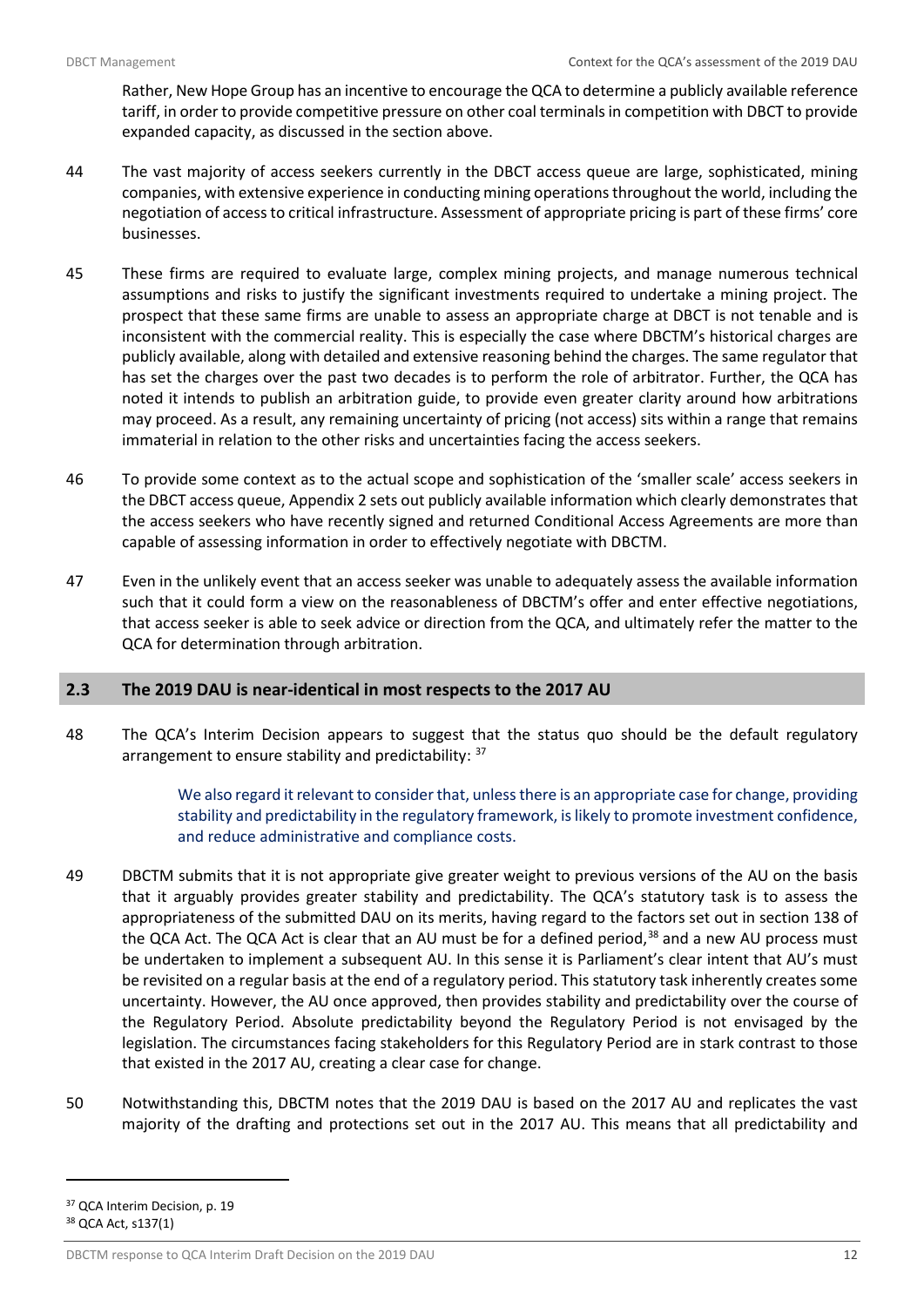stability afforded to the following processes remains unchanged. For example, the 2019 DAU maintains the following non-price features (amongst others):

- 50.1 well-established queuing provisions which maintain the first-in first-served principle;
- 50.2 the ability for an access seeker to insist on a standard access agreement on substantively the same terms and conditions as the existing user agreements;
- 50.3 a substantively similar expansion process; and
- 50.4 annual reporting requirements.
- 51 The only material change is to the method of determining access charges and even this is similar, in that it can still ultimately be determined by the QCA. In this sense any concerns regarding stability and predictability of the 2019 DAU are unfounded.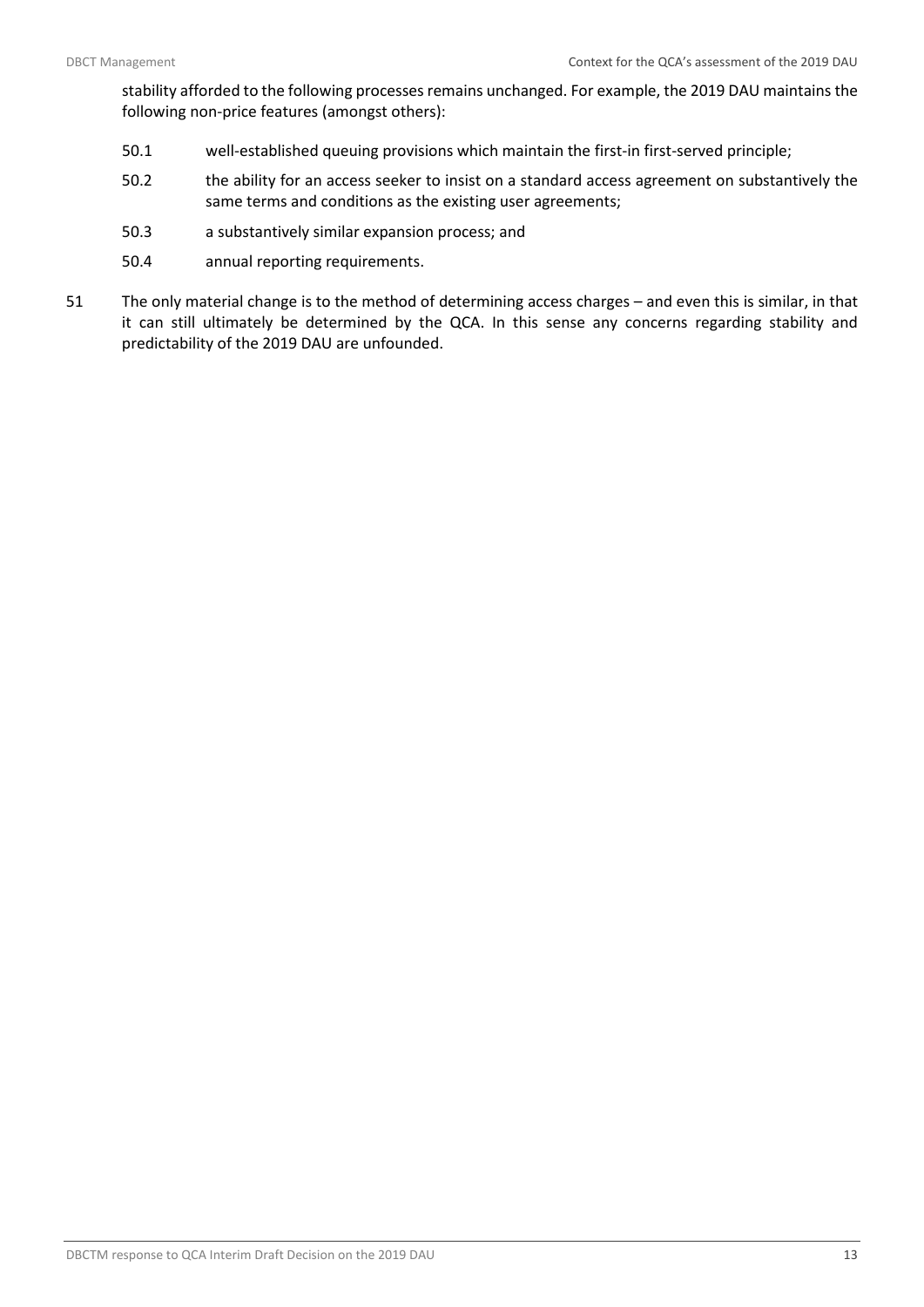## <span id="page-15-0"></span>**3 Proposed amendments to the 2019 DAU**

## <span id="page-15-1"></span>**3.1 Summary**

- 52 This section sets out DBCTM's proposed amendments to comprehensively address the issues with the 2019 DAU raised in the Interim Decision, and to satisfy the Approval Criteria identified by the QCA.
- 53 In most cases DBCTM has adopted the amendmentsto the 2019 DAU suggested by the QCA. In some limited cases DBCTM has proposed slight alternatives to the QCA's suggested amendments which seek to more effectively satisfy the Approval Criteria, or address the underlying problem identified by the QCA. DBCTM is committed to ensuring a pricing model without reference tariffs is implemented effectively. As such, variations proposed by DBCTM are an effort to improve the implementation of the 2019 DAU, and DBCTM is open to further amendments should the QCA identify the need for further clarity during its assessment of the 2019 DAU.
- 54 A summary of DBCTM's proposed amendments to the 2019 DAU to satisfy the QCA's Approval Criteria are set out in Figure 1 below.

<span id="page-15-2"></span>

| <b>QCA criteria for approval</b>                                                                                          | <b>DBCTM</b> proposed amendments to 2019 DAU                                                                                                                                                                                                                                                                                                                                                                                                                                                                                                                                                                                                                                                                                                                                                                                                                                                                                                                                                                                                                     |  |  |  |
|---------------------------------------------------------------------------------------------------------------------------|------------------------------------------------------------------------------------------------------------------------------------------------------------------------------------------------------------------------------------------------------------------------------------------------------------------------------------------------------------------------------------------------------------------------------------------------------------------------------------------------------------------------------------------------------------------------------------------------------------------------------------------------------------------------------------------------------------------------------------------------------------------------------------------------------------------------------------------------------------------------------------------------------------------------------------------------------------------------------------------------------------------------------------------------------------------|--|--|--|
| <b>Information provisions</b><br>that facilitate<br>negotiations                                                          | Adopt the QCA's suggestion to introduce new, prescriptive information requirements which<br>will require DBCTM to disclose key information in a pre-determined format. The information<br>is tailored to facilitate effective negotiations at DBCT. DBCTM will provide (amongst other<br>things):<br>information about the utilisation of the terminal, including the current and future<br>$\bullet$<br>contracted position of the terminal and the availability of spare capacity;<br>historical pricing at the terminal;<br>$\bullet$<br>information on the historical regulated asset base, as well as the current and<br>$\bullet$<br>forecast capital base, updated to account for indexation, depreciation and capital<br>expenditure;<br>an independent assessment of efficient corporate costs for DBCTM; and<br>$\bullet$<br>historical and current estimates of DBCTM's weighted average cost of capital.<br>$\bullet$<br>The 2019 DAU will also refer explicitly to compliance and enforcement provisions of the QCA<br>Act as suggested by the QCA. |  |  |  |
| Arbitration criteria that<br>constrain asymmetrical<br>market power                                                       | Adopt the QCA's suggestion to amend the arbitration criteria in the 2019 DAU to align with<br>s120 of the QCA Act, recognising that the other factors initially proposed by DBCTM are<br>materially captured by the mandatory considerations set out in s120 in any event.                                                                                                                                                                                                                                                                                                                                                                                                                                                                                                                                                                                                                                                                                                                                                                                       |  |  |  |
| Certainty that the<br>arbitration criteria do not<br>impede competition for<br>access to capacity                         | Adopt the QCA's suggestion to amend the arbitration criteria in the 2019 DAU to align with<br>s120 of the QCA Act.<br>Adopt the QCA's suggestion to include provisions in the 2019 SAA which align the arbitration<br>criteria applicable when arbitrated by a commercial arbitrator, with the criteria applicable<br>under the existing user agreements.                                                                                                                                                                                                                                                                                                                                                                                                                                                                                                                                                                                                                                                                                                        |  |  |  |
| <b>Clear and efficient</b><br>process in negotiation<br>and arbitration and<br>transparency around<br>arbitrated outcomes | Reconsider the timeframes set out in the 2019 DAU, to ensure that a timely outcome is<br>possible for access seekers and that they do not face undue time pressures.<br>Provide clarifications of timelines for arbitrations in the QCA's arbitration guidance<br>document.<br>Adopt the QCA's suggestion to allow the outcomes of arbitration determinations to be<br>released to (non-participating) access seekers, whether arbitration is conducted by the QCA<br>or another party.                                                                                                                                                                                                                                                                                                                                                                                                                                                                                                                                                                          |  |  |  |

#### **Figure 1: Overview of proposed amendments to 2019 DAU**

55 DBCTM provides in Appendix 4 its proposed amendments to the 2019 DAU, set out as tracked changes against the 2019 DAU as initially submitted.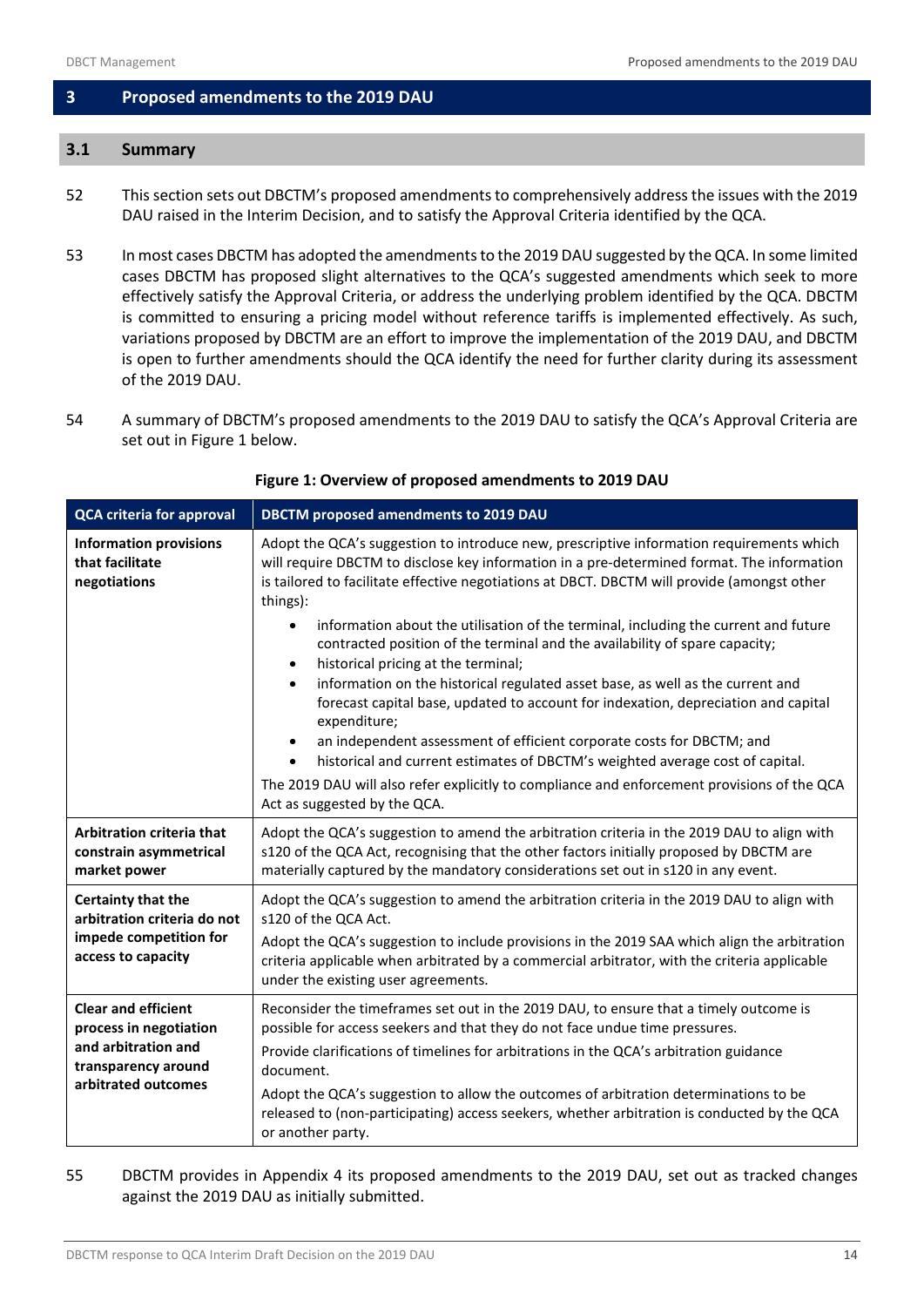## <span id="page-16-0"></span>**3.2 The QCA's Approval Criteria**

56 The Interim Decision set out the characteristics the QCA considers necessary for an appropriate pricing model without a reference tariff:<sup>[39](#page-16-2)</sup>

> We consider the following characteristics are necessary for an appropriate pricing model that does not include reference tariffs:

- **information provisions that facilitate negotiations**—provision of the necessary information would allow access seekers to enter negotiations from an appropriately informed position. A model that provides such information will contribute to effective negotiations with prices that are likely to be at least reflective of the efficient costs of supply, reducing the dependence on costly and time-consuming arbitrations
- **arbitration criteria that constrain asymmetrical market power—the criteria that we must** have regard to in arbitrations should act to credibly constrain DBCTM's market power and lead to pricing that reflects at least the efficient costs of supply, consistent with the pricing principles of the QCA Act (s. 168A). Effective criteria should provide certainty to our approach, reducing the monetary and time costs for parties and potentially incentivising agreement through negotiation
- **certainty that the arbitration criteria do not impede competition for access to capacity** the arbitration criteria should not result in access seekers being materially worse off in negotiations compared to access holders, where the latter may benefit from arbitration criteria that more effectively constrain DBCTM's market power under existing access agreements. It is critical to provide certainty that access holders and seekers operate on 'equal footing' in this regard, whereby neither party is exposed to monopoly pricing or prices that are otherwise inconsistent with the pricing principles in section 168A of the QCA Act
- **clear and efficient processes in negotiation and arbitration and transparency around arbitrated outcomes**—clear and certain processes ensure access seekers and holders are not impacted by asymmetrical time pressure. Transparency of arbitration outcomes leads to efficient price determinations and decreases the likelihood of rolling arbitrations.
- 57 DBCTM has used these Approval Criteria, along with the QCA's suggested amendments to the 2019 DAU, as the basis for developing DBCTM's proposed amendments to the 2019 DAU. The proposed package of amendments comprehensively addresses the issues raised by the QCA in its Interim Decision and satisfies the Approval Criteria. The remainder of this section sets out the amendments that DBCTM has made to address each of these criteria.

## <span id="page-16-1"></span>**3.3 Information provisions that facilitate effective negotiations**

## **Summary**

- 58 The Interim Decision identified that information asymmetry could act as an impediment to effective negotiations under the 2019 DAU. The QCA considers that this information asymmetry arises because the drafting of the 2019 DAU does not provide sufficient clarity on the minimum information access seekers would receive.<sup>40</sup>
- 59 The QCA considers that in order to approve a pricing model without a reference tariff, the AU must include information provisions that facilitate negotiations. The QCA suggests that DBCTM could introduce

<span id="page-16-2"></span><sup>39</sup> QCA Interim Decision, p. 36

<span id="page-16-3"></span><sup>40</sup> QCA Interim Decision, p. 29

DBCTM response to QCA Interim Draft Decision on the 2019 DAU 15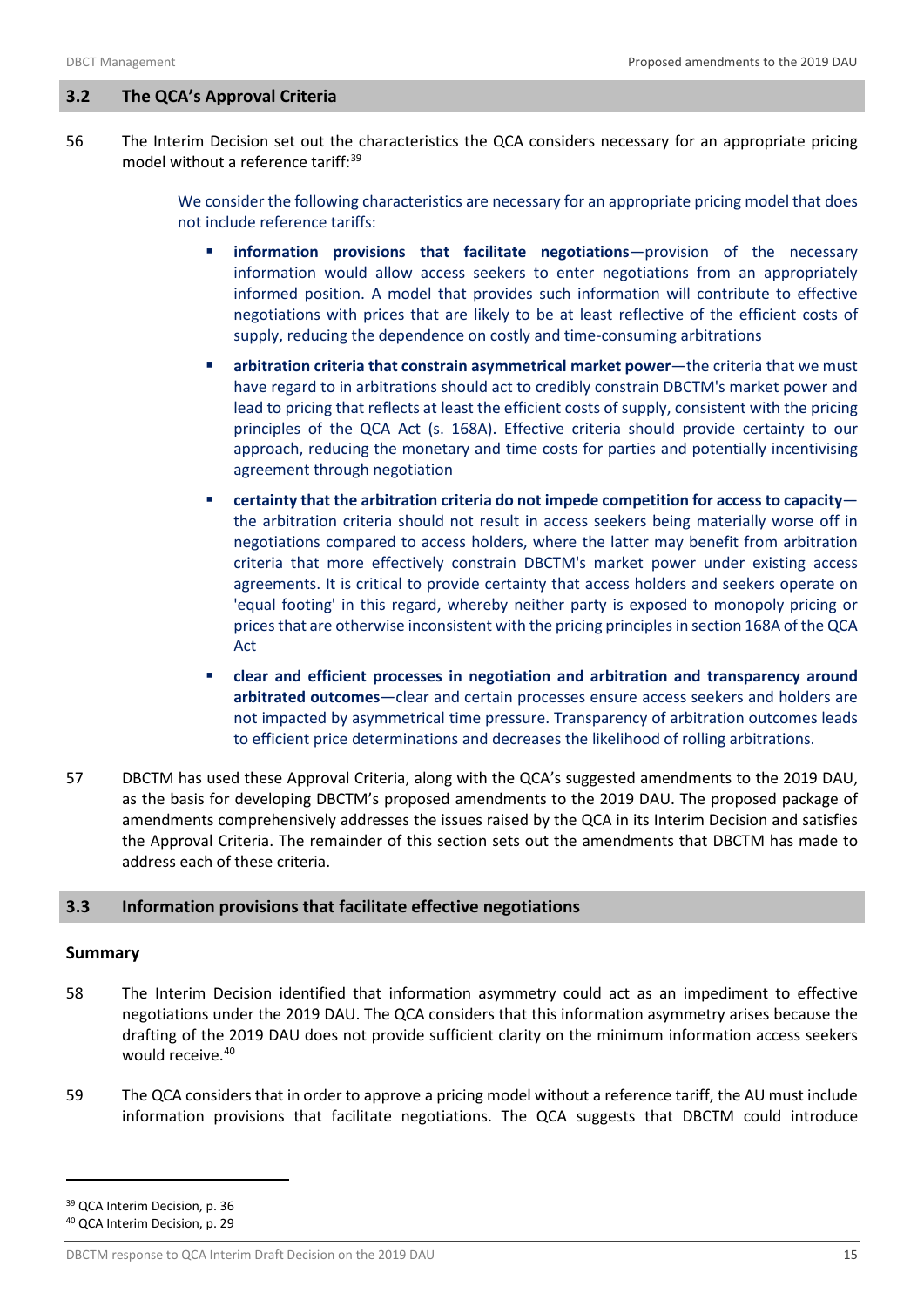prescriptive requirements similar to the information disclosure requirements for gas pipelines subject to 'light regulation' under the National Gas Law.

- 60 DBCTM agrees with the QCA that the National Gas Regime may offer some insights as to how a negotiate/arbitrate regime for DBCTM could operate, but submits that the information disclosure requirements applicable to 'non-scheme' pipelines under Part 23 of the National Gas Rules (**NGR**) are a more useful comparison.
- 61 Ultimately, any information requirements must reflect DBCTM's individual circumstances and be fit for purpose – that is, they must facilitate effective negotiations. DBCTM's proposed changes ensure this and provide absolute clarity as to information that access seekers will be entitled to, as set out below in Figure 2.

<span id="page-17-0"></span>

| <b>QCA criteria for approval</b>                                                                                                                                                                                                                                                                                                                                                                                                                                        | DBCTM proposed amendments to 2019 DAU                                                                                                                                                                                                                                                                                                                                                                                                                                                                                                                                                                                                                                                                                                                                                                                                                                                                                                                                                                                  |  |  |  |
|-------------------------------------------------------------------------------------------------------------------------------------------------------------------------------------------------------------------------------------------------------------------------------------------------------------------------------------------------------------------------------------------------------------------------------------------------------------------------|------------------------------------------------------------------------------------------------------------------------------------------------------------------------------------------------------------------------------------------------------------------------------------------------------------------------------------------------------------------------------------------------------------------------------------------------------------------------------------------------------------------------------------------------------------------------------------------------------------------------------------------------------------------------------------------------------------------------------------------------------------------------------------------------------------------------------------------------------------------------------------------------------------------------------------------------------------------------------------------------------------------------|--|--|--|
| Information provisions that<br>facilitate negotiations<br>Provision of the necessary<br>information would allow access<br>seekers to enter negotiations<br>from an appropriately informed<br>position. A model that provides<br>such information will contribute<br>to effective negotiations with<br>prices that are likely to be at<br>least reflective of the efficient<br>costs of supply, reducing the<br>dependence on costly and time-<br>consuming arbitrations | Adopt the QCA's suggestion to introduce new, prescriptive information requirements<br>which will require DBCTM to disclose key information in a pre-determined format. The<br>information is tailored to facilitate effective negotiations at DBCT. DBCTM will provide<br>(amongst other things):<br>information about the utilisation of the terminal, including the current and<br>$\bullet$<br>future contracted position of the terminal and the availability of spare<br>capacity;<br>historical pricing at the terminal;<br>$\bullet$<br>information on the historical regulated asset base, as well as the current and<br>$\bullet$<br>forecast capital base, updated to account for indexation, depreciation and<br>capital expenditure;<br>an independent assessment of efficient corporate costs for DBCTM; and<br>$\bullet$<br>historical and current estimates of DBCTM's weighted average cost of capital.<br>$\bullet$<br>DBCTM proposes to provide this information confidentially to access seekers in |  |  |  |
|                                                                                                                                                                                                                                                                                                                                                                                                                                                                         | accordance with new Schedules proposed for the AU, before and after the receipt of a<br>valid access application, rather than publish it on its website.                                                                                                                                                                                                                                                                                                                                                                                                                                                                                                                                                                                                                                                                                                                                                                                                                                                               |  |  |  |
|                                                                                                                                                                                                                                                                                                                                                                                                                                                                         | The information will be certified by two senior managers of DBCTM.                                                                                                                                                                                                                                                                                                                                                                                                                                                                                                                                                                                                                                                                                                                                                                                                                                                                                                                                                     |  |  |  |
|                                                                                                                                                                                                                                                                                                                                                                                                                                                                         | The 2019 DAU will also refer explicitly to compliance and enforcement provisions of the<br>QCA Act as suggested by the QCA.                                                                                                                                                                                                                                                                                                                                                                                                                                                                                                                                                                                                                                                                                                                                                                                                                                                                                            |  |  |  |

#### **Figure 2: Proposed amendments to information requirements**

## **QCA Interim Decision**

- 62 In its interim draft decision, the QCA raises concerns that DBCTM's 2019 DAU would not result in access seekers receiving sufficient information to promote effective negotiations.<sup>[41](#page-17-1)</sup> In particular, the QCA cites submissions from the User Group that, under the 2019 DAU, DBCTM would not be required to justify its proposed prices by reference to cost, or to explain the basis for any estimates of costs that it provides.<sup>[42](#page-17-2)</sup>
- 63 The QCA suggests that, to alleviate the concerns regarding information asymmetry, DBCTM could amend the 2019 DAU to incorporate information disclosure requirements, similar to those that apply to light regulation pipelines under the National Gas Law (NGL). It explains the focus on the requirements of light regulation on the following basis:

We understand that the form of regulation of gas pipelines falls under one of three types: full regulation, light regulation and no regulation (uncovered or non-scheme pipelines). Of these, we consider light regulation pipelines to be the closest case study to the 2019 DAU—because service providers and potential users must negotiate the price and terms and conditions for access to the service. When an agreement cannot be reached, either party may refer the dispute for arbitration.

<span id="page-17-1"></span><sup>41</sup> QCA Interim Decision, pp. 29-30

<span id="page-17-2"></span><sup>42</sup> QCA Interim Decision, p. 38

DBCTM response to QCA Interim Draft Decision on the 2019 DAU 16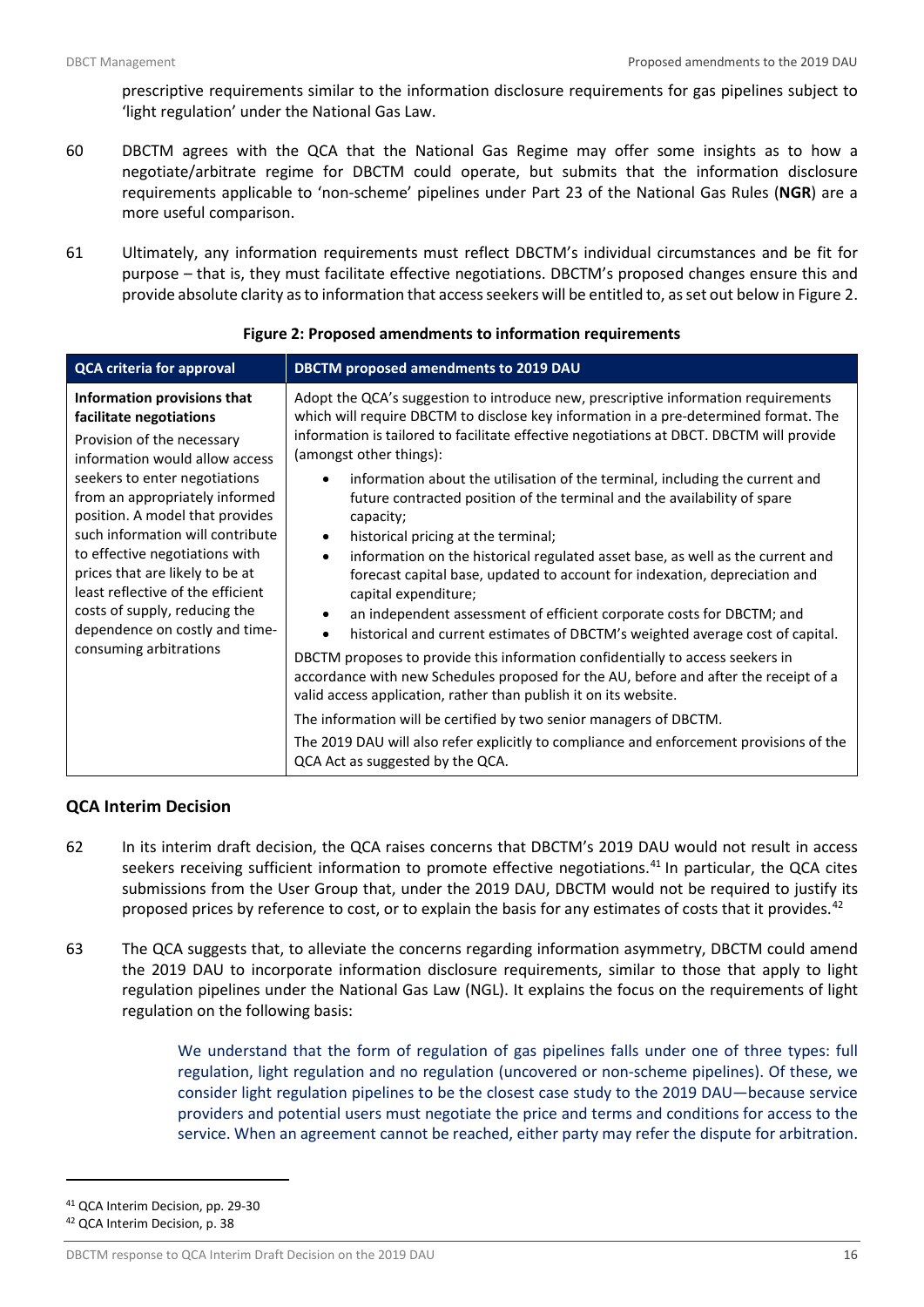## **DBCTM's response**

- 64 As explained in DBCTM's November 2019 Submission,the intention of the information disclosure provisions in the 2019 DAU was to ensure that access seekers were provided with an appropriate level of information, by 'casting the net wide' and allowing adequate flexibility to ensure that access seekers were able to request information relevant to the specific negotiation at hand.<sup>[43](#page-18-0)</sup>
- 65 The information disclosure provisions set out in the 2019 DAU are based on the requirements set out in section 101 of the QCA Act. These provisions were introduced by the *Queensland Competition Act*  Amendment Bill 2000. The Explanatory Notes to that Bill explain:<sup>[44](#page-18-1)</sup>

The objective of the amendments regarding the disclosure of information by access providers to access seekers is to enhance the effectiveness of the negotiation component of the negotiate/arbitrate model for third party access. While there is a broad statutory obligation to satisfy the reasonable requirements (including information requirements) of an access seeker during the course of access negotiations, there is considerable scope for the negotiations to be unduly lengthened by extended disputes about the scope and level of disaggregation of information to be provided.

*Specifically*, *the objective of the amendment is to ensure that an access seeker has sufficient information with which to form an informed view about the reasonableness of the price and terms of access being offered.* There is a growing acceptance, reflected in legislative provisions in other access regimes around the country, about the essential items of information that are necessary to achieve this objective. The amendment lists these items as the minimum level of disclosure, thus reducing the possibility of unnecessary delays in the negotiation process. (emphasis added)

- 66 This clearly shows that Parliament considered the legislated information requirements (reflected in the 2019 DAU) were sufficient to facilitate effective negotiations.
- 67 While DBCTM maintains its view that these provisions would effectively facilitate negotiations, we have proposed amendments to ensure that the QCA's concerns regarding the level of information that was required under those provisions are adequately addressed, by providing for more prescriptive information requirements.
- 68 In determining the appropriate information requirements for the 2019 DAU, DBCTM considers that the QCA's focus should be on the purpose of information disclosure in the context of negotiations between DBCTM and access seekers and, where relevant, should be informed by how similar problems have been addressed in other contexts, such as for gas pipelines.
- 69 However, for the reasons explained in this section, DBCTM does not agree with the QCA's characterisation of how the gas pipeline sector is regulated, and its description of light regulation as being the closest case study to the 2019 DAU. DBCTM considers that it may be useful to consider the information disclosure requirements mandated under Part 23 of the NGR, which apply to non-scheme pipelines (those that are not determined to be 'covered' pipelines). Many of the information disclosure requirements that apply to light regulation pipelines were adopted from those that apply to non-scheme pipelines.
- 70 Consideration of the development of the Part 23 information disclosure requirements shows that these were tailored to the particular requirements of shippers using non-scheme pipelines, which had little access to information to be able to assess the reasonableness of price offers. This context should be considered by the QCA in framing what information disclosure is necessary in the context of the 2019 DAU.
- 71 Further, a key lesson to be drawn from the review that gave rise to the Part 23 regime is that information disclosure serves a different purpose to arbitration. The value of information disclosure in the context of a

<span id="page-18-0"></span><sup>43</sup> DBCTM November 2019 Submission, section 7.2

<span id="page-18-1"></span><sup>44</sup> *Queensland Competition Act Amendment Bill 2000* Explanatory Notes, pages 2-3

DBCTM response to QCA Interim Draft Decision on the 2019 DAU 17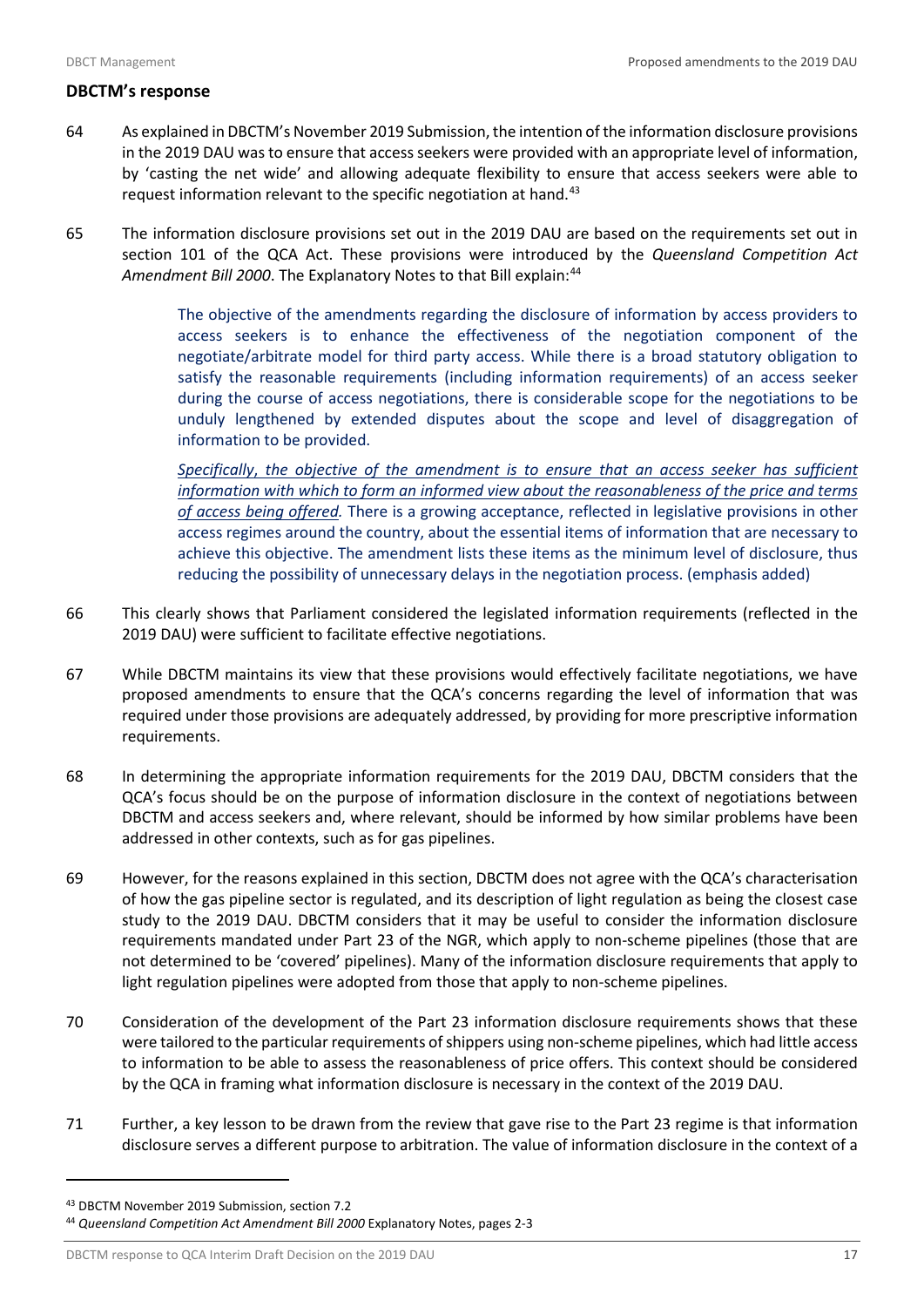negotiate-arbitrate regulatory regime is not to require DBCTM to justify its proposed prices by reference to cost, but to allow users to establish whether these prices are reasonable by reference to various benchmarks (including cost).

72 DBCTM explains these points further in the following paragraphs.

## *Regulatory regimes applying to gas pipelines*

- 73 Three different regulatory regimes are applied to natural gas pipelines, depending upon their classification:
	- 73.1 pipelines that have satisfied the coverage test are called 'covered' or 'scheme' pipelines, and are subject to either 'full regulation' or 'light regulation', with the choice between these determined by the National Competition Council (**NCC**) by reference to the 'form of regulation factors' set out at clause 16 of the NGL; and
	- 73.2 pipelines that have not satisfied the coverage test are called 'uncovered' or 'non-scheme' pipelines, and are subject to a form of regulation under Part 23 of the NGR, unless exempted from some or all of these requirements by the Australian Energy Regulator (**AER**).
- 74 Unlike the QCA's description, $45$  non-scheme pipelines are not generally 'unregulated' although DBCTM notes above that some pipelines might be provided an exemption from some or all of the obligations under Part 23 of the NGR.
- 75 Relatively few gas transmission pipelines are covered, and subject to full regulation or light regulation. The large majority of gas transmission pipelines are not covered, and therefore subject to regulation under Part 23 of the NGR. However, all of these regulatory regimes apply (either in part, or wholly) a negotiatearbitrate framework that has some degree of similarity to the access regime set out in Part 5 of the QCA Act. Relevantly, under Part 23 non-covered service providers and shippers negotiate terms for services with the backstop of commercial arbitration, subject to the scheme objective and pricing principles (though there are some exemptions available from some of the requirements).

## *Information disclosure under light regulation and Part 23 gas pipelines*

- 76 The QCA cites the information disclosure requirements applying to light regulation gas pipelines as being most pertinent to the regulation of the coal handling services at DBCT. [46](#page-19-1)
- 77 Although DBCTM agrees that the information disclosure requirements for light regulation gas pipelines are relevant as an example of regulatory practice in an industry with similar characteristics, it is important to see through to why those requirements were introduced to that industry, and whether the same or similar requirements would be fit for purpose at DBCT.
- 78 In particular, it is useful to note that the information disclosure requirements for light regulation pipelines cited by the QCA reflect recent changes, recommended by the AEMC, to bring these requirements substantially into line with those used by pipelines regulated under the Part 23 arrangements – whereas previously the information disclosure requirements were less onerous for light regulation pipelines.<sup>[47](#page-19-2)</sup> Given this broader context, it is relevant to review the considerations that drove the adoption of these requirements for pipelines subject to the Part 23 arrangements.

<span id="page-19-0"></span><sup>45</sup> QCA Interim Decision, p. 39

<span id="page-19-1"></span><sup>46</sup> QCA Interim Decision, p. 39

<span id="page-19-2"></span><sup>47</sup> AEMC, *Review into the scope of economic regulation applied to covered pipelines: final report*, 3 July 2018, pp. 20-21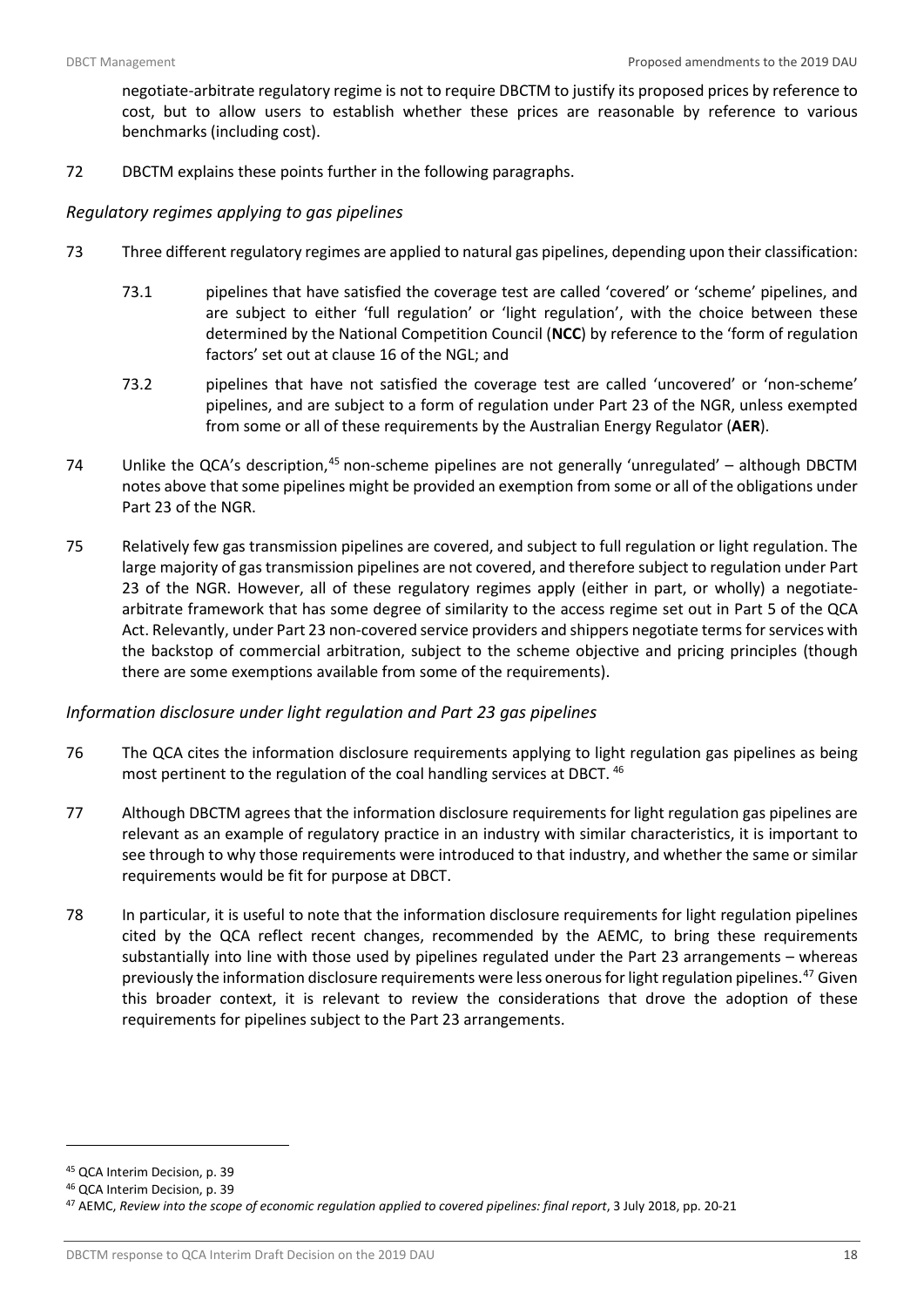## *Development of the Part 23 information disclosure requirements*

79 The Vertigan review, in making a recommendation to introduce the Part 23 regime for information disclosure and binding arbitration for non-scheme gas pipelines, described the information asymmetry problem as follows: [48](#page-20-0)

> When shippers, either foundation or new entrants, seek to access a service on a particular pipeline they often have no reference to historic or current pricing information to be able to negotiate a reasonable commercial outcome. Pipeline operators have no compulsion to divulge the pricing information and thus the level of information publicly available varies between pipeline operators and in relation to different pipelines. Shippers, or potential shippers, currently have no benchmarks to assess if the tariffs and terms offered are reasonable. Numerous stakeholders consulted, particularly large gas users frequently indicated that they have no way of knowing if they are being offered a reasonable deal. Additional information needs to be provided on not only the prices associated with different services but also an indication of the methodology used to determine the prices and the underlying costs of providing the services.

80 In the context of the design of the gas regulatory arrangements, the purpose of information disclosure is described by the GMRG as being to: [49](#page-20-1)

> …provide a prospective user with adequate information to consider whether it should seek access to services on a non-scheme pipeline and to *carry out a high-level assessment* of the reasonableness of the service provider's standing price, as well as terms and conditions associated with the services available. (emphasis added)

81 In assessing the scope of economic regulation applied to covered pipelines, the AEMC has stated that:<sup>[50](#page-20-2)</sup>

More broadly, requiring financial and offer information disclosure for light regulation pipelines should enable users and prospective users to negotiate prices, terms and conditions on an informed basis, mitigating potential monopoly power and leading to better prices flowing through to consumers, consistent with achieving the NGO.

- 82 The problems described in the Vertigan review are specifically those experienced by gas shippers on nonscheme pipelines. Similarly, the information disclosure solutions proposed by the Vertigan review (and later developed by the GMRG) have been developed to solve these specific problems.
- 83 As described in the quote from the Vertigan review, before the introduction of the Part 23 arrangements shippers seeking access to non-scheme pipelines had little or no basis upon which to make an assessment of whether the offer they were provided was reasonable. The degree to which pricing information was public varied between pipeline operator, and there was no standardised reporting of costs or assets against which prices could be benchmarked. Given this context, Dr Vertigan's vision of information disclosure was one that placed some of this information in the hands of shippers.

## *Distinction between the role of information disclosure and arbitration*

84 Dr Vertigan drew a distinction between the purpose of information disclosure and arbitration. Whereas the purpose of information disclosure is to correct information asymmetry that hinders effective negotiation, Dr Vertigan considered that recourse to binding arbitration would:<sup>[51](#page-20-3)</sup>

<span id="page-20-0"></span><sup>48</sup> Vertigan, M, *Examination of the current test for the regulation of gas pipelines*, 14 December 2016, p. 79

<span id="page-20-2"></span><span id="page-20-1"></span><sup>49</sup> GMRG, *Gas pipeline information and arbitration framework: initial National Gas Rules explanatory note*, 2 August 2017, p. 20 <sup>50</sup> AEMC, *Review into the scope of economic regulation applied to covered pipelines: final report*, 3 July 2018, p. 185

<span id="page-20-3"></span><sup>51</sup> Vertigan, M, *Examination of the current test for the regulation of gas pipelines*, 14 December 2016, p. 93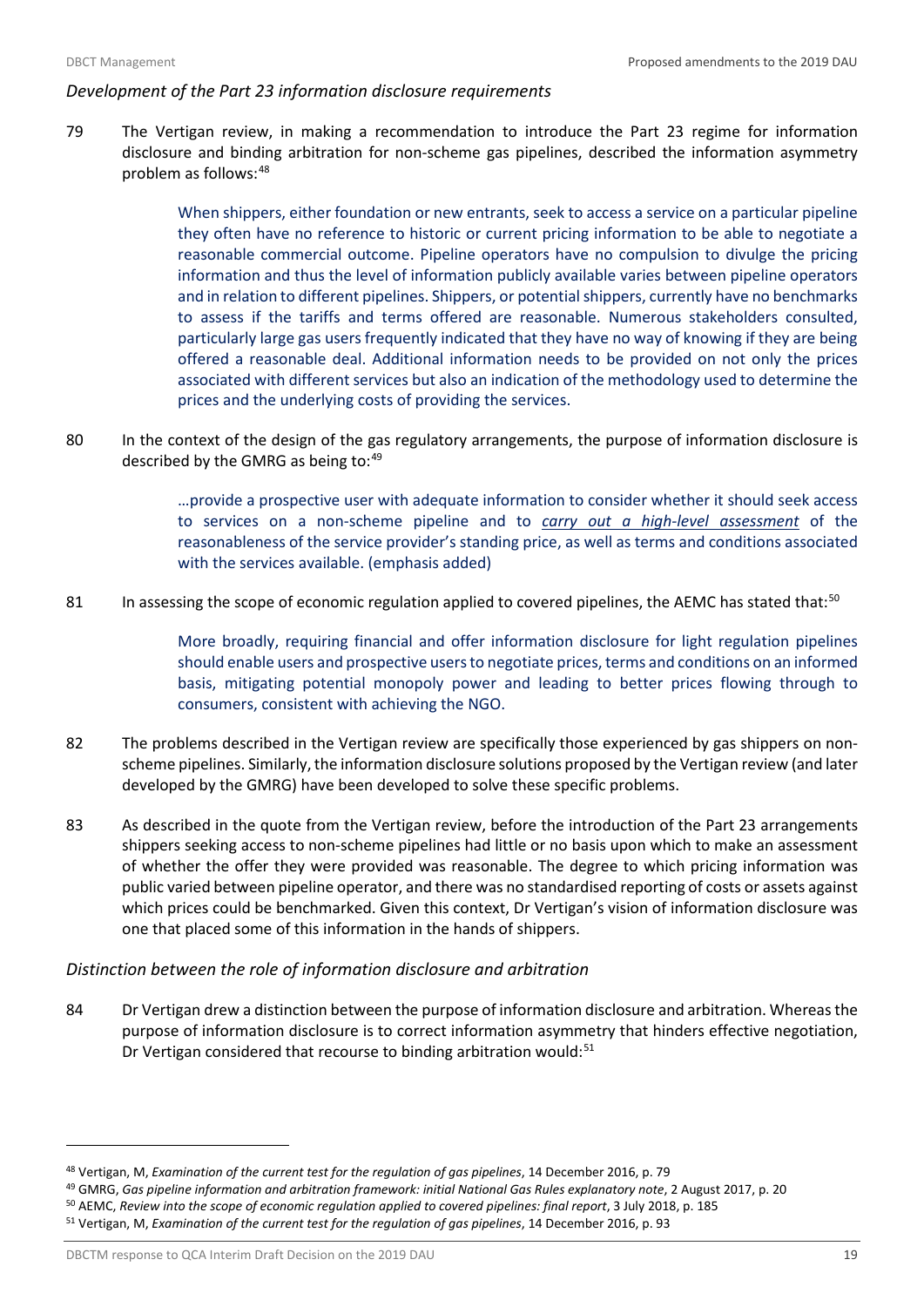## … reduce the imbalance in negotiating power, constrain the exercise of market power and encourage downward pressure on gas transportation prices.

- 85 This distinction is important. Information disclosure is not intended, by itself, to entirely overcome an imbalance in negotiating power. For example, while information disclosure allows shippers to make an assessment of whether they are being offered a reasonable price, there is an additional mechanism which *assures* shippers that the price *is* reasonable – arbitration and the threat of arbitration.
- 86 This distinction is relevant because the concerns raised by the User Group regarding the information disclosure requirements proposed in the 2019 DAU reflect a misplaced focus on a role for information disclosure to bind DBCTM to propose prices that are calculated using the building block method or to adopt a particular approach to estimating the rate of return.<sup>[52](#page-21-0)</sup> This is not the role that information disclosure conventionally plays in other Australian negotiate-arbitrate regulatory regimes. The price for access, and how it is calculated, are matters for the arbitrator to decide, if terms of access cannot be negotiated.

## *Relevance of these factors for information disclosure by DBCTM*

- 87 The factors that gave rise to the information disclosure requirements developed for non-scheme gas pipelines are not present in respect of the services provided by DBCTM.
- 88 The regulatory regime that has been applied to the present time for the coal handling service at DBCT has given rise to a significant degree of transparency as to prices and the methodology by which these have been calculated from costs. This context diverges significantly from the problems faced by shippers of nonscheme gas pipelines.
- 89 In particular, the history of regulation of the services provided by DBCTM means that the current and previous prices charged for the service, and the efficient costs associated with its delivery, are in the public domain. The availability of this historical pricing information allows even the least sophisticated access seekers to easily undertake a high-level assessment of the reasonableness of any prices offered by DBCTM and make a decision whether to refer the matter to the QCA for arbitration. As set out in the Interim Decision, the QCA does not consider the possible range of access charges between users, if similar to historical ranges reported by DBCTM, would have a material impact on investment incentives.<sup>[53](#page-21-1)</sup> This provides access seekers with a useful yardstick for the range of prices which the QCA is likely to consider reasonable.

## *DBCTM's proposed information disclosure requirements*

- 90 DBCTM has developed its proposed information requirements in a bottom up manner, identifying the information that is likely to facilitate effective negotiations for access to DBCT, having regard to the unique historical information available for DBCT as well as how prices have been set, and may be set going forward.
- 91 DBCTM proposes to provide access seekers with the following information which it considers will enable access seekers to assess the reasonableness of its prices:
	- 91.1 information about the utilisation of the terminal, including the current and future contracted position of the terminal and the availability of spare capacity;
	- 91.2 information on the previous Terminal Infrastructure Charges determined by the QCA;
	- 91.3 information regarding DBCTM's historical regulatory asset base as well as its current and forecast capital base, taking into account annual indexation, depreciation and capital expenditure;

<span id="page-21-1"></span><span id="page-21-0"></span><sup>52</sup> User Group, *Submission in response to 2019 DBCT draft access undertaking*, 23 September 2019, pp. 45-46 <sup>53</sup> QCA Interim Decision, p. 35

DBCTM response to QCA Interim Draft Decision on the 2019 DAU 20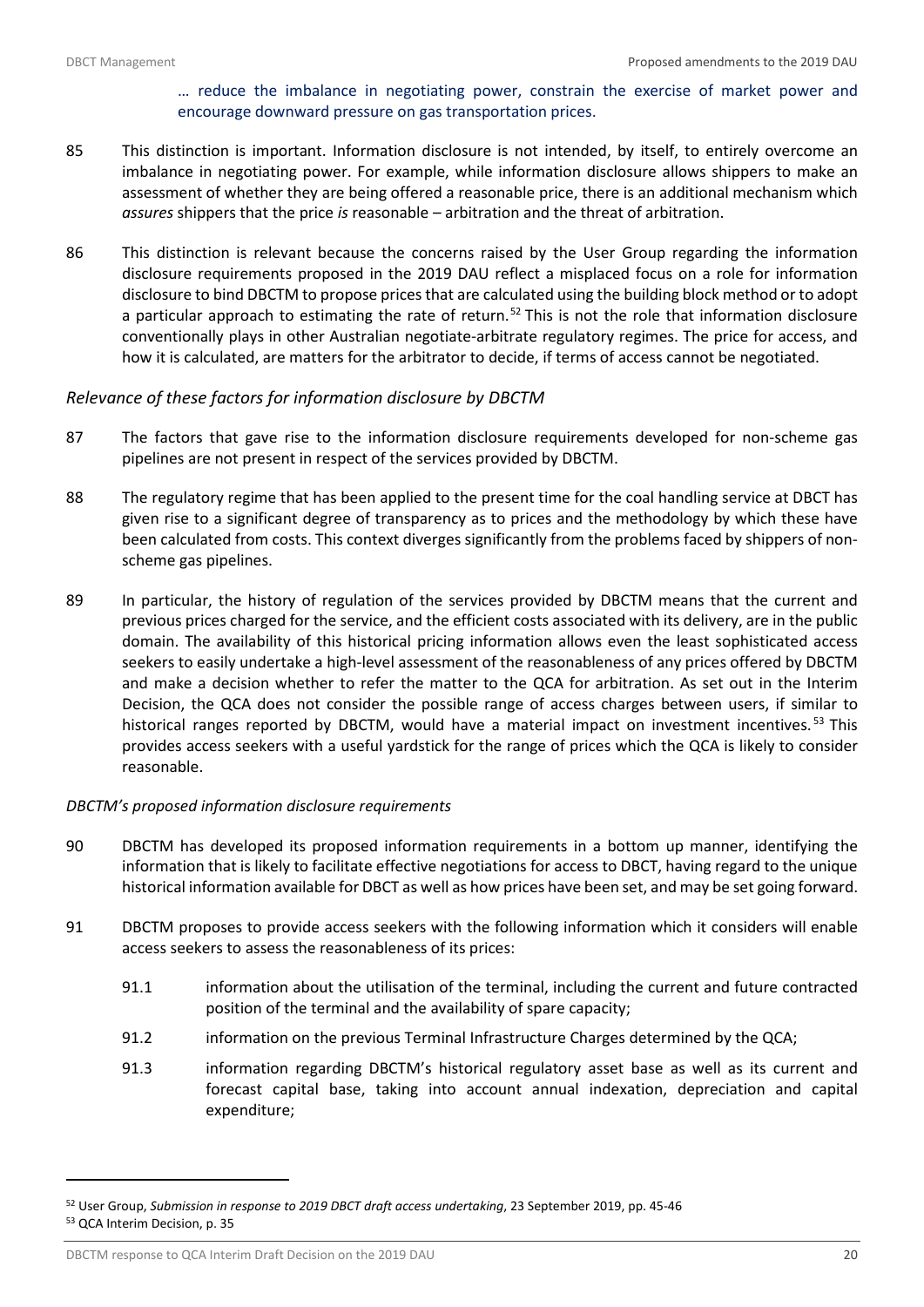- 91.4 regular updates to its assessment of efficient corporate costs, based on independent expert estimates using benchmarking against other comparable entities;
- 91.5 the weighted average cost of capital(s) previously determined by the QCA and their component parameters;
- 91.6 DBCTM's estimate of an appropriate current weighted average cost of capital and its component parameters;
- 91.7 any other relevant forecast cost estimates and their bases;
- 91.8 information regarding the outcomes of any commercial arbitrations with access holders; and
- 91.9 any other relevant information that would assist an access seeker to determine the reasonableness of estimated access charges provided by DBCTM.
- 92 DBCTM has proposed specific drafting for these new information requirements in Appendix 4, and further includes an illustrative template of the information provisions in Appendix 3.
- 93 This information will be provided in two tranches. Historical information can be requested prior to the submission of an access application, enabling potential access seekers to assess the likely prices at DBCT by reference to this previous information. Current and forecast information is then provided as part of an Indicative Access Proposal (after DBCTM has received a valid access application). This will enable DBCTM to provide the most up to date current and forecast information to inform access negotiations.
- 94 DBCTM's extensive existing reporting requirements set out in section 10 of the 2019 DAU will also remain.
- 95 This proposed scope of DBCTM's disclosure reflects information that parties can use to make an assessment of the reasonableness of price during negotiations, which would not otherwise be available without the disclosure.

## *Confidentiality of information provided*

- 96 DBCTM proposes to provide information to access seekers (and potential access seekers) on a confidential basis consistent with the approach adopted at other ports throughout Australia. The information provided will be the same for all access seekers, at a given point in time.
- 97 The purpose of providing the information is to facilitate effective bilateral confidential negotiations with access seekers. The QCA has proposed no justification for why it is necessary for the information to be published externally to achieve this purpose and this approach is inconsistent with industry practice.
- 98 DBCTM's proposed approach is also consistent with the information requirements under the QCA Act which require that an access seeker must not, without consent of DBCTM, disclose to another person information provided under those information disclosure provisions. [54](#page-22-0) As explained in the Explanatory Note which introduced this provision:<sup>[55](#page-22-1)</sup>

This provision is designed to protect any confidential information disclosed to an access seeker or an access provider by either party during the course of access negotiations.

## *Compliance and enforcement*

99 The User Group's submissions claimed there were no avenues to challenge whether the information provided is actually sufficient to provide for an informed negotiation.

<span id="page-22-0"></span><sup>54</sup> QCA Act, s101(6)

<span id="page-22-1"></span><sup>55</sup> *Queensland Competition Authority Amendment Bill 2000* Explanatory Notes, p. 15

DBCTM response to QCA Interim Draft Decision on the 2019 DAU 21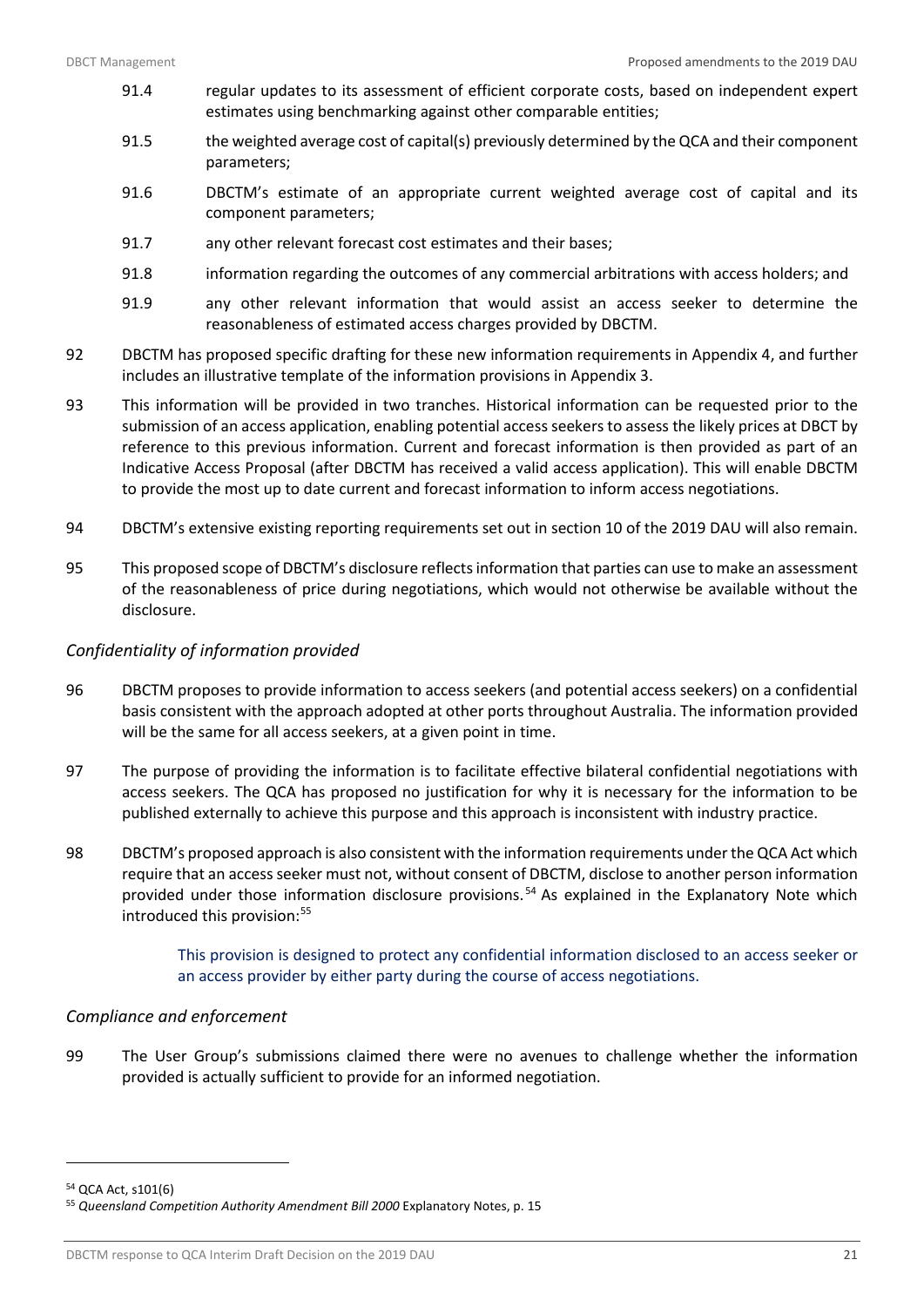- 100 While the QCA agreed with DBCTM's view that clause 17 of the 2019 DAU provides access seekers with the ability to raise a dispute as to DBCTM's compliance with its information provision obligation,<sup>[56](#page-23-2)</sup> it suggested amendments to the 2019 DAU to:
	- 100.1 Include an ability, consistent with section 101(5) of the QCA Act, for access seekers and DBCTM to seek advice or directions from the QCA - with the intention that this would provide a clear signal that access seekers may seek the QCA's advice and directions if they believe DBCTM has breached compliance with its information provision obligations; and
	- 100.2 explicitly refer to section 150A of the QCA Act with the intention that this would provide a clear signal to DBCTM that it must comply with an approved access undertaking, and to act otherwise would potentially lead to enforcement action.
- 101 While DBCTM is already cognisant of its obligation to act in accordance with an approved AU, and does not strictly-speaking consider the amendments necessary, DBCTM nonetheless proposes to make the amendments suggested by the QCA, in order to ensure that there is no doubt as to DBCTM's obligations and access seekers' ability to seek advice and direction from the QCA.
- 102 DBCTM proposes that the information provided is certified by senior representatives of DBCTM.

## <span id="page-23-0"></span>**3.4 Arbitration criteria that constrain asymmetrical market power**

## **Summary**

- 103 The Interim Decision identified issues with the proposed arbitration criteria in the 2019 DAU. DBCTM has adopted the QCA's proposed changes to the 2019 DAU to put beyond doubt that the arbitration criteria effectively constrain any market power held by DBCTM.
- 104 While DBCTM does not agree with the QCA's analysis of the arbitration factors included in the initially proposed 2019 DAU, it does agree that the arbitration criteria in section 120 of the QCA Act are appropriate for the purposes of the 2019 DAU. DBCTM's view is that the initially proposed arbitration criteria are matters that should be appropriately taken into account in the application of the section 120 criteria.
- 105 DBCTM is concerned, however, that the QCA Interim Draft's proposed approach to arbitrations appears to focus excessively, if not exclusively, on calculating an access charge on the basis of efficient cost, without having regard to the other section 120 factors. In accordance with the Act, the QCA must have regard to all of the section 120 factors in determining any future arbitrations, and should not predetermine the approach to setting access charges through any arbitration process. This is discussed further in section 4.
- 106 Figure 3 sets out DBCTM's proposed amendments to the arbitration criteria in the 2019 DAU.

# **Figure 3: Proposed amendments to arbitration criteria**

<span id="page-23-1"></span>

| <b>QCA criteria for approval</b>                                                                                                                                                                                                                                                                                                                                                                                                                         | DBCTM proposed changes to 2019 DAU                                                                                       |
|----------------------------------------------------------------------------------------------------------------------------------------------------------------------------------------------------------------------------------------------------------------------------------------------------------------------------------------------------------------------------------------------------------------------------------------------------------|--------------------------------------------------------------------------------------------------------------------------|
| Arbitration criteria that constrain asymmetrical market<br>power                                                                                                                                                                                                                                                                                                                                                                                         | Adopt the QCA's suggested amendments to the arbitration<br>criteria in the 2019 DAU to align with section 120 of the QCA |
| The criteria that we must have regard to in arbitrations<br>should act to credibly constrain DBCTM's market power<br>and lead to pricing that reflects at least the efficient costs<br>of supply, consistent with the pricing principles of the<br>QCA Act (s. 168A). Effective criteria should provide<br>certainty to our approach, reducing the monetary and<br>time costs for parties and potentially incentivising<br>agreement through negotiation | Act.                                                                                                                     |

<span id="page-23-2"></span><sup>56</sup> QCA Interim Decision, p. 40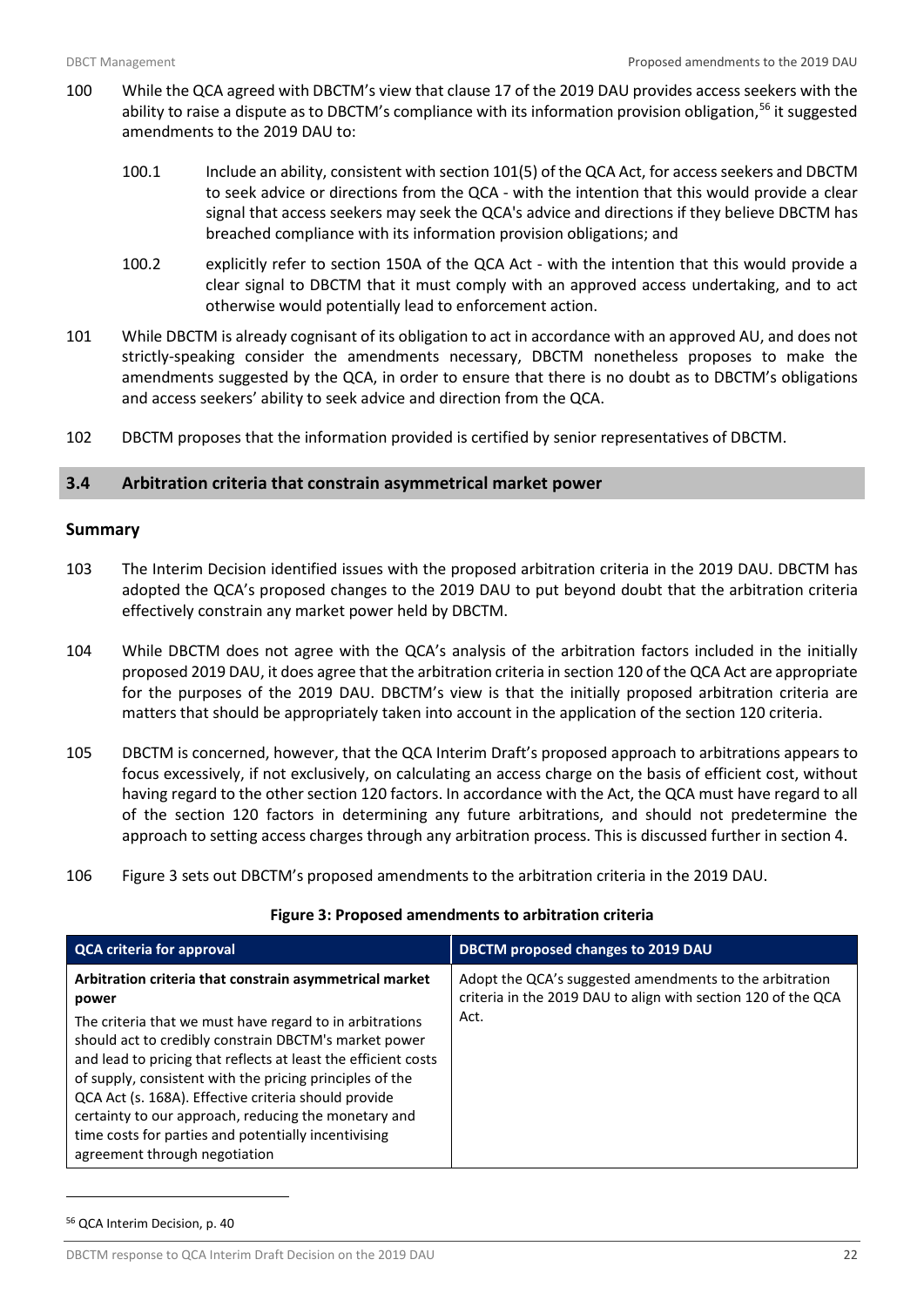## **QCA Interim Decision**

107 The QCA's Interim Decision explained that the arbitration criteria in the 2021 AU must credibly constrain DBCTM's market power:<sup>[57](#page-24-1)</sup>

> The criteria that we must have regard to in arbitrations should act to credibly constrain DBCTM's market power and lead to pricing that reflects at least the efficient costs of supply, consistent with the pricing principles of the QCA Act (s. 168A). Effective criteria should provide certainty to our approach, reducing the monetary and time costs for parties and potentially incentivising agreement through negotiation.

- 108 The QCA considers that amendments are necessary to ensure that an arbitration in accordance with the 2019 DAU is a credible threat to constrain DBCTM from exercising any market power in negotiations.
- 109 The QCA suggested that this could be achieved by removing the arbitration factors outlined in clause 11.4(d) of the 2019 DAU, and instead requiring the QCA to have regard only to the factors outlined in section 120 of the QCA Act.<sup>[58](#page-24-2)</sup>
- 110 The QCA also proposed to issue a guidance document which DBCTM discusses separately in section 5.

#### **DBCTM's response**

- 111 While DBCTM remains of the view that the original criteria set out in the 2019 DAU effectively constrained its market power, DBCTM agrees that the section 120 factors set out in the QCA Act are fit-for-purpose and are an appropriate arbitration criteria for the purposes for the 2019 DAU. As such, DBCTM proposes to amend the 2019 DAU such that the QCA is required to only have regard to the factors in section 120 of the QCA Act. Detailed drafting for this change is provided in Appendix 4.
- 112 In the Interim Decision the QCA acknowledged that a number of DBCTM's proposed criteria formed a subset of the considerations under section 120.<sup>[59](#page-24-3)</sup> Consistent with this view, the arbitration criteria initially proposed by DBCTM in the 2019 DAU will still be relevant to the QCA's determination of any arbitration under the amended 2019 DAU.

## <span id="page-24-0"></span>**3.5 Certainty that arbitration criteria do not impede competition for access to capacity**

## **Summary**

113 The QCA raised concerns that the application of the arbitration criteria may result in access seekers being materially worse off than access holders. DBCTM's proposed changes to address this issue are set out in Figure 4.

<span id="page-24-1"></span><sup>57</sup> QCA Interim Decision, section 4.4

<span id="page-24-2"></span><sup>58</sup> QCA Interim Decision, section 5.3.2, p. 41

<span id="page-24-3"></span><sup>59</sup> QCA Interim Decision, p. 33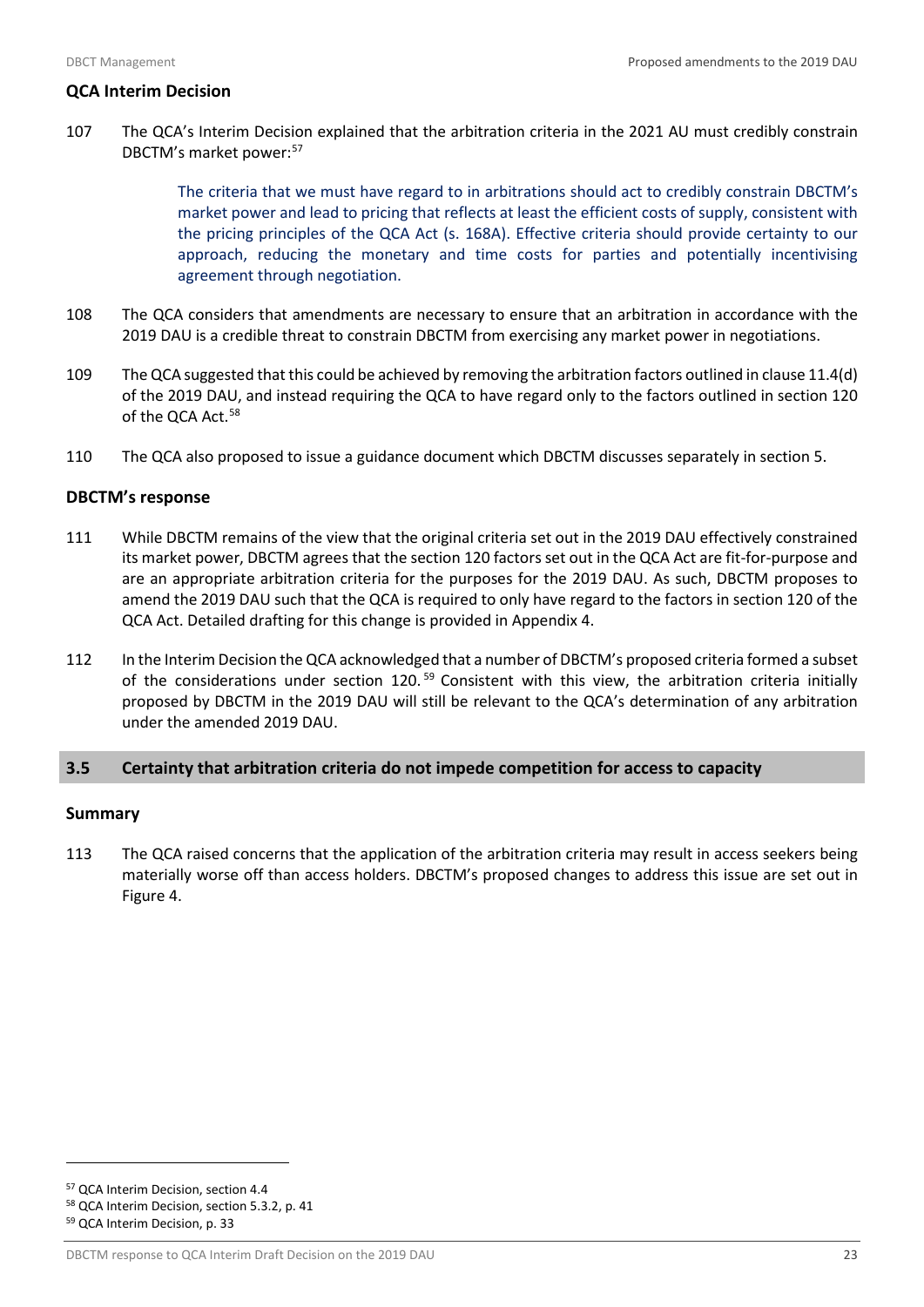#### **Figure 4: Proposed amendments to arbitration criteria and SAA**

<span id="page-25-0"></span>

| <b>QCA criteria for approval</b>                                                                                                                                                                                                                                                                                                                                                                                                                                                                                                                                                      | DBCTM proposed changes to 2019 DAU                                                                                                                                                                                                                                                                                                                                                      |
|---------------------------------------------------------------------------------------------------------------------------------------------------------------------------------------------------------------------------------------------------------------------------------------------------------------------------------------------------------------------------------------------------------------------------------------------------------------------------------------------------------------------------------------------------------------------------------------|-----------------------------------------------------------------------------------------------------------------------------------------------------------------------------------------------------------------------------------------------------------------------------------------------------------------------------------------------------------------------------------------|
| Certainty that the arbitration criteria do not impede<br>competition for access to capacity                                                                                                                                                                                                                                                                                                                                                                                                                                                                                           | Clarify that the QCA must apply the arbitration criteria in the<br>determination of price reviews for existing users.                                                                                                                                                                                                                                                                   |
| The arbitration criteria should not result in access seekers<br>being materially worse off in negotiations compared to<br>access holders, where the latter may benefit from<br>arbitration criteria that more effectively constrain<br>DBCTM's market power under existing access<br>agreements. It is critical to provide certainty that access<br>holders and seekers operate on 'equal footing' in this<br>regard, whereby neither party is exposed to monopoly<br>pricing or prices that are otherwise inconsistent with the<br>pricing principles in section 168A of the QCA Act | Align the arbitration criteria with section 120 of the QCA Act<br>(which the QCA has stated it would very likely apply if 2019<br>DAU did not apply to existing users).<br>Include provisions in the 2019 DAU SAA which align the<br>arbitration criteria applicable when arbitrated by a<br>commercial arbitrator, with the criteria applicable under the<br>existing user agreements. |

## **QCA Interim Decision**

- 114 The Interim Decision outlined the QCA's concern that there was uncertainty as to whether arbitrations under existing user agreements would need to apply the arbitration factors specified in the 2019 DAU, and that existing users may receive favourable terms in arbitrations compared to access seekers and new access holders with agreements under the 2019 DAU.<sup>[60](#page-25-1)</sup>
- 115 While this issue was characterised in the Interim Decision as 'competition for access to capacity'<sup>[61](#page-25-2)</sup> DBCTM notes that the previously approved queuing provisions effectively operate to prevent competition for capacity at DBCT in a traditional sense, as access seekers gain capacity on a first come-first served basis. While a queuing process that allowed more efficient access seekers to offer a higher TIC and compete for access to DBCT would likely increase allocative efficiency at the terminal, DBCTM understands the QCA's reference to 'certainty that the arbitration criteria to not impede competition for access to capacity' to mean that access seekers should not be materially worse off than access holders.

## **DBCTM's response**

## *Alignment of arbitration criteria for access seekers and existing users*

- 116 Existing user agreements provide that where the QCA is willing and able to arbitrate a dispute relating to the review of access charges, it may conduct the arbitration in such a manner as it sees fit.<sup>[62](#page-25-3)</sup>
- 117 The QCA indicated in its Interim Decision that in exercising this discretion it would apply the arbitration criteria set out in section  $120:^{63}$  $120:^{63}$  $120:^{63}$

We note that existing access agreements do not specify the arbitration process or factors we must have regard to in an arbitration. However, in practice, we would very likely have regard to matters similar to those set out in section 120 of the QCA Act…

- 118 DBCTM considers that this is an appropriate approach.
- 119 As discussed above, DBCTM proposes to adopt the QCA's suggested amendments to the arbitration criteria in 11.4(d) of the 2019 DAU to align with section 120 of the QCA Act. This will align the arbitration criteria for existing users and access seekers.

<span id="page-25-1"></span><sup>60</sup> QCA Interim Decision, section 5.3.3, p. 43,45

<span id="page-25-2"></span><sup>61</sup> QCA Interim Decision, p. 36

<span id="page-25-3"></span><sup>62</sup> Clause 7.2

<span id="page-25-4"></span><sup>63</sup> QCA Interim Decision, p. 43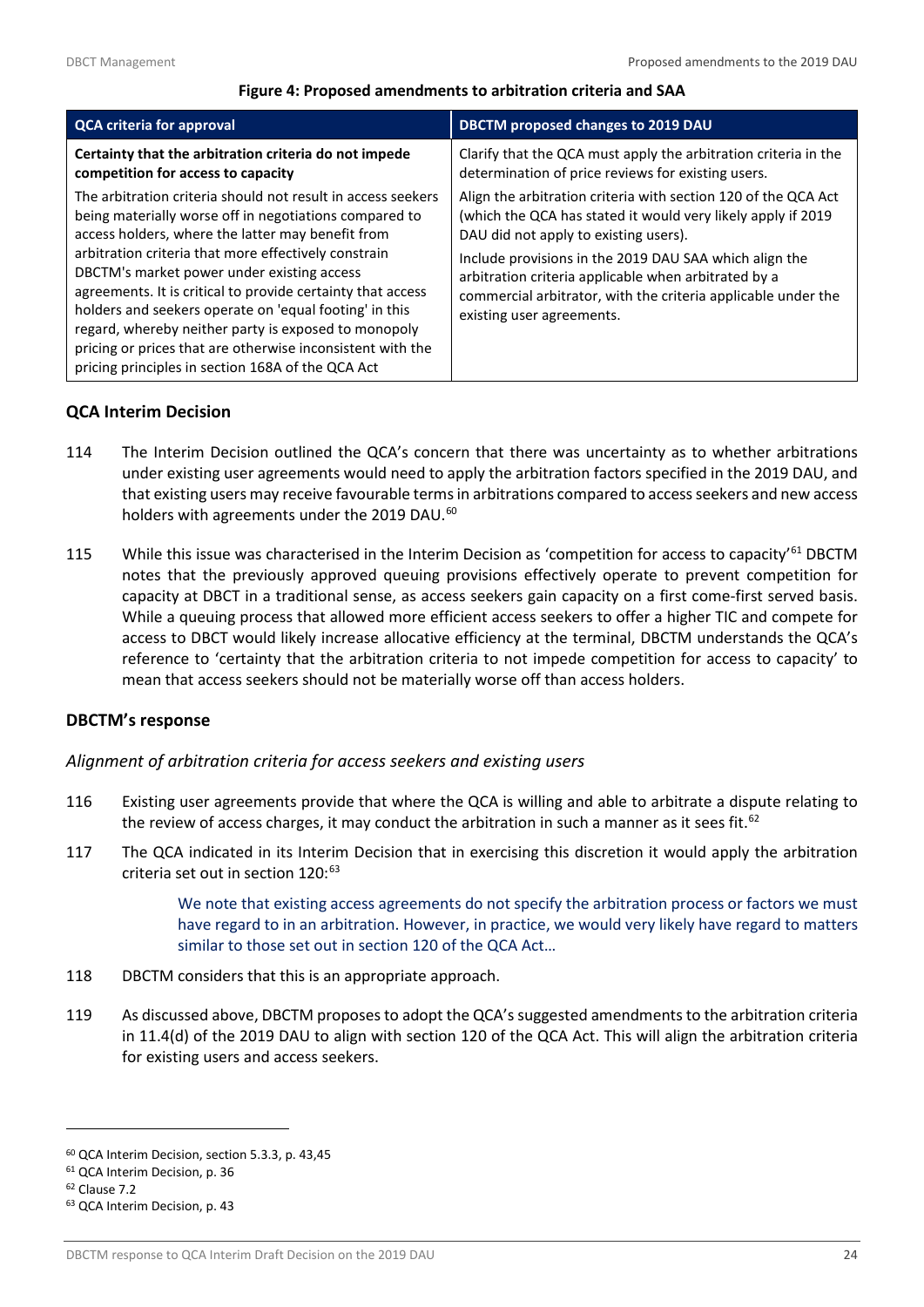## *Alignment of existing user agreements and 2019 DAU SAA*

- 120 DBCTM's 2019 DAU proposed that the arbitration factors outlined in clause 11.4(d) will apply to future access holders who sign access agreements according to the 2019 DAU and cannot satisfactorily negotiate a new price with DBCTM at the end of the five-year review of charges (clause 7.2(c)(ii) of the 2019 DAU SAA).<sup>[64](#page-26-1)</sup>
- 121 The QCA considers that there may be merit in amending clause 7.2 of the 2019 DAU SAA to reflect provisions in the existing user agreements (clauses 7.2 (d) and (e) of the 2017 AU SAA).<sup>[65](#page-26-2)</sup> These provisions require that:<sup>[66](#page-26-3)</sup>

(d) If the matter is referred under clause 7.2(c)(ii) to arbitration, then arbitration must be effected as follows:

(i) by the QCA in such manner as it sees fit, after consultation with the parties; or

(ii) if the QCA is unwilling or unable to act, by a single arbitrator agreed upon between the parties; or

(iii) in default of agreement under clause  $7.2(c)$ (ii) within 10 days after the matter is referred to arbitration, by a single arbitrator selected by the Chair of the Queensland Chapter of the Institute of Arbitrators and Mediators, Australia.

(e) If a matter is referred to arbitration under clause 7.2(d)(ii) or clause 7.2(d)(iii), then the arbitrator must have regard to the following matters:

(i) an appropriate asset valuation of the Terminal and the relevant Terminal Component;

(ii) an appropriate rate of return for DBCT Management;

(iii) the terms of this Agreement;

(iv) the expected future tonnages of Coal anticipated to be Handled through the Terminal and the relevant Terminal Component;

(v) any other matter agreed to by the User and DBCT Management and notified by them in writing to the arbitrator;

(vi) any other matter which is submitted by either the User or DBCT Management and accepted by the arbitrator as being relevant; and

(vii) the then current approach of the QCA in respect of appropriate charges for services comparable to the Services (with the intent that the arbitration should produce an outcome similar to that which might have been expected had the QCA determined it).

122 DBCTM proposes to implement this amendment as suggested by the QCA.

## <span id="page-26-0"></span>**3.6 Clear and efficient process in negotiation and arbitration – timing**

#### **Summary**

- 123 The QCA's Interim Decision raised concerns that the timeframes in the 2019 DAU may result in access seekers facing 'asymmetric time pressures' resulting in access seekers agreeing to inefficient prices.
- 124 DBCTM does not consider that this accords with commercial reality faced by access seekers and this section sets out why DBCTM considers the QCA's concerns to be unwarranted. Notwithstanding this, DBCTM is

<span id="page-26-1"></span><sup>64</sup> QCA Interim Decision, p. 43

<span id="page-26-2"></span><sup>65</sup> QCA Interim Decision, p. 43

<span id="page-26-3"></span><sup>66</sup> DBCT Management 2017 Access Undertaking Standard Access Agreement, cl. 7.2(d)(i) and cl. 7.2(e)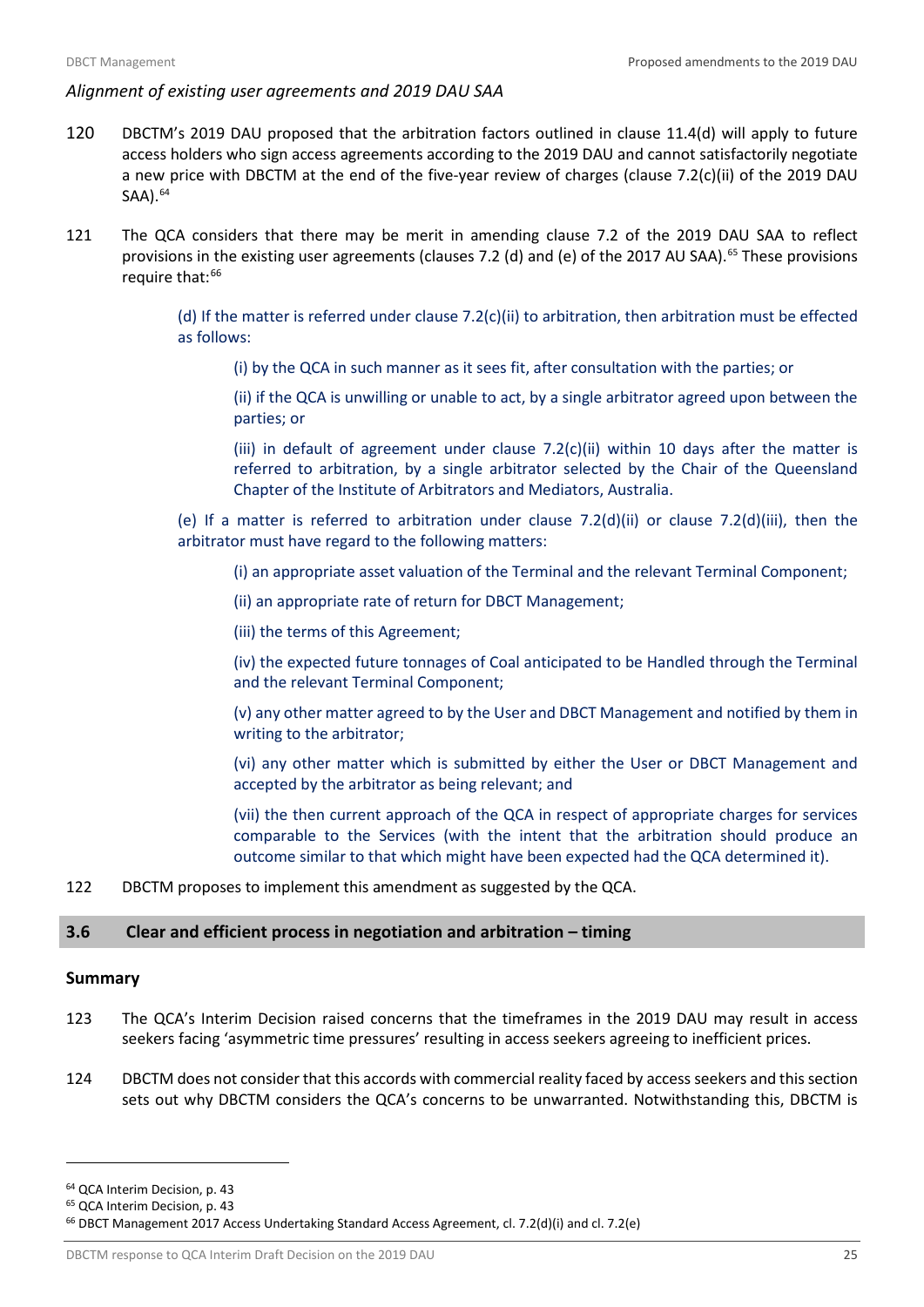open to changing the timeframes under the 2019 DAU to address the QCA's concerns, and ensure that the process is clear and efficient.

<span id="page-27-0"></span>

| <b>QCA criteria for approval</b>                      | DBCTM proposed changes to 2019 DAU                               |  |  |  |
|-------------------------------------------------------|------------------------------------------------------------------|--|--|--|
| Clear and efficient process in negotiation and        | While it is not clear to DBCTM that access seekers face          |  |  |  |
| arbitration and transparency around arbitrated        | 'asymmetric' time pressures, DBCTM is happy to reconsider the    |  |  |  |
| outcomes                                              | timeframes set out in the 2019 DAU, to ensure that a timely      |  |  |  |
| Clear and certain processes ensure access seekers and | outcome is possible for access seekers and that they do not face |  |  |  |
| holders are not impacted by asymmetrical time         | undue time pressures.                                            |  |  |  |
| pressure. Transparency of arbitration outcomes leads  | DBCTM also considers that the guidance document should           |  |  |  |
| to efficient price determinations and decreases the   | include discussion and clarification of the timelines for any    |  |  |  |
| likelihood of rolling arbitrations.                   | arbitration.                                                     |  |  |  |

#### **Figure 5: Proposed amendments to timing of access process**

## **QCA Interim Decision**

- 125 The QCA's Interim Decision acknowledged concerns raised by the User Group and Whitehaven relating to time pressures faced by access seekers. The concerns raised by the User Group and Whitehaven, while connected, related to two separate issues:
	- 125.1 the User Group contended that access seekers would be pressured to reach agreements with DBCTM in order to increase their prospects of obtaining limited available access;<sup>[67](#page-27-1)</sup>
	- 125.2 Whitehaven argued that the timeframes in the 2019 DAU were lengthy and that DBCTM did not have an incentive to expedite the process, implying that this had the potential to cause delays to the mining projects which are sensitive to delays.<sup>[68](#page-27-2)</sup>
- 126 In its Interim Decision, the QCA explained that it does not consider that the protections in the 2019 DAU are sufficient, in the absence of a reference tariff, to ensure timely commercial agreements.<sup>[69](#page-27-3)</sup> The QCA's preliminary view was that the proposed 2019 DAU may result in access seekers not gaining access to capacity in a timely manner and/or having to accept a TIC that is reflective of asymmetric time pressure.<sup>[70](#page-27-4)</sup>
- 127 The QCA considered that this asymmetric time pressure was a result of the non-competitive environment for services at DBCT:<sup>[71](#page-27-5)</sup>

We acknowledge that some level of uncertainty that impacts timeliness of outcomes exists in all commercial environments, however, we consider the non-competitive environment for services at DBCT results in the time pressure being asymmetrically greater on access seekers in negotiations with DBCTM, which could result in inefficient outcomes (particularly in the absence of a reference tariff).

- 128 However, the QCA did not explain why a 'non-competitive' environment for services at DBCT would lead to greater time pressures on access seekers than DBCTM in negotiations under the 2019 DAU.
- 129 In line with Whitehaven's point, the QCA also pointed to the time-cost involved in referring the matter to arbitration as a potential reason why an access seeker may accept an inefficient price.<sup>[72](#page-27-6)</sup>

<span id="page-27-1"></span><sup>67</sup> User Group September 2019 Submission, p. 14

<span id="page-27-2"></span><sup>68</sup> Whitehaven September 2019 Submission, p. 4 (c)

<span id="page-27-3"></span><sup>69</sup> QCA Interim Decision, p. 30

<span id="page-27-4"></span><sup>70</sup> QCA Interim Decision, p. 31

<span id="page-27-5"></span><sup>71</sup> QCA Interim Decision, p. 31

<span id="page-27-6"></span><sup>72</sup> QCA Interim Decision, p. 31

DBCTM response to QCA Interim Draft Decision on the 2019 DAU 26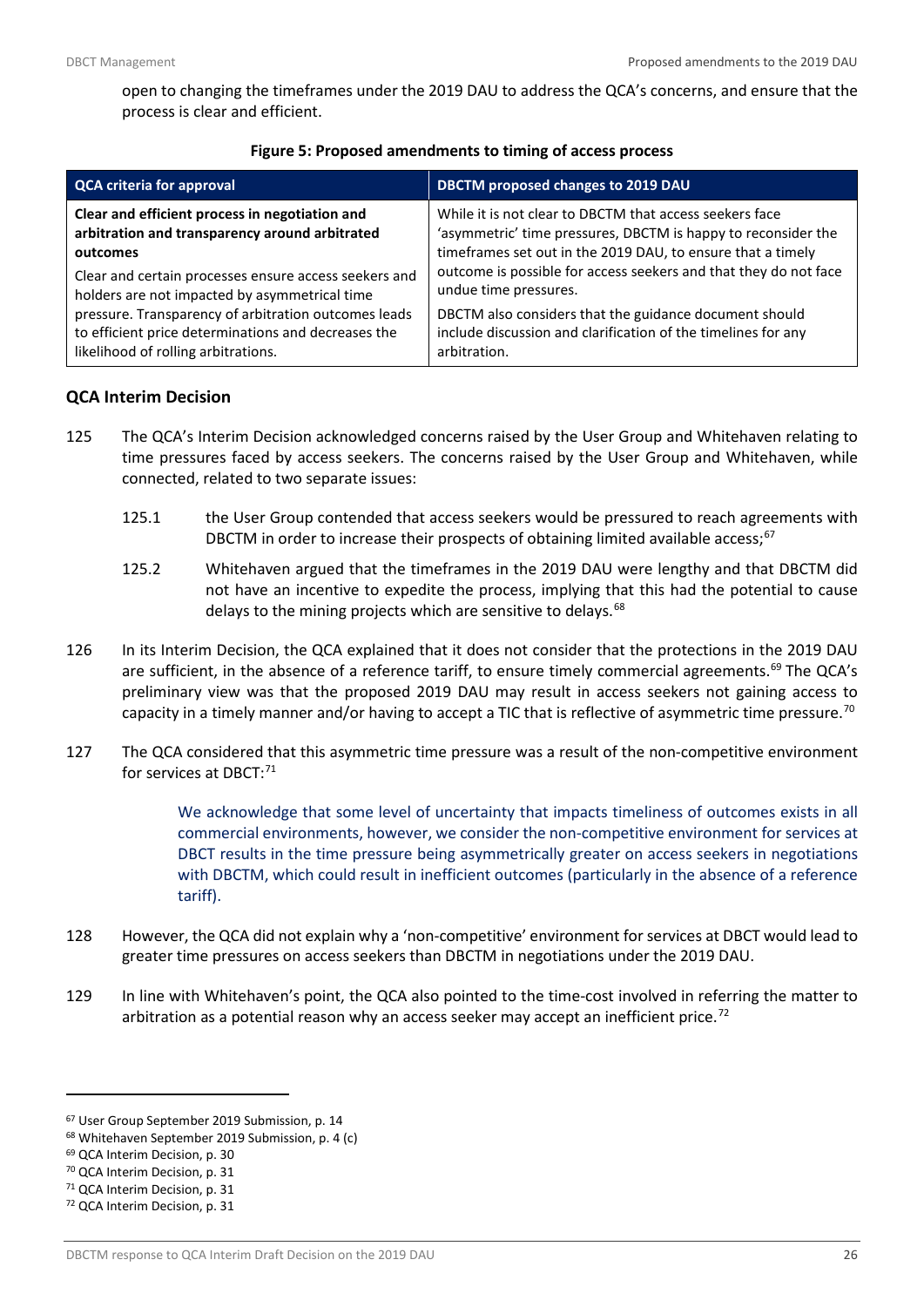#### **DBCTM response**

#### *The access queue*

- 130 The access queuing provisions ensure that access seekers are not pressured to reach inappropriate agreements with DBCTM in order to secure access to limited terminal capacity.
- 131 As explained in DBCTM's previous submissions, $73$  the access queuing provisions have been drafted such that the process to secure access to the terminal is separate from the process to determine the TIC that will apply. Once an access seeker establishes its place in the queue it is *guaranteed access* (provided it is prepared to enter into an access agreement for the capacity and subject to any required expansions). The willingness of the access seeker to agree terms with DBCTM does not affect this guarantee, and the queuing provisions provide a process whereby the access seeker can enter into an access agreement, notwithstanding that a TIC has not been agreed with DBCTM.
- 132 This ensures that there is no risk to the access seeker of losing this capacity because it cannot agree access charges with DBCTM. DBCTM *is not* permitted to offer capacity to another access seeker in order to leverage an access seeker into accepting a higher inefficient TIC, as suggested by the User Group.<sup>[74](#page-28-1)</sup>
- 133 Therefore, it follows that access seekers do not face any time pressure from a desire to 'reach agreement to increase their prospects of obtaining limited available access', as suggested by the User Group.<sup>[75](#page-28-2)</sup> Rather access to limited capacity is determined solely based on the queueing provisions in the 2019 DAU.
- 134 The queuing provisions give access seekers certainty that they will be able to gain access to capacity at the terminal, prior to the settlement of the access agreement.
- 135 In the context of the current situation at DBCT, as discussed in section 2, DBCT will be fully contracted for the Regulatory Period, meaning access seekers will be seeking access to expansion capacity.
- 136 Access seekers at DBCT have already entered into Conditional Access Agreements with DBCTM for 27.0Mtpa of capacity, giving those access seekers certainty of access to expansion capacity (to the extent it becomes available). It is not viable for DBCTM to expand the terminal to accommodate all of this demanded capacity during the Regulatory Period, and as such this group of access seekers represents all access seekers that DBCTM will negotiate with during the Regulatory Period.
- 137 These access seekers have essentially secured capacity (to the extent it becomes available) prior to the QCA's determination of a pricing methodology or the negotiation or arbitration of a pricing approach, meaning that there was no undue pressure for access seekers to agree to a high, inefficient TIC.

## *The timeframes in the 2019 DAU and QCA Act provide certainty for access seekers*

- 138 The standard timeframes set out in the 2019 DAU will almost certainly not be used during the Regulatory Period, given that all access granted will be for expansion capacity or through secondary trading.
- 139 Nonetheless, the timeframes set out in the 2019 DAU were designed to provide certainty to access seekers by specifying definitive timeframes under which negotiations must be concluded, and when outcomes can be referred for arbitration. This ensures that access seekers have a clear path to a timely outcome. In determining the timeframes under the 2019 DAU, DBCTM has sought to balance the need for a timely outcome and the desire to allow sufficient time for meaningful negotiations. DBCTM's 2019 DAU reduced a number of the timeframes in the QCA approved 2017 DAU with the purpose of ensuring that the access seeking process can be conducted efficiently and expediently. DBCTM considers that these timeframes

<span id="page-28-0"></span><sup>73</sup> DBCTM July 2019 Submission, section 6

<span id="page-28-1"></span><sup>74</sup> DBCT User Group September 2019 Submission, p. 14

<span id="page-28-2"></span><sup>75</sup> User Group November 2019 submission, p. 14

DBCTM response to QCA Interim Draft Decision on the 2019 DAU 27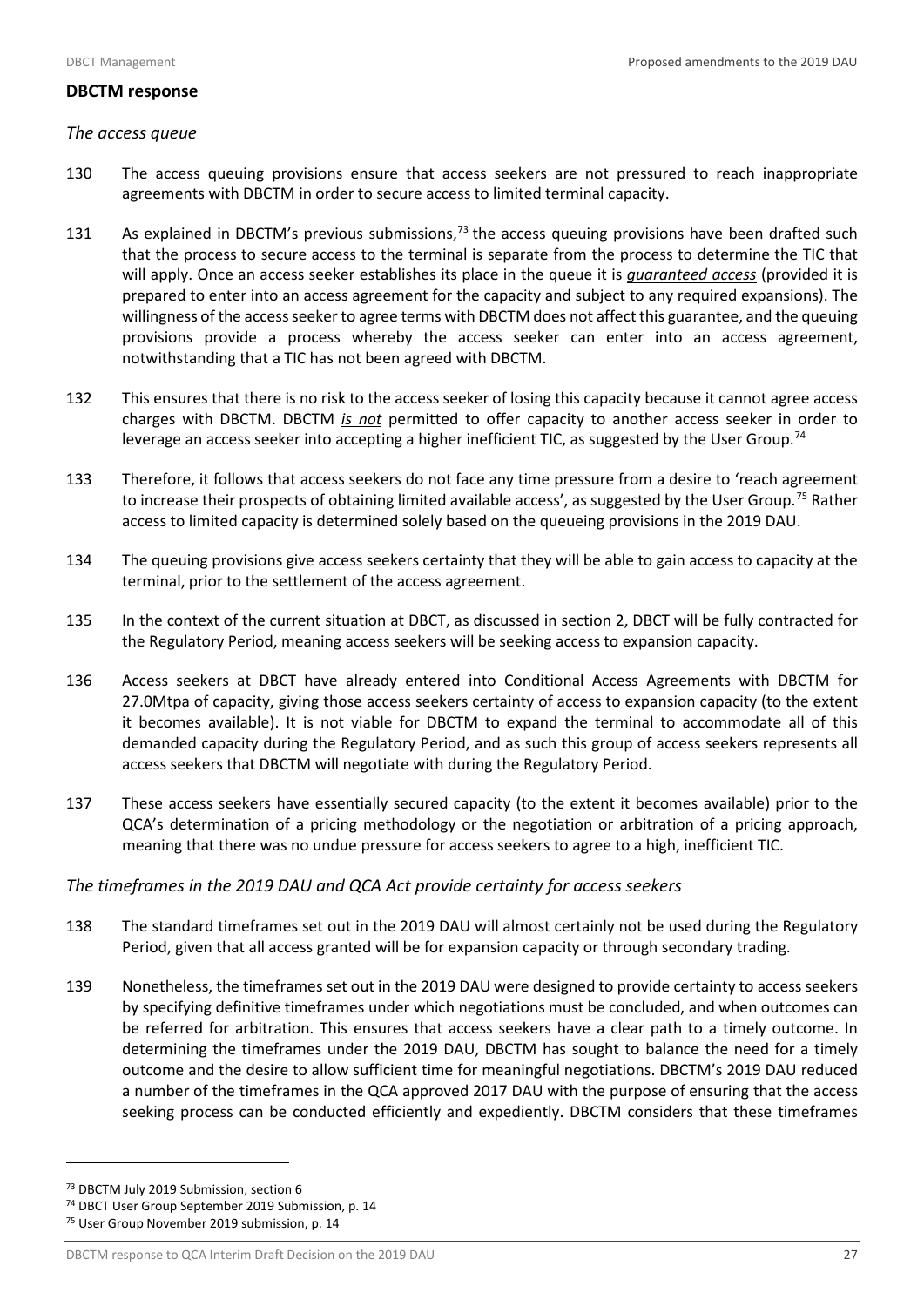provide for the access seeking process to be concluded in a timely way which will not cause delays to mining projects.

- 140 As previously submitted, mines require *many years* of development before they reach the operating stage (around which time access is negotiated at DBCT).
	- 140.1 The access queue provisions at DBCT require an access seeker to provide a significant amount of information to DBCTM to form part of the queue (through the Access Form, Schedule A of the AU). This information includes a project timeline for construction / commissioning / production phases and how the project is tracking against that timeline, a description of the access seeker's progress in obtaining the necessary approvals for the project, a report prepared by a competent person in accordance with the JORC Code and Coal Guidelines detailing an estimate of the Coal Resources and Marketable Coal Reserves allocated for shipment, and an explanation of how these reserves are consistent with having sufficient reserves for the capacity request.
	- 140.2 A JORC report is typically commissioned by a mining company early in the planning phase, as the information contained is critical to making the decision to proceed with a Mining Lease. There are at least two years of pre-execution engineering, and approximately 6-12 months of concept engineering required prior to the EIS process.
	- 140.3 Therefore, access seekers are not making significant investment decisions at the time they are seeking access to DBCT; they are doing it considerably before-hand.
- 141 This creates considerable lead time and allows for access to DBCT to be negotiated well in advance of the commencement of access agreements. DBCTM has always welcomed early engagement with access seekers and is happy to commence in-principle negotiations in advance of the formal process set out in the 2019 DAU where appropriate, and this process will now be supplemented by the substantial amount of information which DBCTM is required to provide prior to the submission of an access application. This enables access seekers to gauge whether a negotiated outcome is likely well in advance of the timeframes set out in the 2019 DAU, and to plan accordingly such that there is no risk that an agreement will not be in place by the time the access seeker is ready to ship coal (available capacity permitting).

## *Where agreement is not possible arbitration will be completed within 6 months*

- 142 In circumstances where agreement between DBCTM and an access seeker is not possible, an access seeker may refer the dispute to arbitration. The QCA Act then requires that the arbitration must make best endeavours to make an access determination within 6 months from the day which an access dispute notice was provided to the authority.<sup>[76](#page-29-0)</sup> In the scheme of mining projects, the development of which typically takes many years before moving to the operating stage, a 6 month period is inconsequential, and if adequately planned for would not affect the timing of the mining project.
- 143 For example, New Hope's New Acland mine expansion in Queensland's West Moreton system has been held up by a dispute for about three and a half years relating to whether the mine should be permitted to expand.<sup>[77](#page-29-1)</sup> By comparison 6 months is inconsequential.
- 144 An access seeker's right to access and its position in the queue is unaffected if the matter is referred to arbitration. In this sense, the time cost involved in engaging in arbitration does not 'exacerbate the time pressures faced by an access seeker relative to DBCTM' as suggested by the QCA.<sup>[78](#page-29-2)</sup>

<span id="page-29-0"></span><sup>76</sup> QCA Interim Decision, p. 31

<span id="page-29-1"></span><sup>77</sup> See *Oakey Coal Action Alliance Inc v New Acland Coal Pty Ltd & Ors* [2019] QCA 184

<span id="page-29-2"></span><sup>78</sup> QCA Interim Decision, p. 31

DBCTM response to QCA Interim Draft Decision on the 2019 DAU 28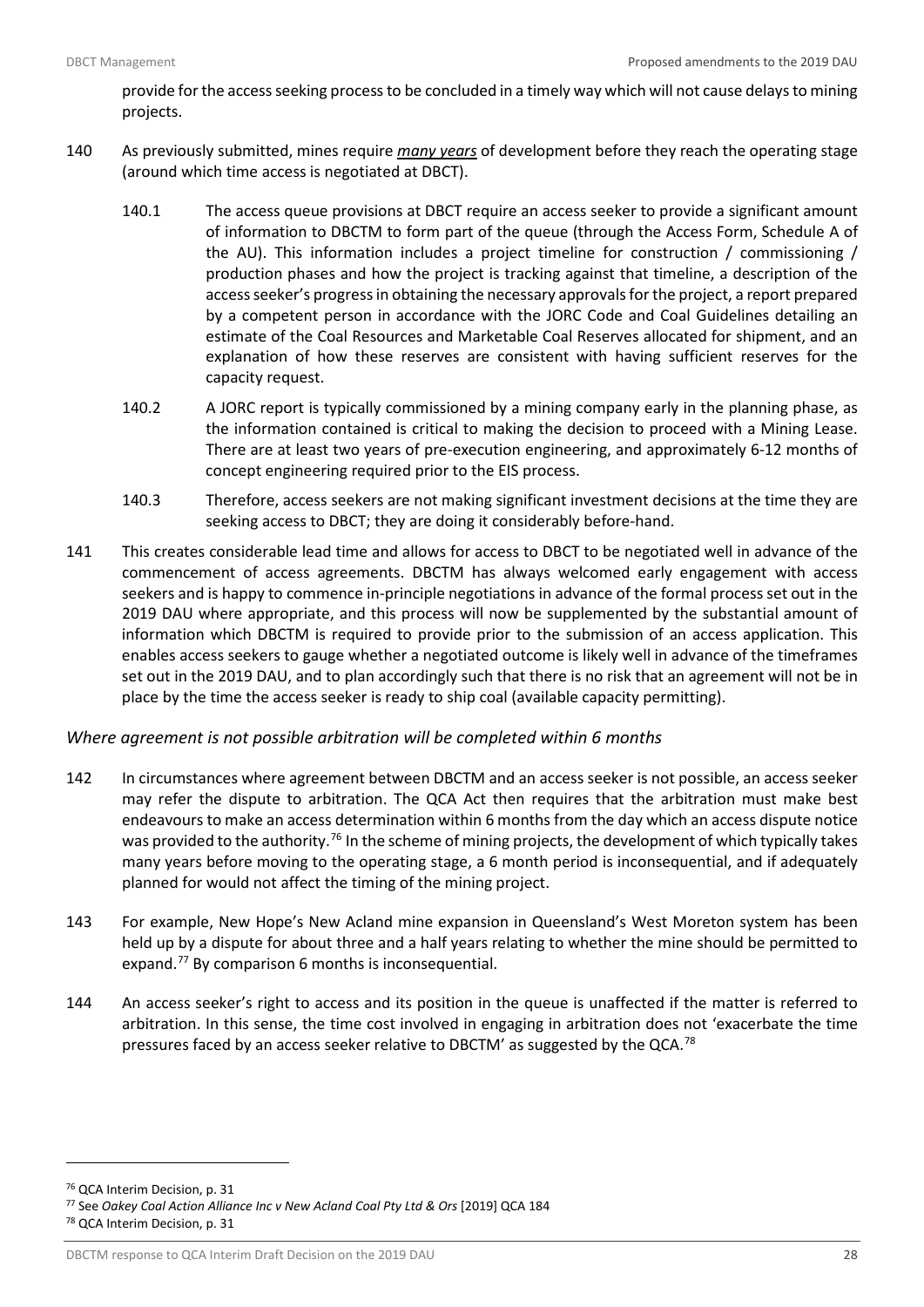## *Certainty of cash-flows*

145 Both DBCTM and the access seeker have an incentive to negotiate an efficient, mutually acceptable TIC to gain certainty as to their cash-flows. In circumstances where this is not possible, each party has certainty that it may refer the matter to be arbitrated by the QCA in the timeframes set out in the 2019 DAU. The access seeker may refer an access dispute to the QCA for determination. The QCA Act then requires the QCA to make best endeavours to make an access determination within 6 months of receiving an access dispute notice.<sup>[79](#page-30-2)</sup>

## *Potential changes to the 2019 DAU*

- 146 While it is not clear to DBCTM that access seekers face 'asymmetric' time pressures, DBCTM is happy to further consider the timeframes set out in the 2019 DAU, to ensure that a timely outcome is possible for access seekers and that they do not face undue time pressures.
- 147 To assist in this task, DBCTM requests that the QCA clearly identify the source of the time pressure for access seekers, the reason why that may lead to access seekers accepting an inefficient TIC rather than referring the matter to arbitration, and the specific timeframes that it considers will lead to untimely outcomes. DBCTM is committed to amending the 2019 DAU to adopt any timeframe changes suggested by the QCA, in order to address any concerns it may have.

## <span id="page-30-0"></span>**3.7 Transparency of arbitrated outcomes**

148 The QCA's Interim decision raised concerns regarding the lack of transparency of commercial arbitration outcomes which it considered could lead to rolling arbitrations.<sup>[80](#page-30-3)</sup>

<span id="page-30-1"></span>

| <b>QCA criteria for approval</b>                                                                                                                                                                                                                         | DBCTM proposed changes to 2019 DAU                                                                                                                                                                             |  |  |  |
|----------------------------------------------------------------------------------------------------------------------------------------------------------------------------------------------------------------------------------------------------------|----------------------------------------------------------------------------------------------------------------------------------------------------------------------------------------------------------------|--|--|--|
| Clear and efficient process in negotiation and<br>arbitration and transparency around arbitrated<br>outcomes<br>Transparency of arbitration outcomes leads to<br>efficient price determinations and decreases the<br>likelihood of rolling arbitrations. | Adopt the QCA's suggestion to allow the outcomes of arbitration<br>determinations to be released to (non-participating) access<br>seekers, whether an arbitration is conducted by the QCA or<br>another party. |  |  |  |

#### **Figure 6: Proposed amendments to information requirements**

## **QCA Interim Decision**

- 149 The QCA's Interim Decision explained that it considered that because an access seeker is unable to request information regarding the outcome of an arbitration where the arbitrator is not the QCA, there is a lack of transparency which could contribute to rolling arbitrations. [81](#page-30-4)
- 150 The QCA noted that the 2019 DAU could be amended to allow all arbitrated outcomes to be available to access seekers to improve transparency and place access seekers and DBCTM on a more 'level playing field'. [82](#page-30-5)

<span id="page-30-2"></span><sup>79</sup> QCA Act, s117A

<span id="page-30-3"></span><sup>80</sup> QCA Interim Decision, p. 48

<span id="page-30-4"></span><sup>81</sup> QCA Interim Decision, p. 48

<span id="page-30-5"></span><sup>82</sup> QCA Interim Decision, p. 48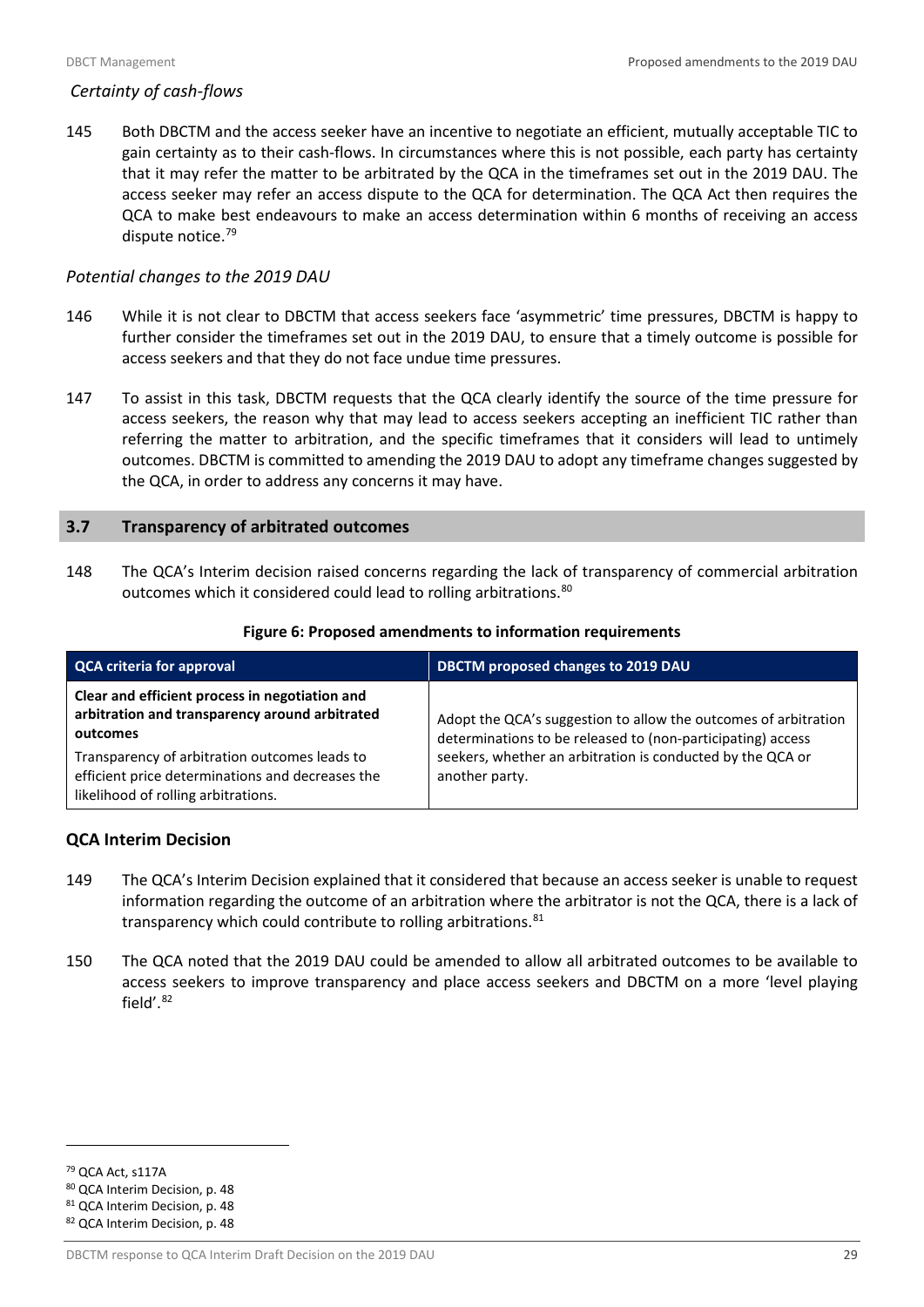## **DBCTM response**

151 DBCTM has adopted the change as suggested by the QCA and has included a requirement to provide information on any arbitrated outcomes as part of its indicative access proposal.

## <span id="page-31-0"></span>**3.8 Conclusion on proposed amendments**

- 152 DBCTM is confident that the proposed amendments set out in this section comprehensively address the issues with the 2019 DAU raised in the Interim Decision, and therefore satisfy the Approval Criteria identified by the QCA.
- 153 To the extent that these proposed amendments require further refinement, as previously indicated, DBCTM is committed to working with the QCA, users and access seekers, to ensure that the amendments are fit-for-purpose.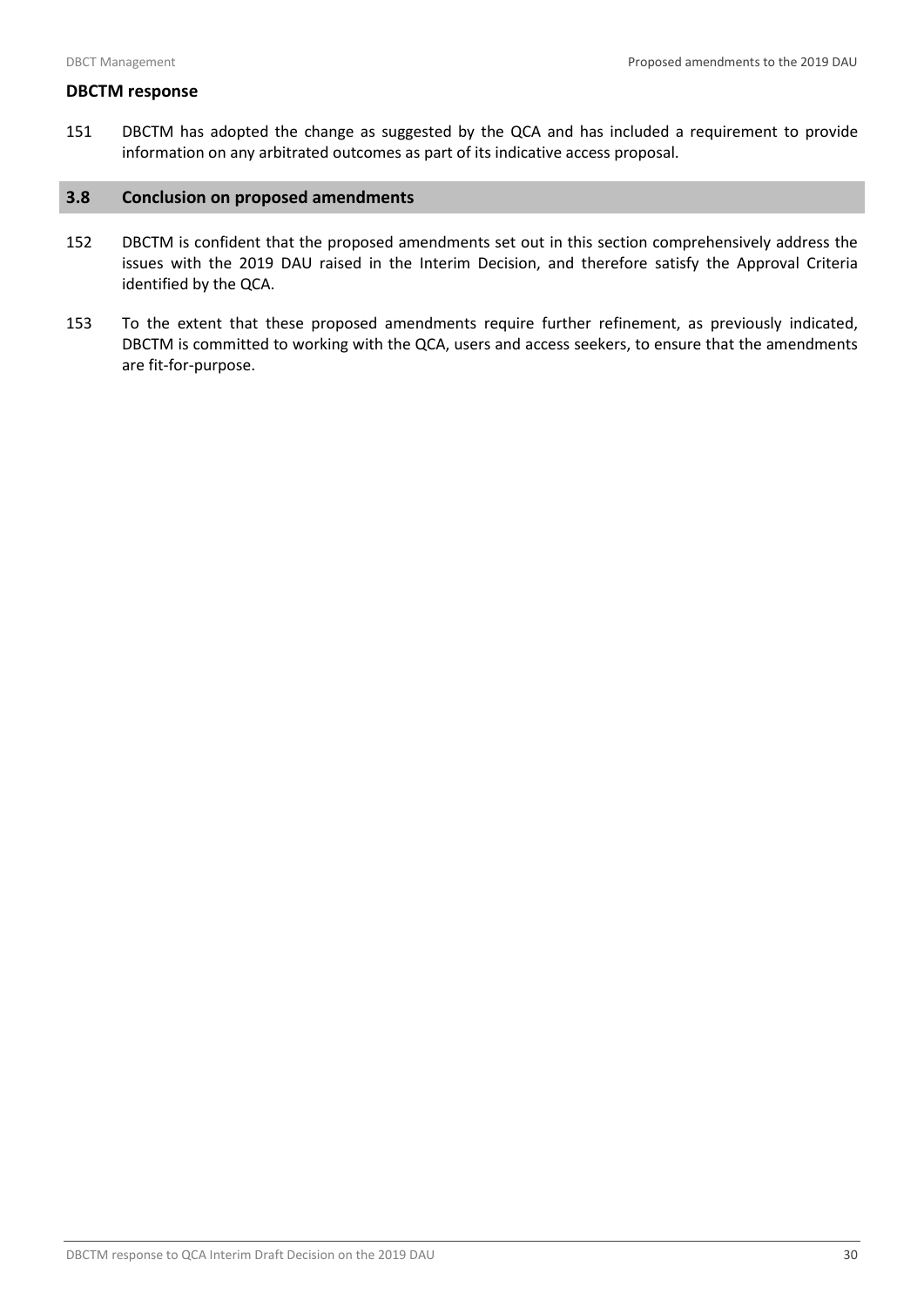## <span id="page-32-0"></span>**4 Application of the arbitration criteria**

## <span id="page-32-1"></span>**4.1 Summary**

- 154 DBCTM considers that the QCA's Interim Decision focuses too heavily on calculating an access charge on the basis of the efficient cost of providing the service (applying a building block model) and this anticipated approach may not have proper regard to the other section 120 factors. DBCTM considers that the appropriate time to determine the specific pricing methodology to apply is at the time of the arbitration – having regard to the criteria in section 120 and the specific circumstances of the given arbitration. If the QCA seeks to predetermine this outcome through the DAU process, and without having regard to the matters in section 120, it risks creating inefficient outcomes.
- 155 While the pricing principles in the QCA Act require prices that allow DBCTM to recover *at least* its efficient costs of providing the service, this should form the *minimum price* that the QCA can set. The wording of the QCA Act is clear that the price set by the QCA can still be set higher, having regard to the factors set out in section 120 of the QCA Act as they apply in the specific circumstances of a given arbitration.
- 156 The QCA's intended approach risks conflating *efficient cost* with *efficient price*. An efficient price would lie between efficient cost and value to users. The QCA's interpretation results in any available rent being allocated exclusively to the user, which is an extreme outcome in light of the section 120 factors. The QCA has not provided a consideration of the other section 120 factors, nor any justification for why it considers this approach appropriate.
- 157 DBCTM submits that the QCA must apply the arbitration criteria to the specific circumstances of a given arbitration and should not predetermine how these factors should apply. This point is discussed further below.

#### <span id="page-32-2"></span>**4.2 A range of prices would satisfy the section 120 factors**

- 158 DBCTM considers that section 120 of the Act requires the QCA to determine a price that is *at least* enough to recover DBCTM's efficient cost of providing access,<sup>[83](#page-32-3)</sup> but *no more than* the value of the service to access seekers or users.<sup>[84](#page-32-4)</sup> This is because:
	- 158.1 Section 120(1)(l) requires the QCA to have regard to the pricing principles in section 168A(a). Section 168A(a) requires that the price for access to a service should generate expected revenue for the service that is *at least* enough to meet the efficient costs of providing access to the service and include a return on investment commensurate with the regulatory and commercial risks involved. This clearly indicates that Parliament envisaged that it could be appropriate for prices to exceed the efficient costs of providing the service, but that prices should not be below that point.
	- 158.2 Section 120(1)(e) requires the QCA to have regard to the value of the service to the access seeker. Prices above this level would likely result in the access seeker either substituting to another terminal, or altering its investment decisions such that access at DBCT was no longer required. DBCTM considers that having proper regard to section  $120(1)(e)$ , the price determined in any arbitration should not be higher than the value of the service to the access seeker.

<span id="page-32-4"></span><span id="page-32-3"></span><sup>83</sup> QCA Act, s120(1)(l) and s168A(a) <sup>84</sup> QCA Act, s120(1)(e)

DBCTM response to QCA Interim Draft Decision on the 2019 DAU 31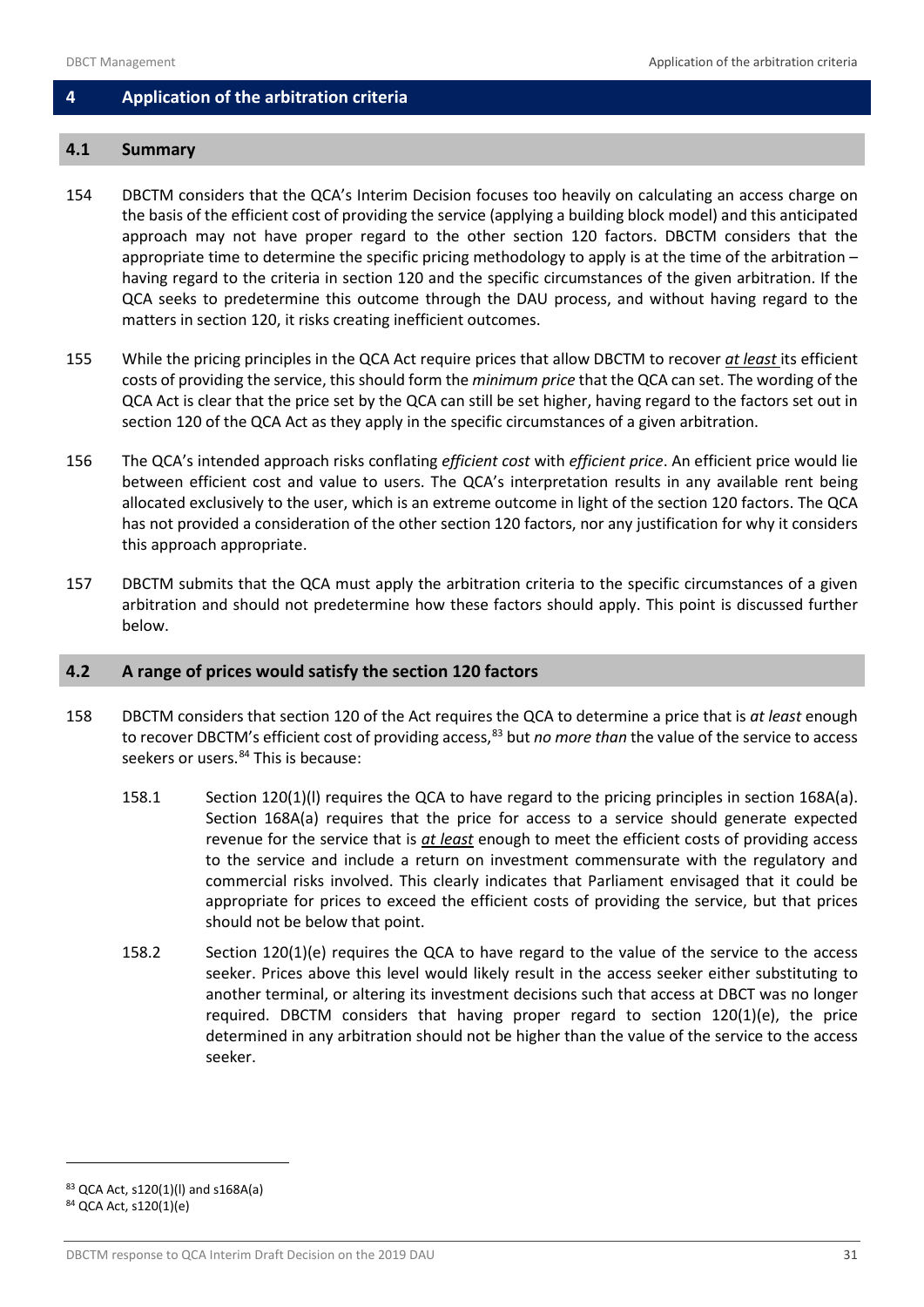- 159 The QCA has wide discretion to determine a price within this range, having regard to other factors such as economic efficiency (section 120(1)(j)), the interests of the access provider and access seeker (section  $120(1)(b)$  and (c)), and the public interest (section  $120(1)(d)$ ).
- 160 The Interim Decision appears to foreshadow that, faced with the task of weighing the factors in section 120, the QCA would apply its discretion to set a price at the lower bound of this range:<sup>[85](#page-33-1)</sup>

When the QCA is the arbitrator, it is provided with the flexibility to adopt, among other things, its current building blocks methodology and current approach to the rate of return (if it should see fit to do so). As a consequence, a QCA-arbitrated outcome would likely reflect the efficient costs of supply, including a return on investment that is commensurate with the regulatory and commercial risks involved (with the effect of allocating any available rent to the user).

- 161 The QCA's reference to 'available rent' appears to recognise that there may be a range of prices that would allow DBCTM to recover at least its efficient costs but would not exceed the value to access seekers or users of the terminal. The QCA explicitly states that all such rent would be allocated to users, rather than to DBCTM. However, it does not explain how it has reached this position or reconciled its view to the various factors that section 120 requires it to consider. Although the Interim Decision contains extensive commentary on how the QCA interprets the requirements of section 138(2) of the Act, it does not contain similar commentary in relation to the section 120 factors. For example, it is not possible to discern from the Interim Draft decision how the QCA has had regard to the value of the service to access seekers or users.
- 162 DBCTM agrees with the QCA's inference that there is likely to be economic space between 'efficient cost' and 'value to access seekers or users', noting that:
	- 162.1 the QCA appears to have interpreted 'efficient costs' as representing the continued application of its building blocks approach, which is likely to give rise to even lower prices given trends in the risk free rate; and
	- 162.2 DBCT is fully contracted, predominantly by users who have paid as much as \$3.20 per tonne in the recent past, at coal prices that are much lower than those that currently prevail.
- 163 This conclusion is consistent with analysis undertaken by HoustonKemp, which showed that all users valued the service at more than the current TIC.<sup>[86](#page-33-2)</sup>

## <span id="page-33-0"></span>**4.3 Prices above building block costs may be efficient**

- 164 The first section 120 factor that the QCA must consider in making an access determination is the object of Part 5 of the Act, which references economic concepts of efficiency, as well as effective competition in upstream and downstream markets.<sup>87</sup> It follows that, in considering whether it could determine a price that is above 'efficient costs', the QCA must have regard to the impact of a higher price on all three forms of efficiency – allocative, productive and dynamic efficiency.
- 165 DBCTM considers that it is highly unlikely that a single price, determined by reference to the QCA's implementation of the building block approach, would uniquely promote efficient outcomes and effective competition in upstream and downstream markets. Rather, it is more likely that there are a range of prices within which materially similar outcomes for efficiency and competition could be achieved. DBCTM discusses the economic rationale for this view below.

 $\overline{a}$ 

DBCTM response to QCA Interim Draft Decision on the 2019 DAU 32

<span id="page-33-1"></span><sup>85</sup> QCA Interim Decision, pp. 43-44

<span id="page-33-3"></span><span id="page-33-2"></span><sup>86</sup> HoustonKemp, *Assessment of the QCA's draft recommendation to declare the DBCT service – criterion (a)*, March 2019, p. 17  $87$  QCA Act, sections 120(1)(a) and 69E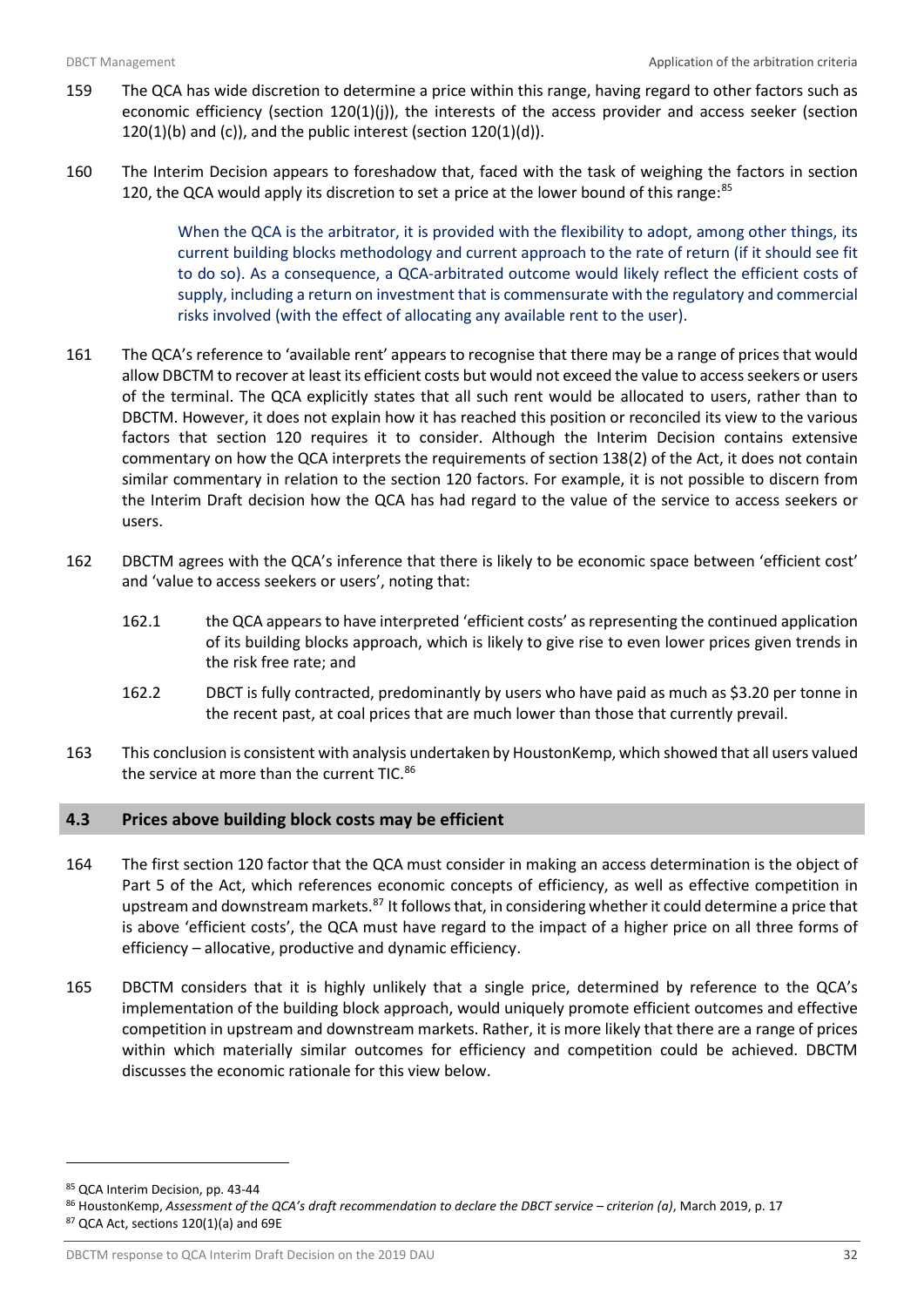- 166 In relation to a price that the QCA might determine above 'efficient costs' but below the lowest value placed on the service by an existing user:
	- 166.1 there are no implications for allocative efficiency, since the DBCT service is produced in the same quantities and consumed by the same parties; and
	- 166.2 the implications for productive efficiency are likely to be minor, since even under a cost-based allowance much of DBCTM's revenue is determined based on benchmark costs.
- 167 Changing the allocation of rent between the service provider and the users could be expected to affect incentives to invest. In particular, increasing the price of the service might be expected to increase incentives to invest in providing the service and may reduce incentives to undertake investments in coal mining.
- 168 By concluding that any available rent should be allocated to the user, the QCA implicitly assumes that its cost-based assessment provides uniquely appropriate incentives for efficient investment in the service, and that higher prices:
	- 168.1 would not provide similar incentives that would give rise to materially similar investment outcomes; or
	- 168.2 would provide greater incentives that would give rise to materially different investment outcomes, which would not be efficient.
- 169 DBCTM considers that there is good reason to expect that each of these assumptions are incorrect.
- 170 While the QCA acknowledges that:<sup>[88](#page-34-0)</sup>

…the Productivity Commission has said that deterring investment in infrastructure (because access prices are set too low by a regulator) is likely to be more costly than allowing service providers to retain some monopoly rent (from too high access prices),…

it has not explicitly explained how allocating all available rent to users during an arbitration process will allay the risk that infrastructure investment will be compromised. This is particularly critical because DBCT is in an expansion environment over the Regulatory Period.

## **Modest increases in price are not likely to have a material impact on investment or competition**

- 171 Modestly higher prices for the coal handling service are unlikely to give rise to materially different incentives for investment by users or prospective access seekers.
- 172 For example, as noted above, as recently as 2015 users at DBCT paid more than \$3 per tonne for coal handling services. The QCA also cites this history in concluding that investment incentives are unlikely to be affected by prices within this range: [89](#page-34-1)

In the context of impacts on investment incentives, we do not consider the possible range of access charges between users, if similar to historical ranges reported by DBCTM, would have a material impact on investment incentives relative to other matters, particularly the market price of coal.

173 Similarly, in its draft recommendation in relation to the declaration of the DBCT service, the QCA concluded that a TIC of up to \$6 per tonne applying to access seekers would not be materially different from existing charges, such it would not be expected to materially affect competition in related markets.<sup>[90](#page-34-2)</sup> The QCA's

<span id="page-34-0"></span><sup>88</sup> QCA Interim Decision, p. 50

<span id="page-34-1"></span><sup>89</sup> QCA Interim Decision, p. 35

<span id="page-34-2"></span><sup>90</sup> QCA Draft recommendation - Part C: DBCT declaration review, December 2018, p. 86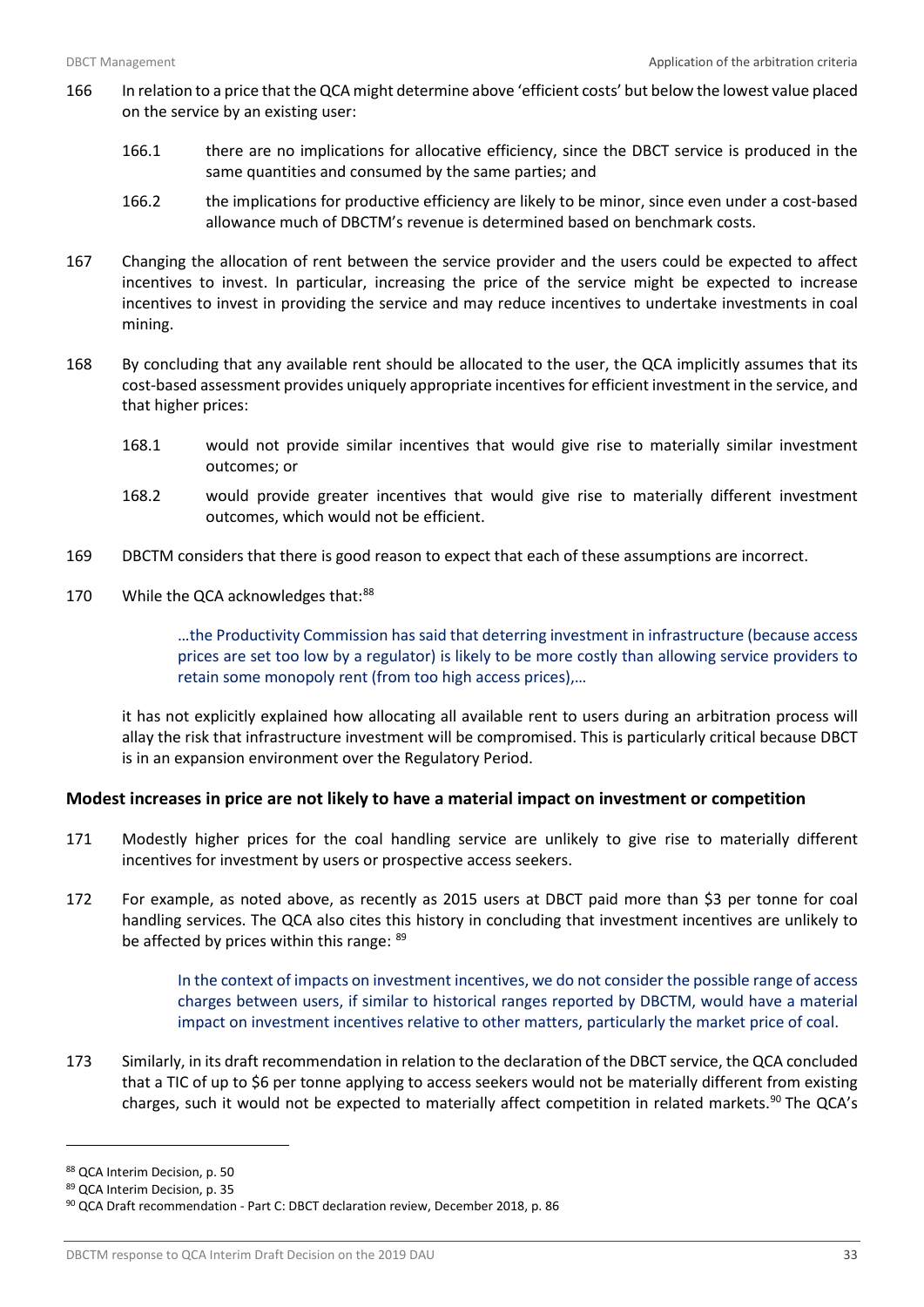conclusion was validated by HoustonKemp's previous analysis of mines that would prefer to use DBCT over the period, which indicated that their incentives to use DBCT (and therefore to develop their project) would not be affected by a TIC of less than \$4.64 per tonne.<sup>[91](#page-35-0)</sup>

## **Efficiency rationales may apply for prices that are above cost**

- 174 Regulators around the world have recognised that there may be circumstances in which it is appropriate (and efficient) to allow a service provider to recover revenues that exceed its best estimate of costs. This submission explores examples of these, and how their circumstances relate to those at DBCT, in more detail below, specifically:
	- 174.1 asymmetric risk; and
	- 174.2 asymmetric welfare consequences of regulatory error.
- 175 These examples generally stem from regulatory regimes in which various forms of direct price or revenue control apply. In the context of a negotiate-arbitrate regulatory regime, in which negotiation is promoted as the initial means by which terms and conditions of access are to be agreed, the possibility of providing for revenues that exceed costs may be operationalised through the interpretation of the arbitration principles and how this interpretation is communicated to stakeholders. This is further discussed below.

## *Compensation for asymmetric risk*

- 176 Asymmetric risk may occur where regulatory action truncates the distribution of possible returns at the upper end (but not the lower end) with the result that expected returns are lower than cost. This concern often arises in contexts where regulatory action is applied to new investments and where the risks specific to these investments either cannot (or are not permitted to be) spread across a broader base of assets.
- 177 In a regulatory environment, compensation for asymmetric risk may be provided with a cashflow allowance in excess of the usual building block components, or with a premium applied to the allowed rate of return to reflect the higher risk associated with undertaking investment.
- 178 This was acknowledged by the QCA in the 2004 DAU process, in relation to previous expansions:<sup>[92](#page-35-1)</sup>

In the particular case of DBCT, the Authority accepts ACG's advice that the proposed expansion beyond 60 mtpa involves an increase in overall risk, notwithstanding the measures put in place by the Authority to mitigate the risk. *The Authority also accepts that there is a need to ensure that there is no regulatory impediment to expansion of the port. Therefore, taking all factors to account, the Authority has determined to accept the equity beta of 1.0 proposed by DBCT Management in its response to the Authority's draft decision.* (emphasis added)

179 Another significant example of this is the approach adopted by European telecommunications regulators to provide incentives for investment in regulated next generation access (**NGA**) networks, in an environment characterised by uncertain demand and the potential development of competing technologies.

<span id="page-35-1"></span><span id="page-35-0"></span><sup>91</sup> HoustonKemp, *Assessment of the QCA's draft recommendation to declare the DBCT service – criterion (a)*, March 2019, p. 17. <sup>92</sup> QCA DBCT 2004 DAU Final Decision, p. 150, see: [https://www.qca.org.au/wp-content/uploads/2019/05/12203\\_DBCT\\_DAU\\_FINAL\\_plus\\_Part\\_B-1.pdf](https://www.qca.org.au/wpcontent/uploads/2019/05/12203_DBCT_DAU_FINAL_plus_Part_B-1.pdf)

DBCTM response to QCA Interim Draft Decision on the 2019 DAU 34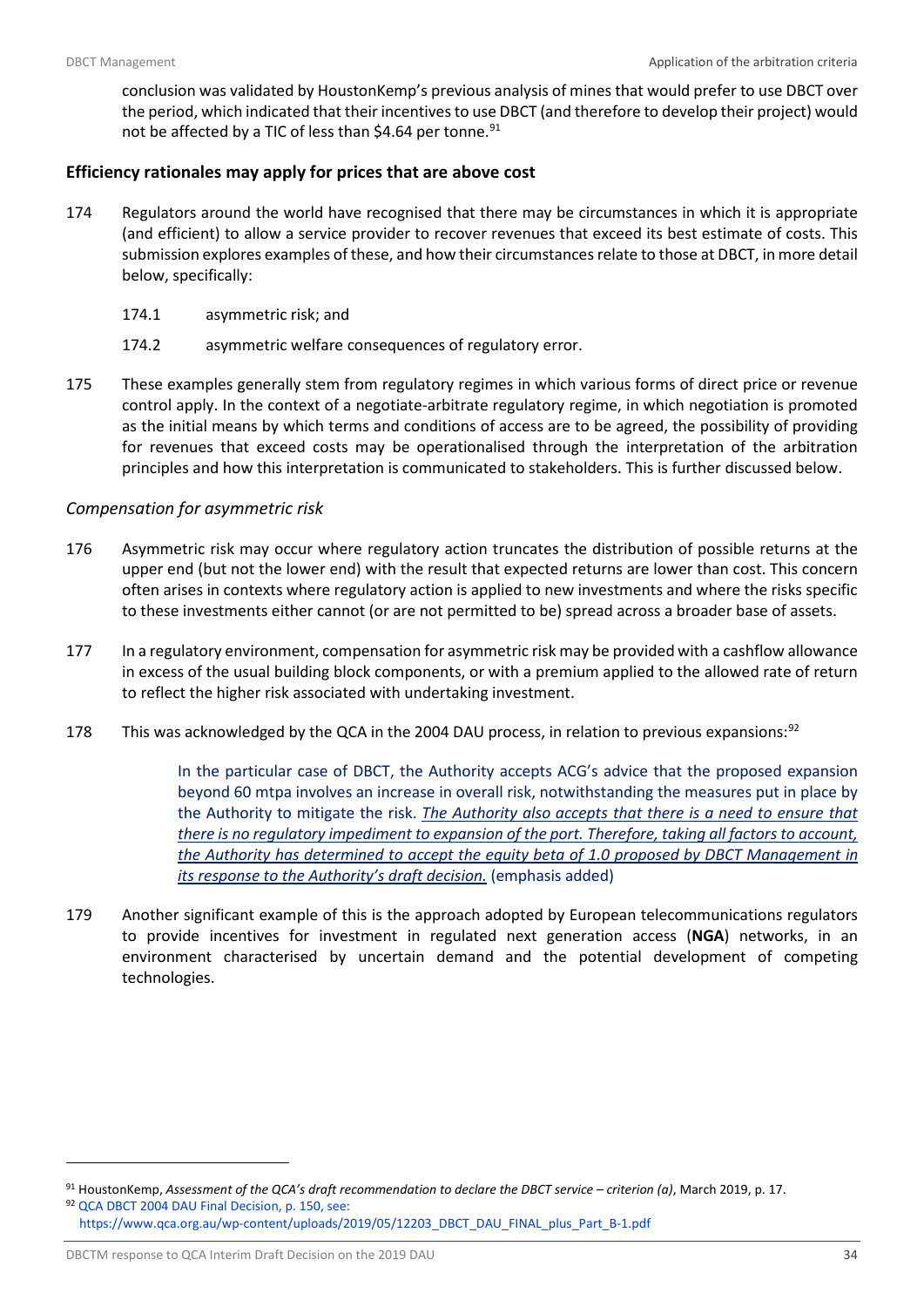#### 180 For instance:

- 180.1 Spain's Commission of the Telecommunications Market (CMT) allows a risk premium of 4.81 per cent for fibre services based on a discounted cash flow assessment of the elevated risk associated with uncertain demand and competing services; $93$
- 180.2 Italy's Authority for Communications Guarantee (AGCOM) allows a risk premium of 3.2 per cent for fibre services based on a real options assessment of the lost flexibility associated with investment; $94$  and
- 180.3 the Netherlands' Authority for Consumers and Markets (ACM) commissioned advice from the Brattle Group that a risk premium of 2 per cent is required for fibre-to-the-home services, due to additional systematic risks that are estimated using a discounted cash flow analysis.<sup>[95](#page-36-2)</sup>
- 181 At DBCT, the expansion process that provides for expansions of the terminal with differentiated prices raises the possibility of asymmetric risk.
- 182 Currently there is excess demand for the service provided at DBCT, evidenced by the commencement of the expansion process, the long queue for the service and high current prices for coal in international commodity markets. Estimates of the cost of proceeding with an expansion of DBCT indicate that the average incremental cost of an expansion would materially exceed the charge for accessing existing terminal capacity. For example, the QCA estimated in its Draft Declaration Review Recommendation that a differentiated TIC at DBCTM could result in access charges of \$8.50/t, [96](#page-36-3) much higher than the current access charges.
- 183 This suggests that, if an expansion were to proceed, there is a material prospect that it might proceed on a differentiated basis, rather than the socialised basis on which all previous expansions of the terminal have proceeded. Notwithstanding this, it would likely be efficient for the expansion to proceed on the basis of current (and expected) market conditions, in which the current price (and outlook for prices) for metallurgical coal is elevated.<sup>[97](#page-36-4)</sup>
- 184 Despite these conditions, there is currently no certainty that the expansion process will result in an increase in capacity at the terminal on a differentiated basis. If demand for the DBCT service softens in the future, users would prefer to access the existing terminal capacity in preference to using the (higher priced) differentiated terminal expansion, potentially leaving DBCTM unable to recover the cost of the differentiated expansion. In other words, volume risk is magnified considerably in relation to any differentiated terminal component as compared to socialised capacity, since there is a materially greater chance of a 'WICET-like' price spiral on a small wedge of capacity at the margin than is the case for the whole capacity of the terminal. It follows that a strictly cost-based building block allowance is unlikely to provide DBCTM any incentive to undertake efficient expansions of the terminal on a differentiated basis.
- 185 To provide the correct incentives for DBCTM to undertake an efficient expansion of the terminal, prices would need to provide for recovery of more than the costs of developing the expansion (assuming full utilisation of the expansion). This approach is consistent with the requirements of the pricing principles at section 168A of the Act, and would reflect an approach that gives weight to factors (a), (b), (c), (d), (e) and (g) of section 120 of the Act.

l

<span id="page-36-0"></span><sup>93</sup> CMT, *Resolución sobre el procedimiento de cálculo de la prima de risgo en la tasa de retorno nominal para servicios mayoristas de redes de acceso de nueva generación (MTZ 2012/2155),* February 2013, p. 26

<span id="page-36-1"></span><sup>94</sup> AGCOM, *Integrazione della consultazione pubblica di cui alla delibera N.238/13/cons concernente l'identificazione ed analisi dei mercati dei servizi di accesso alla rete fissa | Allegato B all delivera n.42/15/Cons,* January 2015, pp. 129-130, paras 424 and 430

<span id="page-36-2"></span><sup>95</sup> Brattle Group, *The WACC for KPN and FttH,* July 2015, p. 26

<span id="page-36-3"></span><sup>96</sup> QCA *Draft Recommendation – Part C: DBCT Declaration Review* (December 2018)

<span id="page-36-4"></span><sup>97</sup> See for example, KPMG, *Coal price and FX market forecasts*, 20 February 2020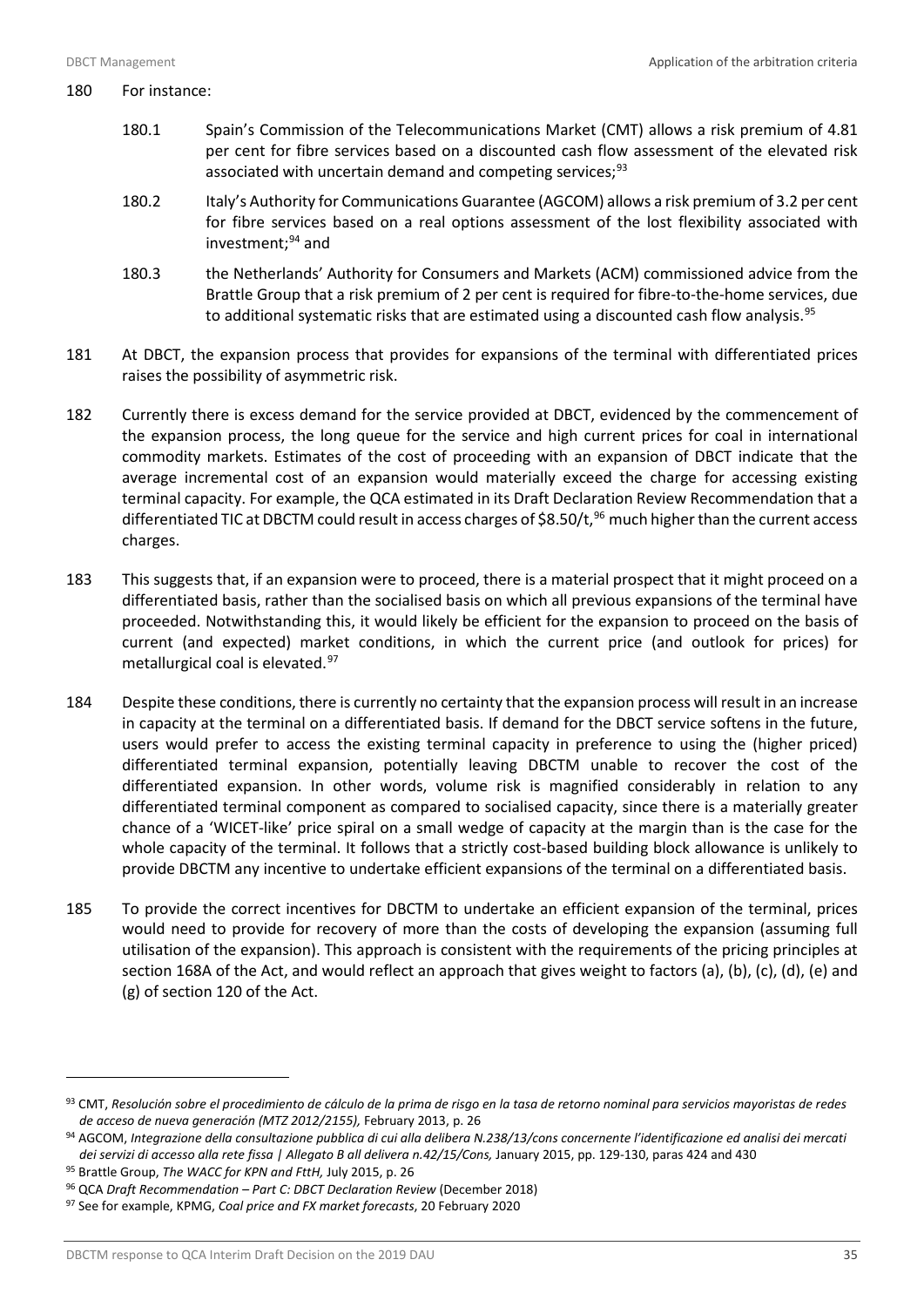## *Asymmetric welfare consequences of regulatory error*

186 Recognition is often given to the welfare consequences of under and over investment by regulated service providers. For example, the revenue and pricing principles in the National Electricity Law require, amongst other things, that:<sup>[98](#page-37-0)</sup>

> Regard should be had to the economic costs and risks of the potential for under and over investment by a regulated network service provider in, as the case requires, a distribution system or transmission system with which the operator provides direct control network services.

- 187 In New Zealand, the Commerce Commission explicitly assesses the economic consequences of under and over investment due to the potential for regulatory error, and for electricity and gas network businesses adjusts its allowed rate of return decision accordingly.
- 188 The purpose of the regulatory regime that applies to New Zealand electricity and gas network businesses is to promote the long term benefit of consumers, including:
	- 188.1 ensuring suppliers of regulated services have incentives to invest and innovate, which will benefit consumers over time; and
	- 188.2 ensuring suppliers of regulated services are limited in their ability to extract excessive profits.
- 189 The Commission's current approach is to apply a cost of capital that corresponds with its estimate of the 67th percentile in the distribution of estimates of the true cost of capital.<sup>[99](#page-37-1)</sup> This value is calculated as:
	- 189.1 the mid-point estimate of the cost of capital; plus
	- 189.2 0.440 multiplied by the standard error of the cost of capital.<sup>[100](#page-37-2)</sup>
- 190 The Commission's revised approach is based on advice it received from Oxera.<sup>[101](#page-37-3)</sup> The framework that it applies to estimate the appropriate cost of capital percentile is to consider the trade-off between:<sup>[102](#page-37-4)</sup>
	- 190.1 the costs of setting the allowed rate of return *too high* resulting in consumers being charged too much for regulated services; and
	- 190.2 the costs of setting the allowed rate of return *too low* resulting in reduced incentives to innovate and invest, potentially leading to lower service quality and the deferred introduction of new services or technologies.
- 191 As a matter of principle, if the costs of setting the allowed rate of return too high and the cost of setting it too low are similar, it is likely there will not be much benefit to consumers from departing from a mid-point estimate of the cost of capital. However, where there are asymmetric consequences, it may benefit consumers to select a cost of capital that is either higher or lower than the mid-point estimate.
- 192 The figure below, taken from Oxera's advice to the Commerce Commission, illustrates the circumstance in which the costs of underinvestment from setting the cost of capital too low exceed the costs of overinvestment from setting the cost of capital too high.

<span id="page-37-0"></span><sup>98</sup> NEL, s 7A(6).

<span id="page-37-1"></span><sup>99</sup> Commerce Commission, *Amendment to the WACC percentile for price-quality regulation for electricity lines services and gas pipeline services: Reasons paper*, 30 October 2014.

<span id="page-37-2"></span><sup>100</sup> Commerce Commission, *Electricity distribution services input methodologies determination 2012*, 3 April 2018, 2.4.5(5)(b)

<span id="page-37-3"></span><sup>101</sup> Oxera, *Input methodologies: review of the '75th percentile' approach*, 23 June 2014.

<span id="page-37-4"></span><sup>102</sup> Commerce Commission, *Amendment to the WACC percentile for price-quality regulation for electricity lines services and gas pipeline services: Reasons paper*, 30 October 2014, pp 37-38.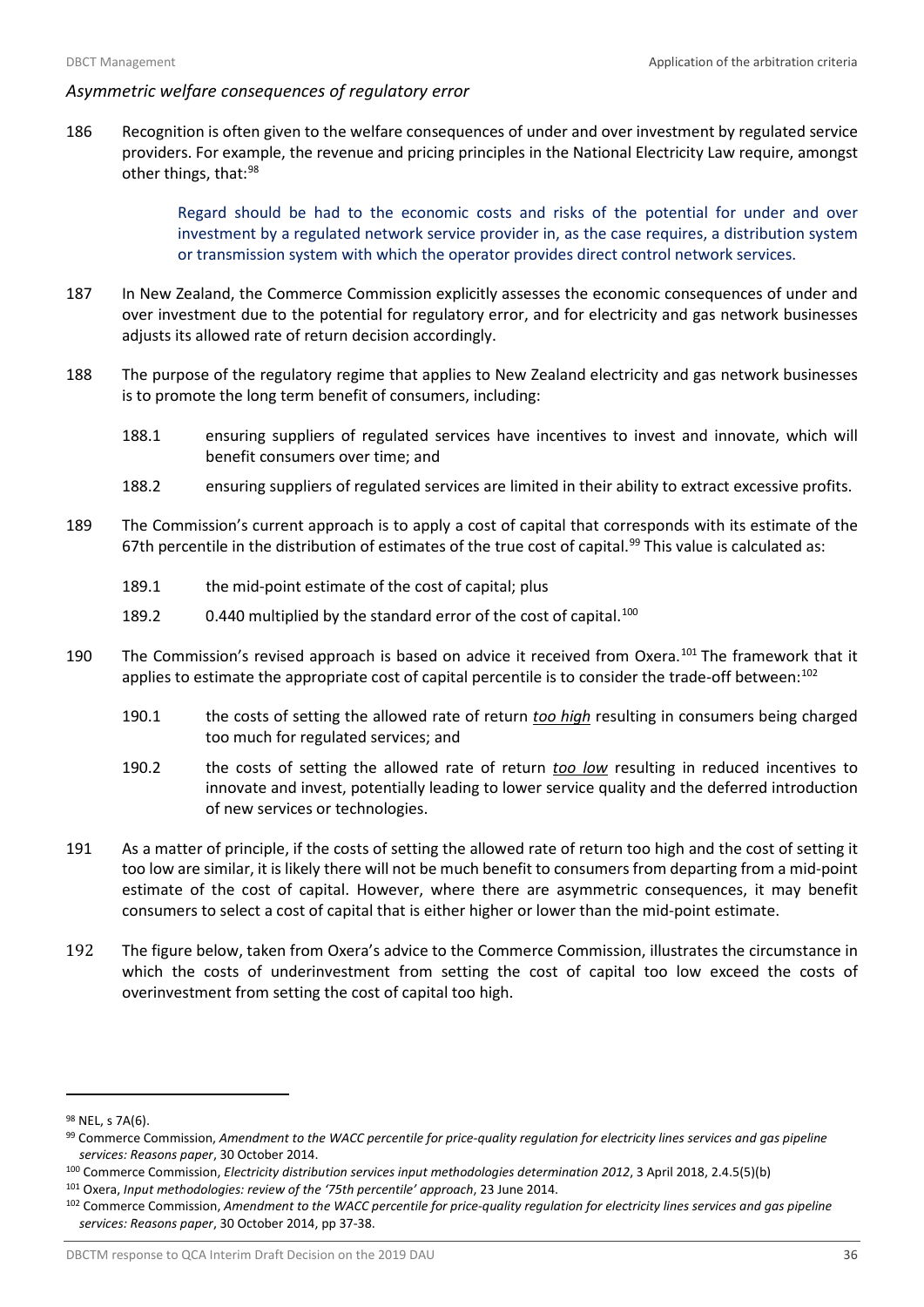

<span id="page-38-1"></span>



- 193 Oxera recommended that the Commission adopt a point estimate of the cost of capital at around the 60th to 70th percentile of the distribution of estimates of the true cost of capital, and that an estimate in this range would appropriately balance the costs and benefits described above.<sup>[103](#page-38-2)</sup>
- 194 As previously submitted by DBCTM, the terminal will require significant non-expansion capital expenditure over the Regulatory Period. If the QCA were to determine prices that were too low this could result in inefficient outcomes where there is an economic incentive for DBCTM to maintain old equipment (in which case these costs would be passed through directly to the operator) rather than invest in more efficient asset replacements or upgrades. Further, it would stifle any incentive to invest in projects other than compliance based projects, including initiatives to innovate in areas such as automation and operational improvement at DBCT in an effort to optimise terminal throughput or reduce O&M Costs.

## <span id="page-38-0"></span>**4.4 Conclusion on the application of the arbitration criteria**

- 195 Under both the 2019 DAU and the legislative negotiate arbitrate regime, the QCA must determine charges having regard to all of the criteria set out in section 120. Following a proper assessment of the arbitration criteria set out in section 120, prices that are above the efficient costs of providing the service may be appropriate.
- 196 DBCTM submits that it is inappropriate for the QCA to predetermine how it will apply the arbitration criteria in section 120 of the QCA Act, especially without a proper consideration of those criteria. The following section further explains why predetermining arbitration processes is not appropriate in relation to the QCA's proposed guidance document.

DBCTM response to QCA Interim Draft Decision on the 2019 DAU 37

<span id="page-38-2"></span><sup>103</sup> Oxera, *Input methodologies: review of the '75th percentile' approach*, 23 June 2014, p 73.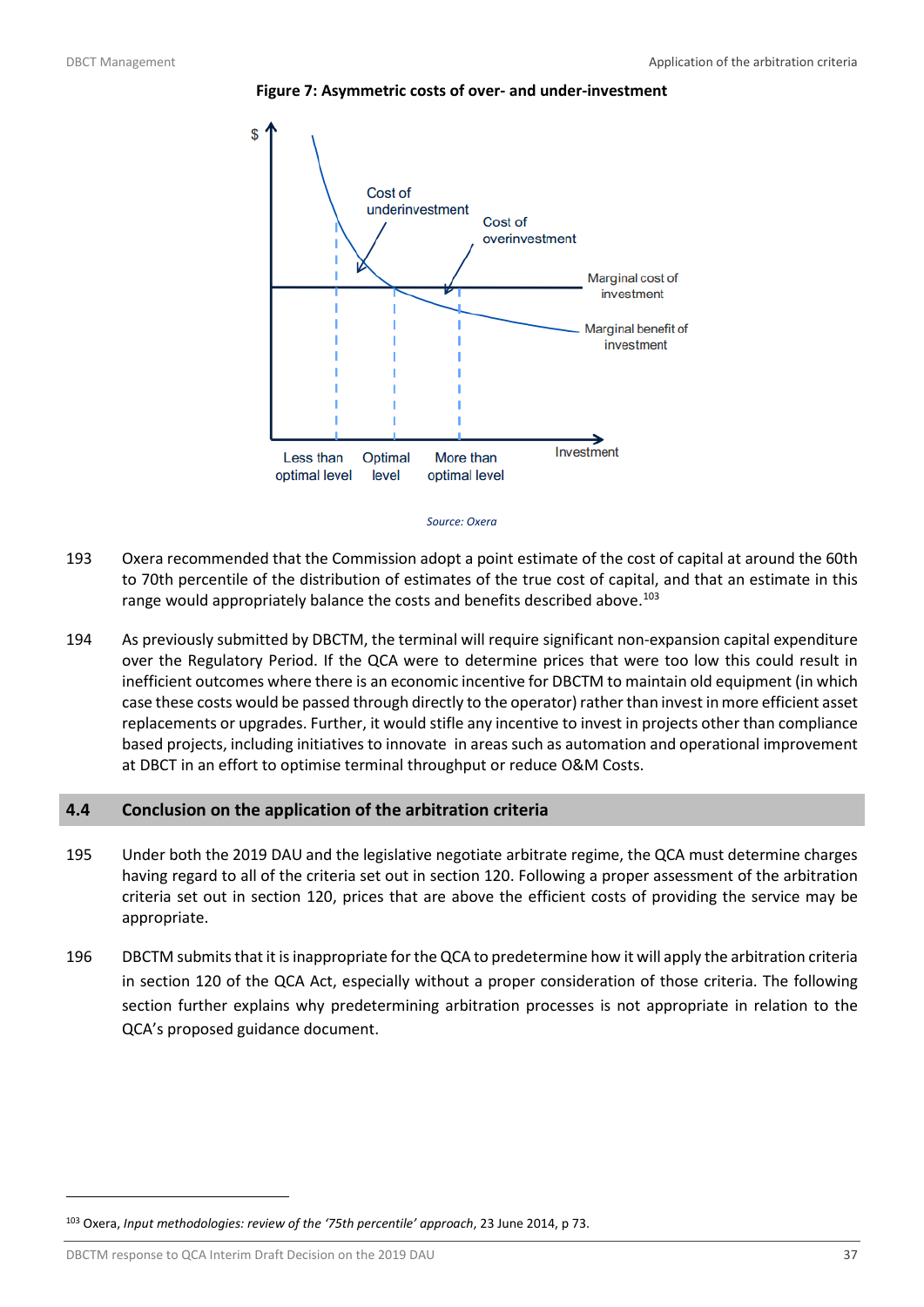#### <span id="page-39-0"></span>**5 Guidance document**

## <span id="page-39-1"></span>**5.1 Summary**

- 197 In its Interim Decision, the QCA proposed that it intends to publish a QCA guidance document to address uncertainty as to the arbitration process and the methodology to be applied in an arbitration.<sup>[104](#page-39-3)</sup> The document would indicate the process the QCA would likely follow and the methodologies the QCA intends to adopt in an arbitration under an approved access undertaking.
- 198 DBCTM considers that a guidance document which sets out the QCA's likely methodology could have the effect of the QCA predetermining issues not currently before it and preclude the ability of the QCA to decide an arbitration having regard to the relevant facts of the dispute. DBCTM observes in this regard that the QCA Act does not prescribe a particular methodology for the determination of access disputes.
- 199 Furthermore, a prescriptive guidance document which provides a significant degree of certainty of the likely outcome prejudices the negotiation phase of the negotiate/arbitrate model.
- 200 It is important that any mechanism designed to reduce uncertainty does not impede the ability to achieve negotiated outcomes or mean that the QCA fetters its own discretion by binding itself to an approach that is not appropriate to the particular dispute.
- 201 If the QCA is minded to publish an arbitration guideline for disputes involving access to the DBCT service, it would be more appropriate if such a guideline were to follow the example set out in the ACCC and AER guidelines for access disputes. This would involve a focus on the arbitration process and procedures with reference to high level principles and matters set out in the QCA Act, rather than binding the QCA to a particular pricing methodology. This approach allows the QCA to retain considerably greater discretion to apply its expert analysis and judgement on a case by case basis.

#### <span id="page-39-2"></span>**5.2 QCA Interim Decision**

- 202 As described above, the QCA proposed in its Interim Decision that the arbitration criteria should be amended to require the QCA to have regard to the factors outlined in section 120 of the QCA Act. DBCTM accepts that proposed amendment. The QCA further considered that while those amendments would mean an arbitration is a credible threat to constrain DBCTM from exercising its market power, there remains some uncertainty as to the arbitration process and methodology to be applied in an arbitration.
- 203 To address this uncertainty, the QCA proposed that it could publish a QCA guidance document.<sup>[105](#page-39-4)</sup> The QCA proposed that the guidance document would indicate the *process* the QCA would likely follow and the *methodologies* the QCA would intend to adopt in an arbitration under an approved access undertaking.
- 204 The QCA's view on what should be included is guided by its interpretation of section 120 of the QCA Act. The QCA states:<sup>[106](#page-39-5)</sup>

We consider that the arbitration factors outlined in section 120 of the QCA Act provide the QCA with the flexibility to adopt, among other things, its current building blocks methodology and current approach to the rate of return. As a consequence, a QCA-arbitrated price would in all likelihood be reflective of the efficient costs of supply, including a return on investment commensurate with the regulatory and commercial risks involved, which we consider will appropriately constrain DBCTM from exercising market power.

<span id="page-39-3"></span><sup>104</sup> QCA Interim Decision, p 42.

<span id="page-39-4"></span><sup>105</sup> QCA Interim Decision, p 42.

<span id="page-39-5"></span><sup>106</sup> QCA Interim Decision, p 42.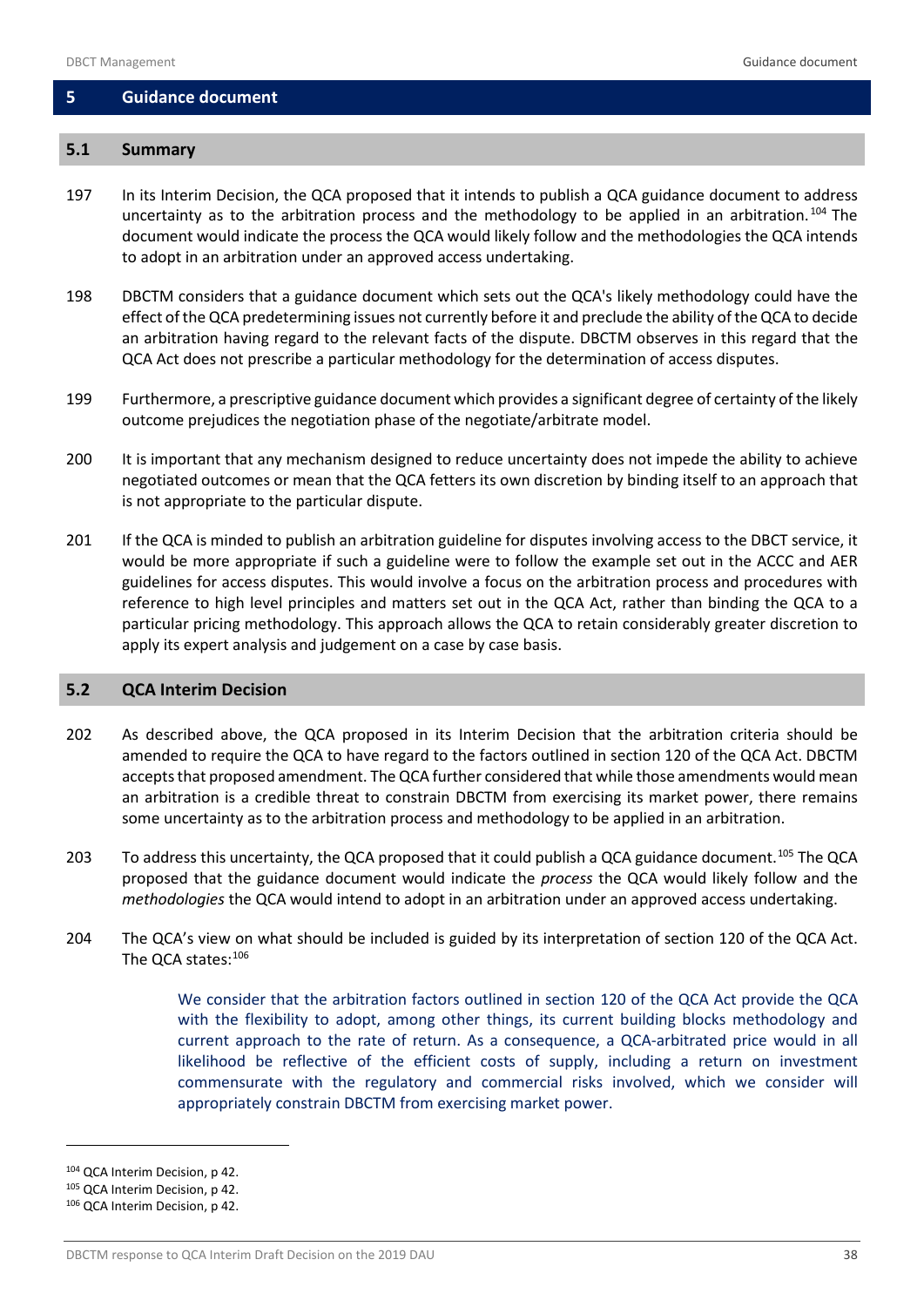- 205 This view leads the QCA to suggest a guidance document that would cover several areas specific to the building blocks methodology. The QCA suggested the document could cover the following topics:<sup>[107](#page-40-1)</sup>
	- 205.1 the overall methodology the QCA intends to use, which is likely to be a building blocks approach;
	- 205.2 the method the QCA would intend to use to establish the RAB;
	- 205.3 the way in which depreciation would be calculated;
	- 205.4 the method or methods for calculating the WACC;
	- 205.5 consideration of how an appropriate remediation allowance would be determined;
	- 205.6 the proposed treatment of other costs such as capital and maintenance expenditure and corporate overhead costs.
- 206 The QCA considered that:<sup>[108](#page-40-2)</sup>

… these amendments would provide greater assurance that arbitrated prices would likely be reflective of the efficient costs of supply, including a return on investment commensurate with the regulatory and commercial risks involved, and as a result, provide a credible threat to constrain DBCTM from exercising its market power in a negotiation.

#### <span id="page-40-0"></span>**5.3 DBCTM's response**

- 207 The QCA should be wary of fettering its discretion in access arbitrations by publishing a guidance document setting out the methodology it proposes to adopt (as opposed to processes). This is not the practice of other regulators that arbitrate access disputes, including the ACCC and AER. Rather, the arbitration guides of other regulators are limited to setting out the process for arbitrations and the legislative factors the regulator is required to take into account.
- 208 As the QCA observes, the fact the QCA is required to have regard to the section 120 factors gives access seekers some certainty as to the manner in which price will be set in an arbitration. It is not possible for all uncertainty to be removed from an arbitration process. Any mechanism designed to reduce uncertainty should not hamper the ability to achieve negotiated outcomes or mean that the QCA is tied to an approach that is not appropriate to the particular dispute.
- 209 Dispute processes by their nature are uncertain for parties involved in a dispute. The parties must face not only the risk of adverse outcomes from the dispute but also risks inherent in the dispute resolution process itself. In an arbitration process, where parties agree to submit their dispute to an arbitrator to arrive at a resolution, the uncertainties associated with the process can be mitigated by the issuance of guidelines that provides disputing parties with guidance of how the arbitration process is to be conducted. This transparency reduces process risk and increases the likelihood that arbitration outcomes will be accepted if the process is perceived to be fair and balanced by disputing parties.
- 210 The specific guidance proposed by the QCA may have the effect of constraining the QCA's methodology in all disputes, regardless of whether that methodology is fit for purpose or not. This may have the effect of restricting the QCA's freedom in applying its expert analysis and judgement to the individual circumstances of the dispute, giving rise to suboptimal dispute resolution outcomes.
- 211 The QCA Act does not mandate a particular pricing model to be applied to calculate charges that a service provider can charge to users accessing a declared service. The Australian Competition Tribunal made this

<span id="page-40-1"></span><sup>107</sup> QCA Interim Decision, p 42.

<span id="page-40-2"></span><sup>108</sup> QCA Interim Decision, p 42.

DBCTM response to QCA Interim Draft Decision on the 2019 DAU 39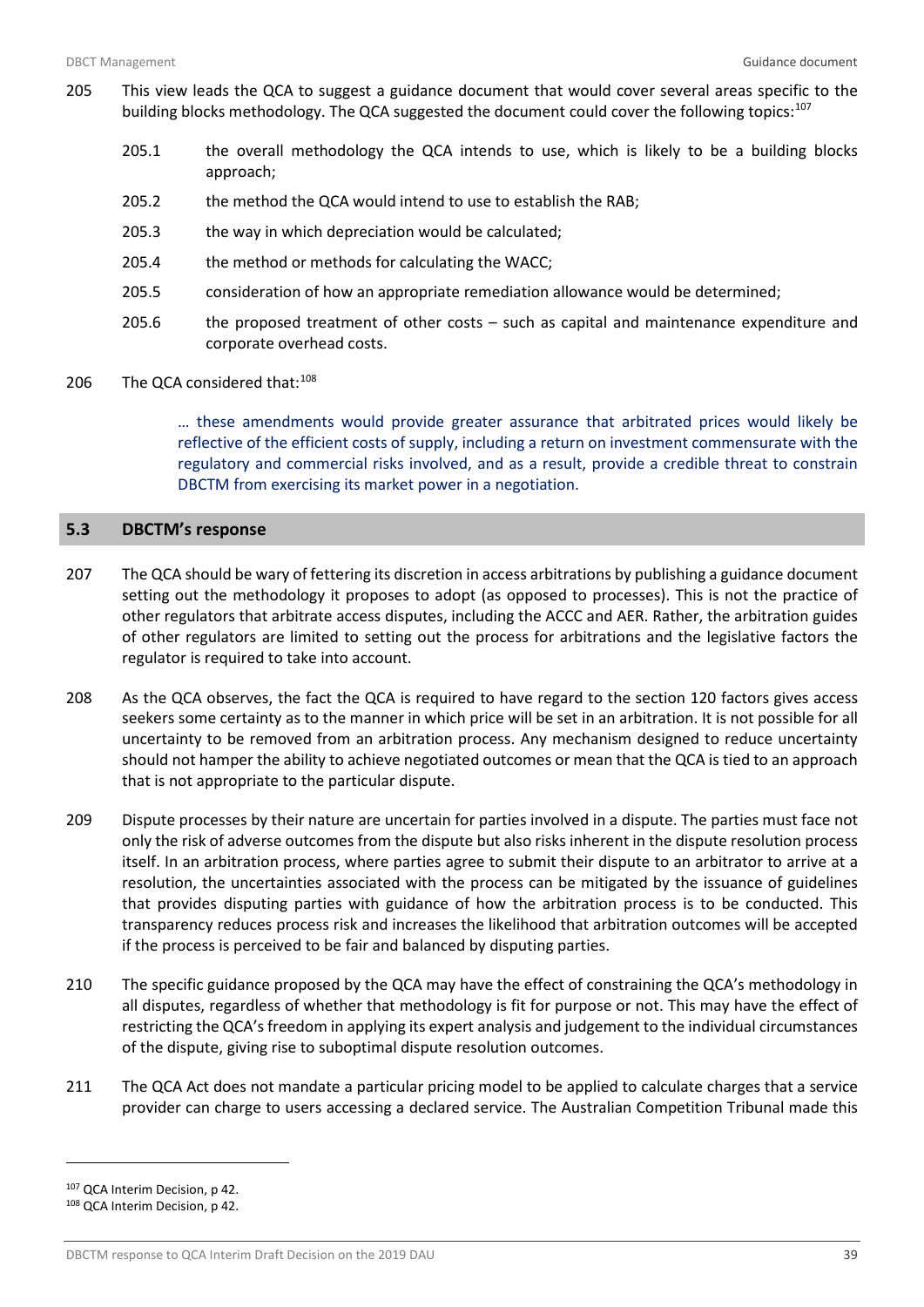point in the context of Part IIIA in its recent arbitration decision in respect of the access dispute between Glencore Coal and Port of Newcastle Operations for access to the Port of Newcastle. The Tribunal stated:<sup>[109](#page-41-0)</sup>

Part IIIA does not mandate a particular pricing model to be applied when calculating charges that a service provider can charge users for accessing a declared service.

212 The QCA should not predetermine its approach for future arbitrations (i.e. a building blocks approach) that is not mandated by the QCA Act.

## **Absolute certainty harms incentives to negotiate**

- 213 The desire for high levels of certainty of arbitrated outcomes should not be an objective of any arbitration process. A guideline that is prescriptive as to the *methodology* to be applied by the QCA would impede commercial negotiations with the result that the negotiate-arbitrate model is ineffective. The QCA recognises the benefits of such a model in its Interim Decision by reference to findings of the Productivity Commission (**PC**). [110](#page-41-1)
- 214 If the outcome of arbitration were certain, then there would be no scope for negotiation essentially the situation that exists under the status quo. The guideline document should not perform the same role that the AU currently does in fully specifying and implementing an approach to determining the terms of access that substitutes regulatory decision making where commercial negotiations are feasible.
- 215 If DBCTM and users can accurately (and relatively precisely) anticipate the outcome of any arbitration decision, then the incentives on each party to engage in a commercial negotiation in good faith dissolves. The present situation, in which there are no meaningful negotiations (and never have been), would continue.
- 216 The PC has described this as negotiation 'in the shadow of arbitration', whereby the outcomes of negotiations are based on assumptions about the arbitrator's potential decisions rather than the negotiating parties' commercial incentives.[111](#page-41-2)
- 217 Similarly, Harry Bush, previously of the United Kingdom Civil Aviation Authority, has described this problem as: [112](#page-41-3)

...it's difficult to get the regulator out of the room… because the parties will be looking towards what the arbitrator will do, that becomes almost more important.

218 In the context of gas pipeline regulation, the problem of avoiding the shadow of regulation is acknowledged and addressed by ensuring that the arbitration framework has sufficient uncertainty built in to incentivise commercial negotiations. COAG Energy Council states that the Part 23 pricing principles were:<sup>[113](#page-41-4)</sup>

> …designed to provide some stakes in the ground if an arbitration occurred, while also providing for some uncertainty in the outcome to try and incentivise the parties to negotiate and reach a commercial agreement, rather than relying on arbitration as a matter of course.

219 Put simply, if arbitration outcomes are transparently and precisely communicated before negotiations commence, no negotiation will occur. This prescriptive approach fundamentally undermines the negotiatearbitrate framework, which seeks to achieve workably competitive outcomes with low intervention,

<span id="page-41-0"></span><sup>109</sup> *Application by Port of Newcastle Operations Pty Ltd* [2019] ACompT 1 at [160]

<span id="page-41-1"></span><sup>110</sup> QCA Interim Decision, p. 59.

<span id="page-41-2"></span><sup>111</sup> Productivity Commission*, Economic regulation of airports: inquiry report*, 21 June 2019, pp. 27 and 302-303. 112 Productivity Commission transcript of proceedings, 28 November 2018, p. 166.

<span id="page-41-4"></span><span id="page-41-3"></span><sup>113</sup> COAG Energy Council, *Options to improve gas pipeline regulation: COAG Regulation Impact Statement for consultation*, October 2019, p 117.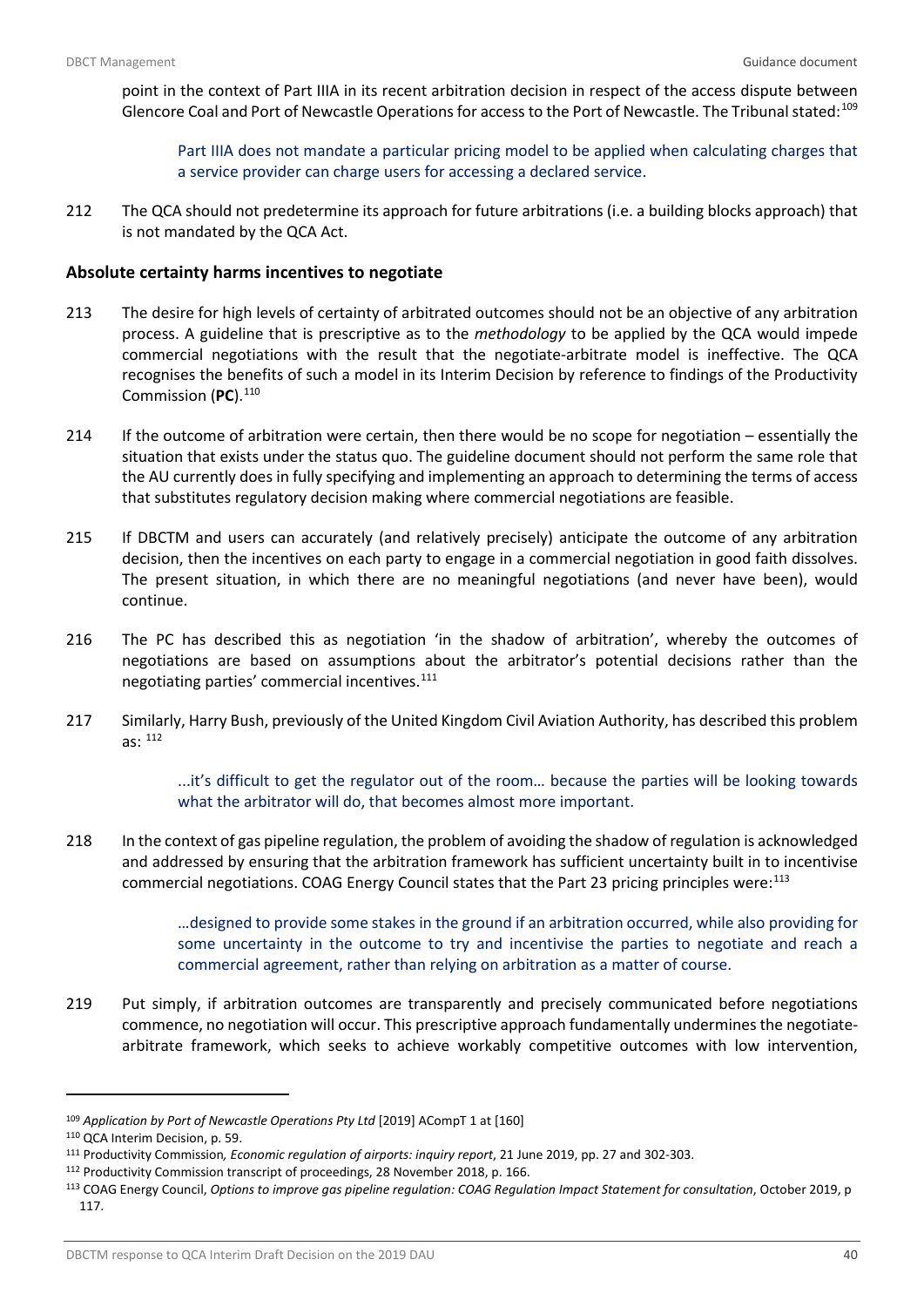reducing the risk of regulatory error. Further, as a result of defeating the prospect of negotiation, a prescriptive arbitration guide will achieve exactly the opposite to that which it was designed to address – that is, it will reduce the prospect of successful negotiated outcomes and increase the likelihood that all access agreements will have their access charges determined by arbitration.

220 It is also important to note that the existence of arbitration as a backstop in the Part 23 regime was perceived by its designers as providing a 'credible threat' that would address the existence of market power, in comparable circumstances to those that apply at DBCT.<sup>[114](#page-42-0)</sup>

## **Consistency with the arbitration guidelines of other regulators**

- 221 The suggested content of the QCA's arbitration guideline is at odds with guidelines from other regulators that arbitrate access disputes under negotiate-arbitrate regimes. Those regulators adopt an approach to drafting arbitration guidelines that are focused on principles and process. Examples of these include:
	- 221.1 *A guide to resolution of access disputes under Part IIIA of the Trade Practices Act 1974*, prepared by the ACCC;
	- 221.2 *Resolution of telecommunications access disputes – a guide*, prepared by the ACCC;
	- 221.3 *Guideline for the resolution of distribution and transmission pipeline access disputes under the National Gas Law and National Gas Rules*, prepared by the AER;
	- 221.4 *Non-scheme pipeline arbitration guide*, prepared by the AER.
- 222 These guidelines, which are discussed in more detail below, focus on the *arbitration process* rather than the methodology that the arbitrator may decide to apply in its determination. The material that is typically covered in these guidelines includes the phases (or stages) of an arbitration process, the roles, responsibilities and powers of parties to the arbitration, the standards of evidence and timing of procedures.
- 223 The guidelines do not predetermine any specific methodology or provide any specific details of how an arbitrator is to consider the dispute. This way, the ACCC and AER guidelines preserve discretion for the arbitrator to make the determination that is most suitable on a case by case basis.
- 224 The QCA Act provides high level matters and principles that could allow the QCA to adopt a similar approach to the ACCC and the AER in drafting its arbitration guidelines. The factors in section 120 of the QCA Act and pricing principles in section 168A will also be the factors the QCA is required to take into account in access disputes under the new DAU.
- 225 Those matters and principles do not require or prescribe a particular methodology that the QCA or arbitrator would need to apply in an arbitration dispute.
- 226 If the QCA is minded to publish an arbitration guideline for disputes involving access to the DBCT service, it would be more appropriate if such a guideline were to follow the example set out in the ACCC and AER guidelines. This would involve a focus on the arbitration process and procedures with reference to high level principles and matters set out in the QCA Act rather than binding the QCA to a particular pricing methodology.
- 227 This would allow the QCA to retain considerably greater discretion to apply its expert analysis and judgement on a case by case basis.

<span id="page-42-0"></span><sup>114</sup> Vertigan, M, *Examination of the current test for the regulation of gas pipelines*, 14 December 2016, p. 13.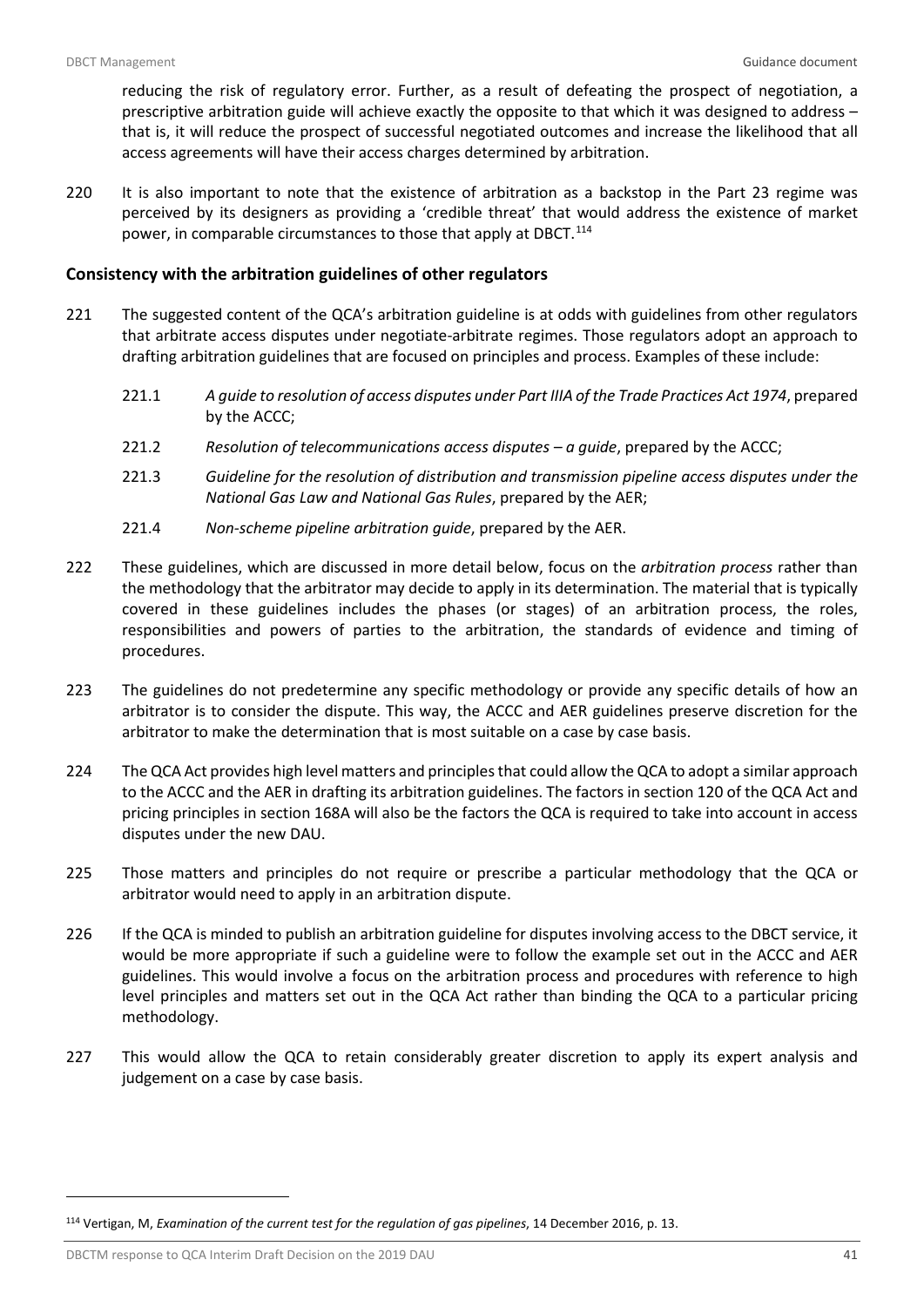#### <span id="page-43-0"></span>**5.4 Examples of arbitration guidelines from other regulators**

- 228 This subsection describes the content of the following guidelines for access disputes published by the ACCC and the AER in respect of negotiate-arbitrate regimes:
	- 228.1 *A guide to resolution of access disputes under Part IIIA of the Trade Practices Act 1974*, prepared by the ACCC;
	- 228.2 *Resolution of telecommunications access disputes – a guide*, prepared by the ACCC;
	- 228.3 *Guideline for the resolution of distribution and transmission pipeline access disputes under the National Gas Law and National Gas Rules*, prepared by the AER;
	- 228.4 *Non-scheme pipeline arbitration guide*, prepared by the AER.

## **Arbitration of disputes under the national access regime**

- 229 'A guide to resolution of access disputes under Part IIIA of the Trade Practices Act 1974' is the ACCC's guide to arbitrations under the national access regime set out in Part IIIA of the (now) Competition and Consumer Act 2010 (**CCA**).
- 230 The guide does not prescribe or preclude any particular pricing models or methodologies. Instead, it sets out the process for an arbitration and how arbitration hearings are conducted. It contains the following content:
	- 230.1 an introduction and overview of Part IIIA:
	- 230.2 the structure and process which the ACCC will generally follow when arbitrating an access dispute;
	- 230.3 how the ACCC conducts arbitration hearings, its powers to seek information, including the use of experts, and more general procedural matters such as improper conduct;
	- 230.4 how the ACCC may address issues relating to privacy, confidentiality and disclosure of information and matters of procedural fairness;
	- 230.5 an outline of the circumstances in which arbitrations can be terminated by either the ACCC or by the parties that notified the dispute; and
	- 230.6 a brief overview of post-determination matters (e.g. review, enforcement and variation of a determination).
- 231 Importantly, what will guide the ACCC's decisions on an appropriate approach or model for setting prices will be those matters that the ACCC is required to take into account when making a determination – a list of matters that have considerable overlap with section 120 of the QCA Act: [115](#page-43-1)
	- the legitimate business interests of the provider and its investment in the facility
	- the public interest, including the public interest in having competition in markets (whether or not in Australia)
	- the interests of all persons who have rights to use the service
	- the direct costs of providing access to the service
	- the value to the provider of extensions whose cost is borne by someone else
	- the operational and technical requirements necessary for the safe and reliable operation of the facility

<span id="page-43-1"></span><sup>115</sup> Competition and Consumer Act 2010, s.44X(1),(2).

DBCTM response to QCA Interim Draft Decision on the 2019 DAU 42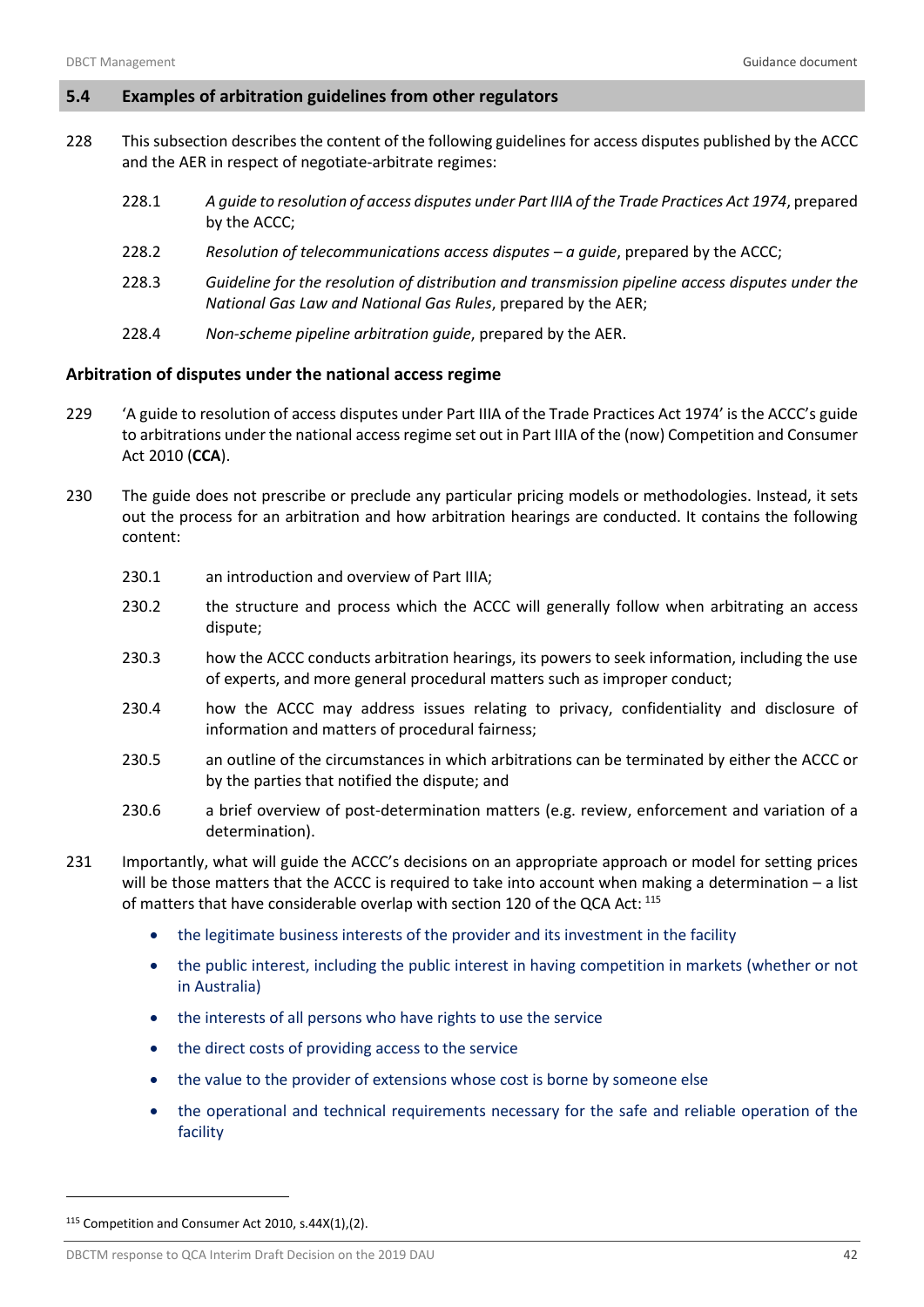- the economically efficient operation of the facility
- any other matters the Commission considers to be relevant.

#### **Arbitration of telecommunications access disputes**

- 232 The ACCC's 'Resolution of telecommunications access disputes' <sup>[116](#page-44-0)</sup> is a guide to dispute resolution provisions under Part XIC of the Competition and Consumer Act 2010 and the Telecommunications Act 1997. In the guide, the ACCC sets out how an arbitration under Part XIC of the Competition and Consumer Act 2010 and the Telecommunications Act 1997 will be conducted.
- 233 Again, the specific method, pricing model (e.g. building blocks), or approach the ACCC proposes to adopt in an arbitration is not set out in the guidelines. <sup>[117](#page-44-1)</sup> This is left to the ACCC's discretion in an arbitration.
- 234 The guide covers process focussed aspects of an arbitration by reference to the CCA being:
	- 234.1 how to commence an arbitration;
	- 234.2 the structure of an arbitration;
	- 234.3 the procedure for the arbitration;
	- 234.4 joining parties, joint hearings and separate processes;
	- 234.5 procedural fairness and confidentiality;
	- 234.6 determinations and termination of an arbitration;
	- 234.7 reviews by the Australian Competition Tribunal and Federal Court.

#### **Arbitration under the National Gas Law and National Gas Rules**

- 235 Under the NGL and NGR, the AER can conduct access dispute hearings to resolve disputes between a user or potential user and a service provider about access to covered pipelines. The AER has published the 'Guideline for the resolution of distribution and transmission pipeline access disputes under the National Gas Law and National Gas Rules' in 2008 to provide certainty in relation to an arbitration process.
- 236 The guideline:

- 236.1 describes the stages of the access dispute process, including the process for the notification of the dispute, the AER's interim determination and the AER's final determination; and
- 236.2 procedural and other matters for determining an access dispute, including:
	- 236.2.1 the handling of confidential information;
	- 236.2.2 the use of experts;
	- 236.2.3 procedural fairness; and
	- 236.2.4 hearing costs and fees.
- 237 The guideline refers to the revenue and pricing principles which the AER must take into consideration in making a determination for revenue and price terms.<sup>[118](#page-44-2)</sup> The revenue and pricing principles do not prescribe a particular methodology for the determination of price and nor does the guideline. As a result, the AER

<span id="page-44-0"></span><sup>116</sup> ACCC, *Resolution of telecommunications access dispute – a guide*, March 2004.

<span id="page-44-1"></span><sup>117</sup> ACCC, *Resolution of telecommunications access dispute – a guide*, March 2004, p 84.

<span id="page-44-2"></span><sup>118</sup> AER, *Guideline for the resolution of distribution and transmission pipeline access disputes under the National Gas Law and National Gas Rules, 2008*.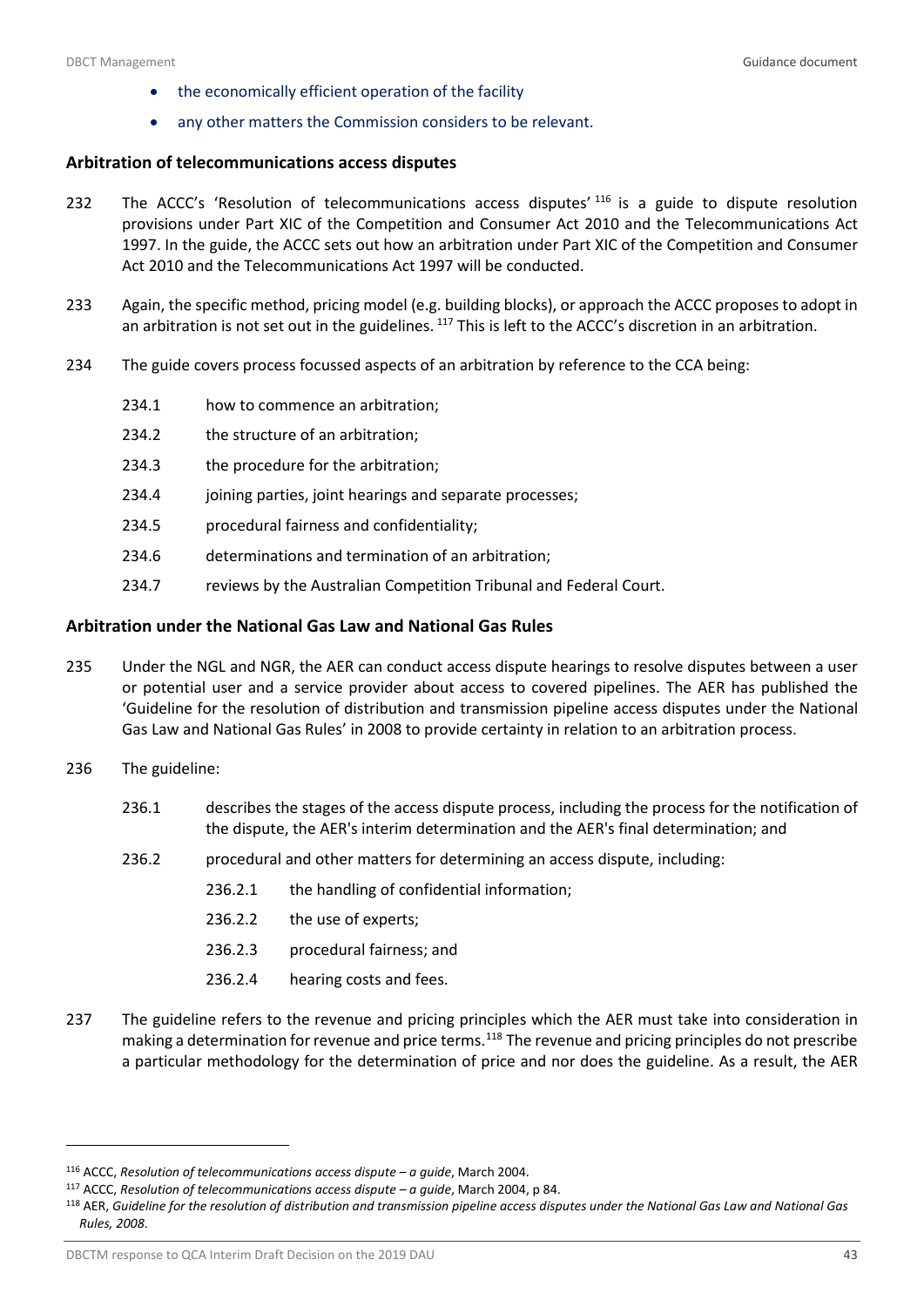has significant discretion in arriving at an outcome that is most appropriate for the disputing parties in question.

#### **Arbitration for non-scheme gas pipelines**

- 238 Chapter 6A of the National Gas Laws 2008 (NGL) and Part 23 of the NGR provide for negotiation and determination of disputes for access to non-scheme pipelines that can involve commercial arbitration. The AER is the scheme administrator and to that end, has published guidance to arbitrators, prospective users and services providers about the process for the determination of access disputes under the NGL and the NGR.[119](#page-45-1)
- 239 The guide covers several areas including seeking access, negotiation under Part 23 and most relevantly, arbitration when negotiations fail. With respect to arbitration, the guide is focused on the roles, powers and obligations of parties to the arbitration, and the process of the arbitration by reference to the NGL and NGR:[120](#page-45-2)
	- 239.1 which disputes can be referred to arbitration;
	- 239.2 the form of the access dispute notice;
	- 239.3 the parties to the access dispute;
	- 239.4 reference to arbitration and selection of the arbitrator;
	- 239.5 the independence of the arbitrator;
	- 239.6 information for the arbitrator;
	- 239.7 access negotiation information;
	- 239.8 conduct of the parties in arbitration;
	- 239.9 termination of an arbitration; and
	- 239.10 procedural requirements for the arbitration.
- 240 The guide sets out the principles in the NGR to which the arbitrator must have regard in making its determination.<sup>[121](#page-45-3)</sup> The guide does not prescribe any approach or methodology for the AER to follow in access arbitrations.

#### <span id="page-45-0"></span>**5.5 Conclusion on guidance document**

- 241 In conclusion, DBCTM submits that:
	- 241.1 any guidance document the QCA publishes should be limited to providing information as to the process that the QCA proposes to follow and the factors that it must have regard to in any arbitration by reference to the QCA Act and DAU;
	- 241.2 such a document should not unnecessarily constrain the QCA's ability to give effect to the requirements of the QCA Act (which do not mandate the building blocks approach), or serve to fetter the QCA's discretion to determine the arbitration having regard to the issues before it;
	- 241.3 overly prescriptive guidelines would constrain the ability for parties to reach agreement in negotiations and result in a *de-*facto continuation of the present situation thus hindering the

 $\overline{a}$ 

DBCTM response to QCA Interim Draft Decision on the 2019 DAU 44

<span id="page-45-1"></span><sup>119</sup> AER, *Non-scheme pipeline arbitration guide*, September 2017, p 1.

<span id="page-45-2"></span><sup>120</sup> AER, Non *Non-scheme pipeline arbitration guide*, September 2017, chapter 6.

<span id="page-45-3"></span><sup>121</sup> AER, *Non-scheme pipeline arbitration guide*, September 2017, pp 27-28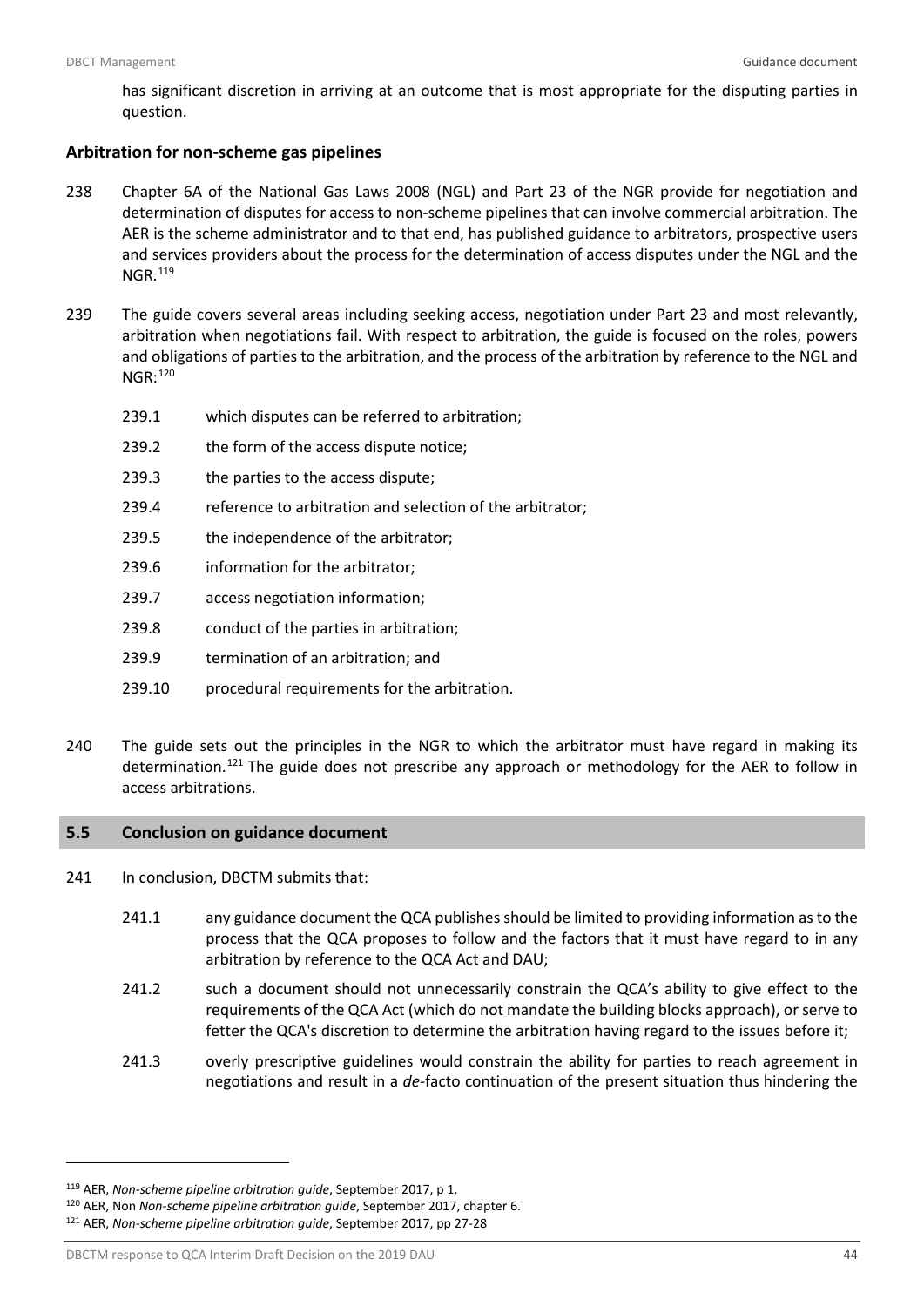effective workings of the negotiate-arbitrate model, contrary to the premise of the access regime.

- 242 DBCTM acknowledges the QCA's intent to provide increased certainty to access seekers, however absolute certainty is not necessary or appropriate. DBCTM considers that the proposed amendments to the 2019 DAU as set out above, provide a significant degree of certainty, that is not enjoyed by access seekers at any other coal terminal in Australia.
- 243 DBCTM notes that the QCA has requested views on whether the proposed methodologies should be included in the AU. As explained in this section, DBCTM submits that it would be inappropriate for the QCA to set out any methodologies that could operate to defeat the effective operation of the negotiate/arbitrate model.

## <span id="page-46-0"></span>**5.6 Assessment of rehabilitation costs**

- 244 The QCA has also proposed to assess the rehabilitation plan and forecast costs proposed by DBCTM and included in its 2019 DAU submission, and present its preliminary views on this in the (full) draft decision.<sup>[122](#page-46-1)</sup>
- 245 DBCTM welcomes the QCA's assessment of the rehabilitation plan and rehabilitation costs prepared for DBCTM by GHD. However, DBCTM does not consider the QCA's assessment of any potential associated allowance as necessary or appropriate in the circumstances. The current statutory task before the QCA is the assessment of an *access undertaking*. It is not a price setting exercise. DBCTM considers that the appropriate time for the QCA to assess any associated allowance would be in the event of arbitration.

<span id="page-46-1"></span><sup>122</sup> QCA Interim Decision, p 33.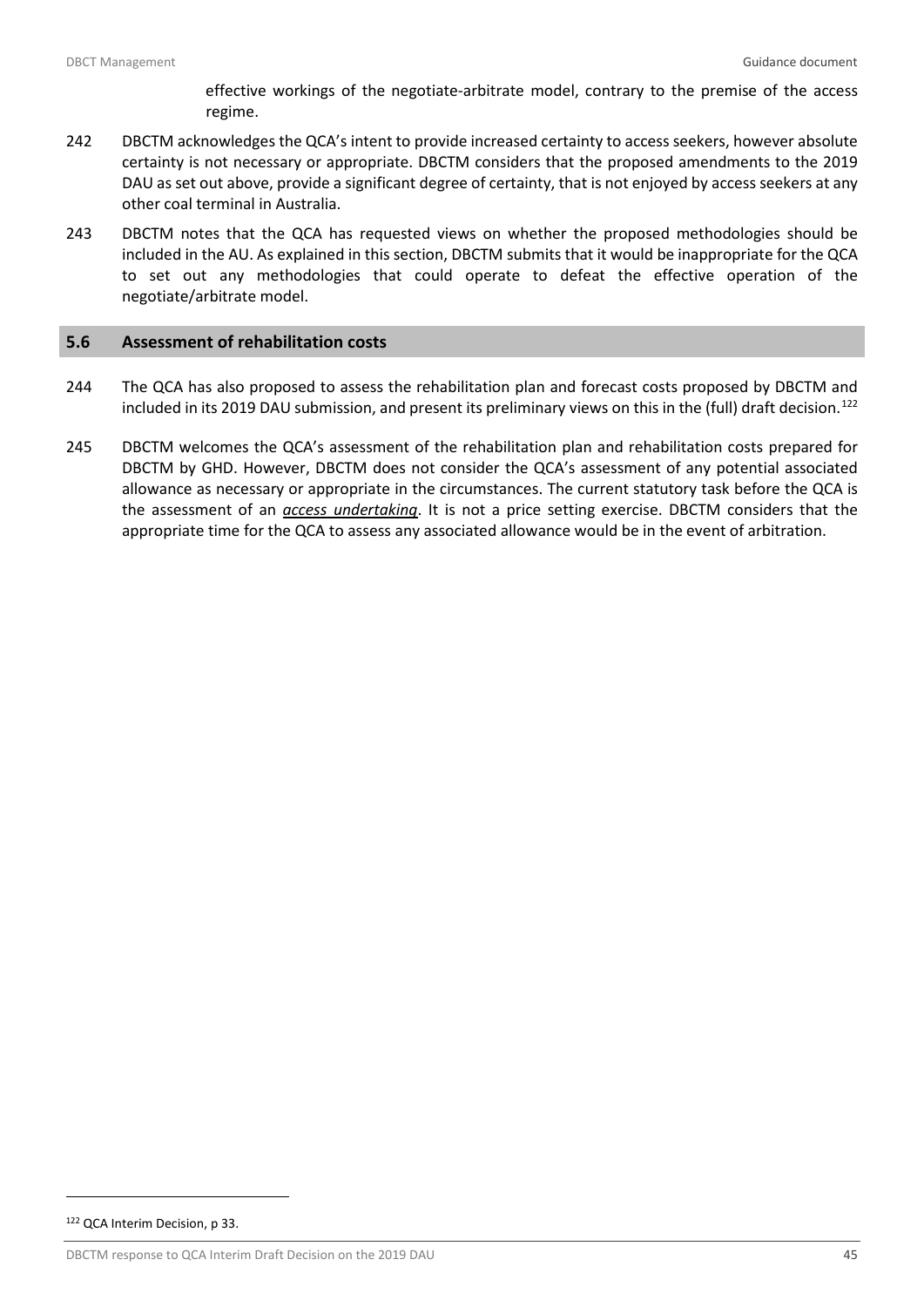## <span id="page-47-0"></span>**Appendix 1 Contract Profile & Access Seekers**

## **Current contract profile & capacity**

1 This Appendix contains a summary of DBCT's current contracted profile, which is limited to System Capacity in accordance with the 2017 AU. The table below illustrates the contract extensions that were exercised as part of the 'clause 20(b) process'<sup>[123](#page-47-1)</sup> in the 8X expansion.

| #                |                      |         | <b>Current</b>    | Pre-          | <b>Contracted</b> | Cl20(b)       |
|------------------|----------------------|---------|-------------------|---------------|-------------------|---------------|
|                  | <b>Access Holder</b> | Mine(s) | <b>Contracted</b> | cl.20(b)      | <b>Jun-28</b>     | <b>New</b>    |
|                  |                      |         | (Mtpa)            | <b>Expiry</b> | (Mtpa)            | <b>Expiry</b> |
| $\mathbf{1}$     |                      |         |                   | <b>Jun-23</b> |                   | <b>Jun-28</b> |
| $\overline{2}$   |                      |         |                   | <b>Jun-23</b> |                   | <b>Jun-28</b> |
| 3                |                      |         |                   | Dec-23        |                   | Dec-28        |
| 4                |                      |         |                   | <b>Jun-24</b> |                   | <b>Jun-29</b> |
| 5                |                      |         |                   | <b>Jun-23</b> |                   | <b>Jun-28</b> |
| $\boldsymbol{6}$ |                      |         |                   | <b>Jun-23</b> |                   | <b>Jun-28</b> |
| $\overline{7}$   |                      |         |                   | <b>Jun-23</b> |                   | <b>Jun-28</b> |
| 8                |                      |         |                   | $Jun-26$      |                   | Jun-31        |
| 9                |                      |         |                   | <b>Jun-28</b> |                   | <b>Jun-33</b> |
| 10               |                      |         |                   | <b>Jun-23</b> |                   | <b>Jun-28</b> |
| 11               |                      |         |                   | <b>Jun-23</b> |                   | <b>Jun-28</b> |
| 12               |                      |         |                   | <b>Jun-24</b> |                   | <b>Jun-29</b> |
| 13               |                      |         |                   | <b>Jun-24</b> |                   | <b>Jun-29</b> |
| 14               |                      |         |                   | <b>Jun-24</b> |                   | <b>Jun-29</b> |
| 15               |                      |         |                   | <b>Jun-24</b> |                   | <b>Jun-29</b> |
| 16               |                      |         |                   | <b>Jun-23</b> |                   | <b>Jun-28</b> |
| 17               |                      |         |                   | <b>Jun-24</b> |                   | <b>Jun-29</b> |
| 18               |                      |         |                   | <b>Jun-28</b> |                   | <b>Jun-33</b> |
| 19               |                      |         |                   | <b>Jun-28</b> |                   | Jun-33        |
| 20               |                      |         |                   | Dec-23        |                   | Dec-28        |
| 21               |                      |         |                   | <b>Jun-24</b> |                   | <b>Jun-29</b> |
| $22\,$           |                      |         |                   | Dec-29        |                   | Dec-34        |
| 23               |                      |         |                   | <b>Jun-30</b> |                   | <b>Jun-30</b> |
| 24               |                      |         |                   | <b>Jun-30</b> |                   | <b>Jun-30</b> |
| 25               |                      |         |                   | <b>Jun-24</b> |                   | <b>Jun-29</b> |
| 26               |                      |         |                   | <b>Jun-29</b> |                   | <b>Jun-34</b> |
| 27               |                      |         |                   | <b>Jun-24</b> |                   | <b>Jun-29</b> |
| 28               |                      |         |                   | <b>Jun-28</b> |                   | Jun-33        |
| 29               |                      |         |                   | <b>Jun-24</b> |                   | <b>Jun-29</b> |
| 30               |                      |         |                   | <b>Jun-24</b> |                   | <b>Jun-29</b> |
| 31               |                      |         |                   | <b>Jun-30</b> |                   | <b>Jun-30</b> |
|                  | <b>Total</b>         |         | 84.20             |               | 84.20             |               |

- 2 DBCT is currently contracted up to its System Capacity of 84.2Mtpa (ramping up to Jul-22).
- 3 As part of the clause 20(b) process, Access Holders extended their contracts by 5 years or otherwise indicated that no existing capacity would be released in the relevant period of the 8X Expansion. This means that DBCT's contract profile of 84.20Mtpa is effective to at least June 2028 (being the earliest expiry date). This is after the Regulatory Period under consideration and after commissioning of the 8X expansion project.

l

<span id="page-47-1"></span><sup>123</sup> Clause 20(b) per the 2017 Standard Access Agreement  $12<sub>4</sub>$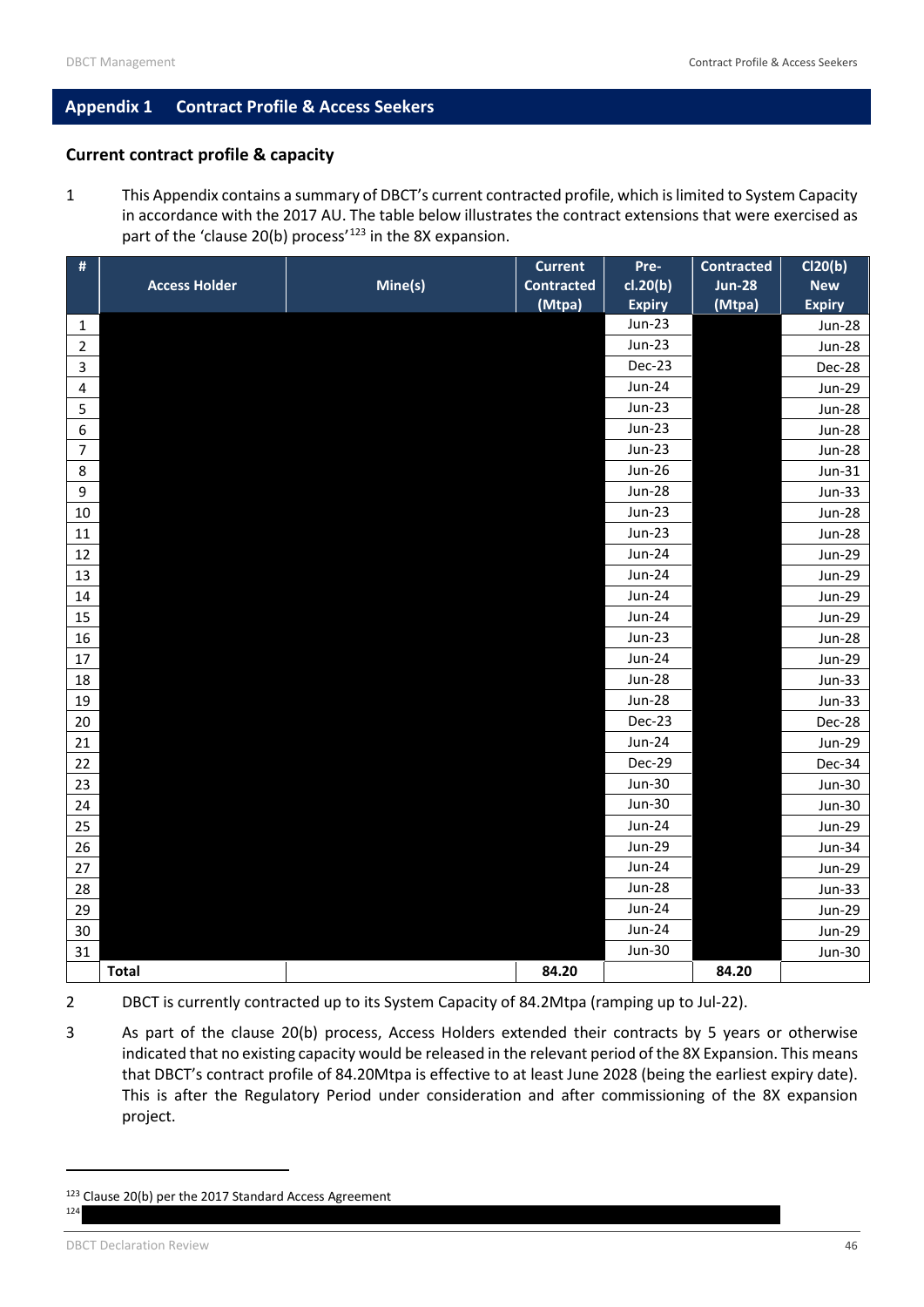4 DBCTM will therefore be fully contracted during the Regulatory Period and Access Seekers will have to contract 8X expansion capacity. This is further evidenced by the fact that DBCTM received numerous signed Conditional Access Agreements (CAAs) from Access Seekers. The graph below illustrates DBCT's current contracted position.



## **Conditional Access Agreements**

- 5 As part of the 8X expansion project, access seekers had until 20 March 2020 to submit signed CAAs to participate in the expansion process. Prior to this, the DBCT access queue peaked at 56.6Mtpa in July 2026. In accordance with the AU, DBCTM will form a new queue now that the CAA deadline has passed.
- 6 DBCTM received signed CAAs totalling 27.0Mtpa (at peak capacities). The 8X expansion is however only able to provide a maximum of 13.3Mtpa in new system capacity, leaving 13.7Mtpa in oversubscribed capacity. This is shown in the table and graph below.

| <b>CAA</b><br>Position*                                                        | <b>Access Seeker</b> | <b>Mine</b> | <b>Access Type</b> | <b>Access</b><br><b>Start</b> | <b>Access</b><br><b>Expiry</b> | <b>Max</b><br><b>Mtpa</b> | <b>Term</b><br>years |
|--------------------------------------------------------------------------------|----------------------|-------------|--------------------|-------------------------------|--------------------------------|---------------------------|----------------------|
| 1                                                                              |                      |             | <b>CAA</b>         |                               |                                |                           | 10.0                 |
| $\mathfrak z$                                                                  |                      |             | <b>CAA</b>         |                               |                                |                           | 10.0                 |
| 3                                                                              |                      |             | <b>CAA</b>         |                               |                                |                           | 10.0                 |
| 4                                                                              |                      |             | <b>CAA</b>         |                               |                                |                           | 10.0                 |
| 5                                                                              |                      |             | <b>CAA</b>         |                               |                                |                           | 10.0                 |
| 6                                                                              |                      |             | <b>CAA</b>         |                               |                                |                           | 10.0                 |
| 7                                                                              |                      |             | <b>CAA</b>         |                               |                                |                           | 10.0                 |
| 8                                                                              |                      |             | CAA                |                               |                                |                           | 10.0                 |
| 9                                                                              |                      |             | <b>CAA</b>         |                               |                                |                           | 10.0                 |
| 10                                                                             |                      |             | CAA                |                               |                                |                           | 10.0                 |
| Total peak capacity supported by signed Conditional Access Agreements<br>27.00 |                      |             |                    |                               |                                |                           |                      |
| Capacity available from all 4 phases of 8X expansion<br>13.30                  |                      |             |                    |                               |                                |                           |                      |
| Capacity oversubscribed<br>13.70                                               |                      |             |                    |                               |                                |                           |                      |

\* CAA Queue positions are determined based on the Access Application date and whether a signed CAA was submitted to DBCTM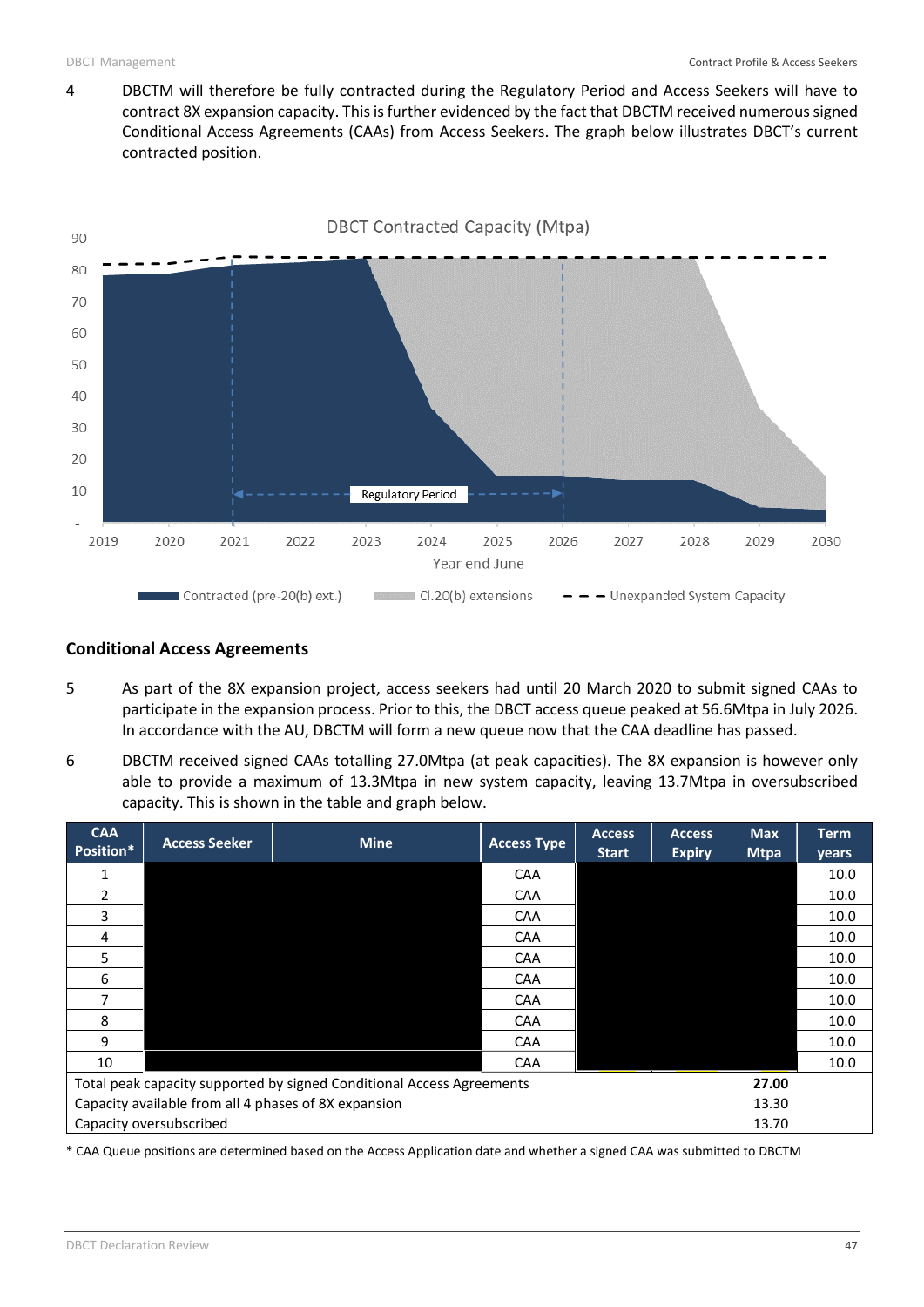

7 The first three phases of the 8X expansion are forecast to commission before December 2025, during the Regulatory Period, introducing 10.3Mtpa additional capacity. The remainder of 8X commissions after the Regulatory Period (fully ramped-up to 13.3Mtpa by June 2027).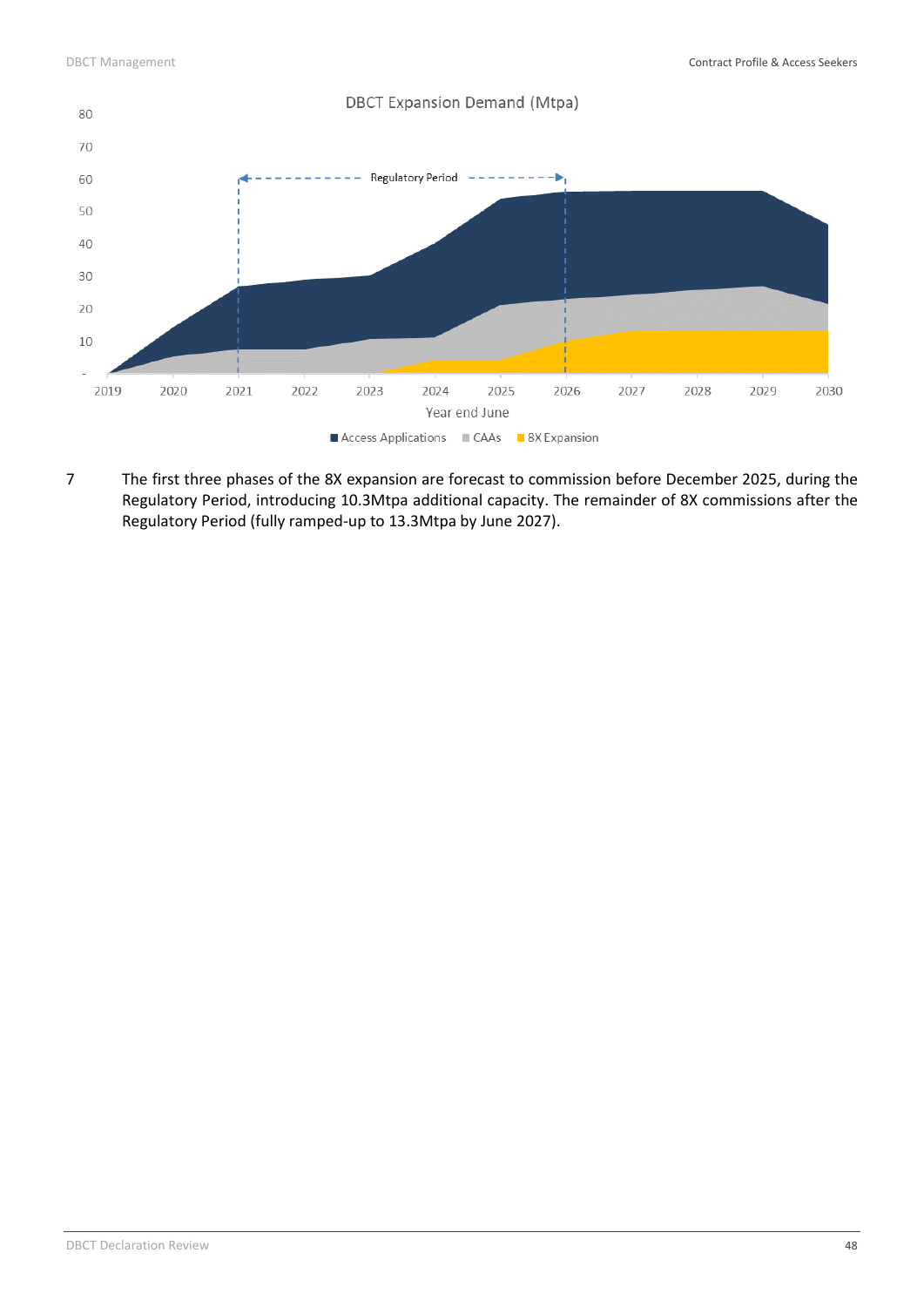## <span id="page-50-0"></span>**Appendix 2 Information on the scale of access seekers' operations**

#### Redacted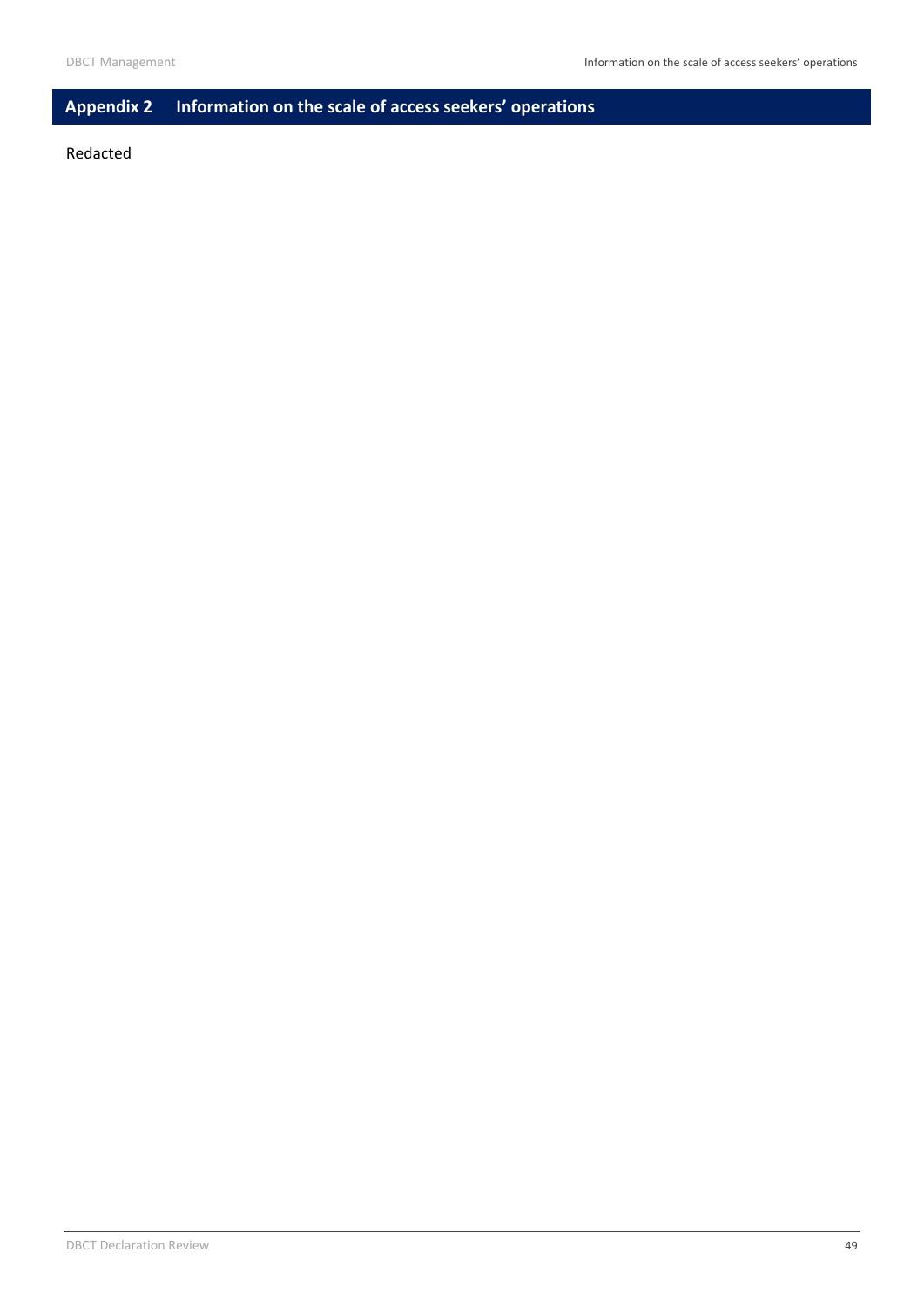## <span id="page-51-0"></span>**Appendix 3 Information Templates**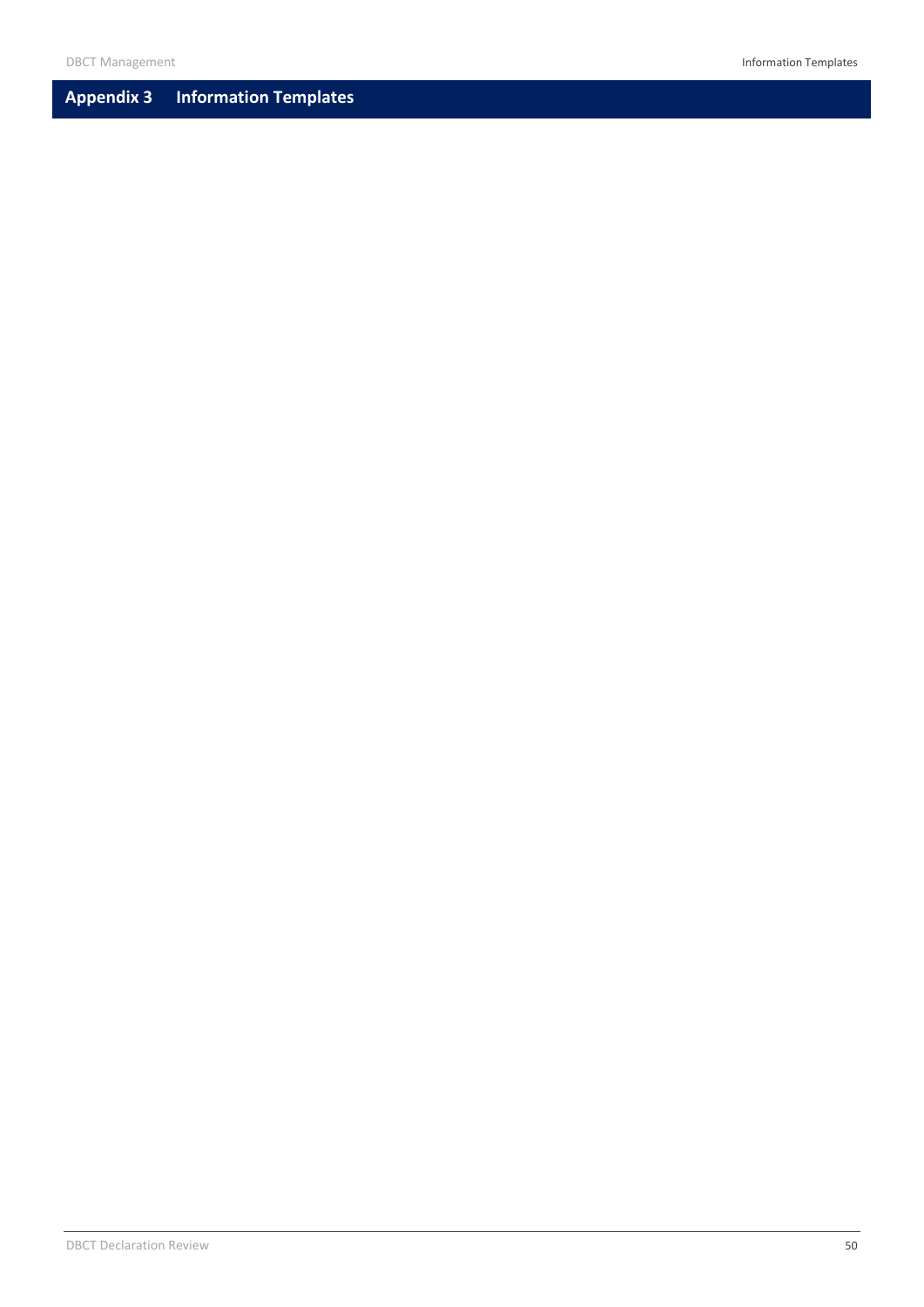**DBCT MANAGEMENT** 



# **DBCT Access Undertaking**

**Schedule H**

**Pre-Application Information Disclosure Report**

**Financial Year 2021-22**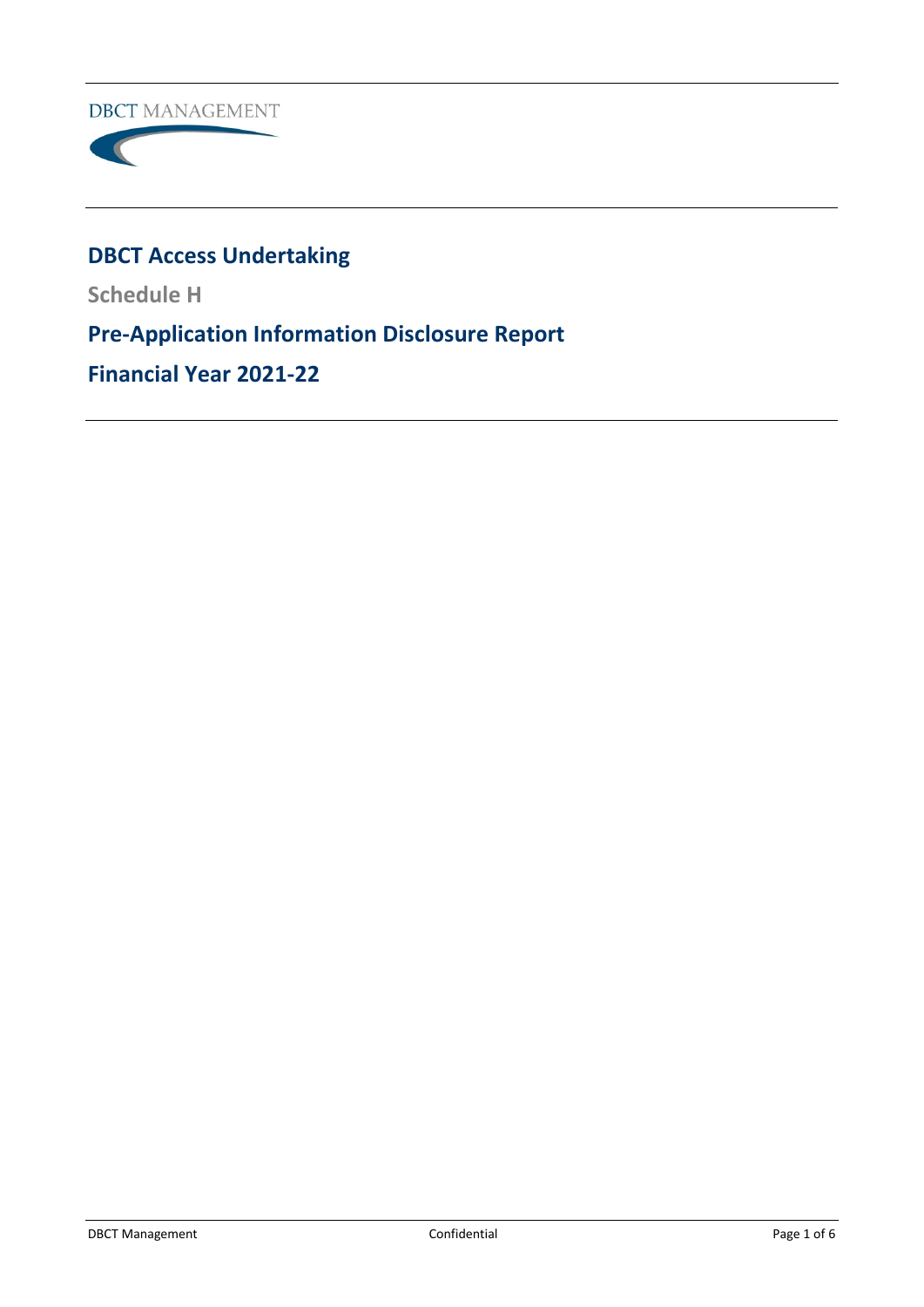<span id="page-53-0"></span>

| 1              |  |
|----------------|--|
| $2^{\circ}$    |  |
| $\mathbf{3}$   |  |
| $\overline{4}$ |  |
| 5              |  |
| 6              |  |
| 7 <sup>7</sup> |  |
| 8              |  |
| 9              |  |
|                |  |
|                |  |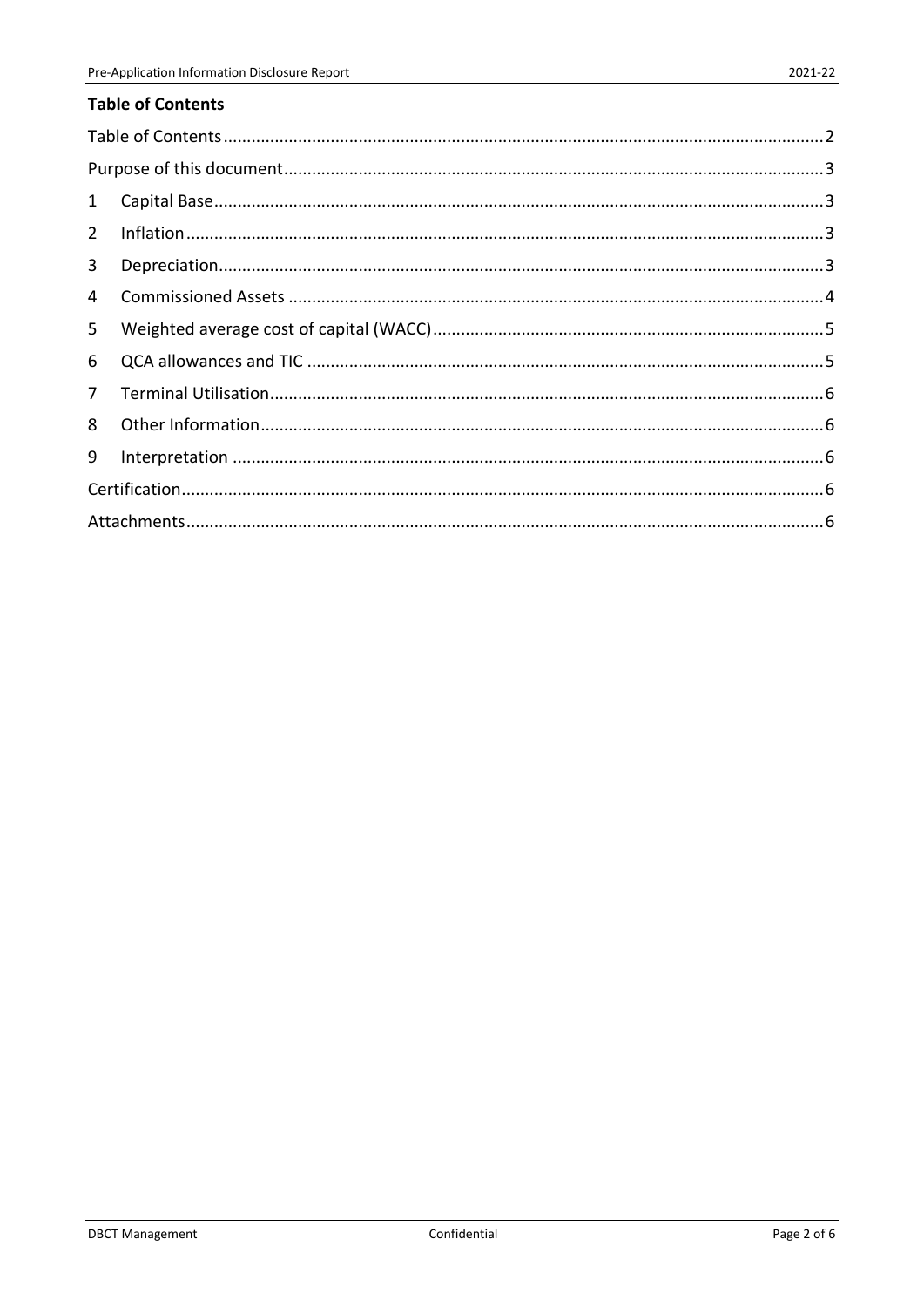## <span id="page-54-0"></span>**Purpose of this document**

This document contains a range of information for Access Seekers to assist in the preparation of an Access Application and the effective facilitation of any subsequent negotiations, pursuant to s.5.2(c)(2) of the DBCT Access Undertaking (**AU**) and in accordance with the requirements specified in Schedule H of the AU.

DBCT Management notes that under section 101(5) of the QCA Act, an Access Seeker may seek advice or directions from the QCA with regard to matters relating to this information provision.

In this Report:

**Preceding Period** means the period commencing on the Commencement Date and ending on the last day of the Financial Year prior to the Financial Year in which the information provided in accordance with this Report was requested;

**Historical Period** means the period commencing at the start of the 2006 Financial Year and ending on the last day of the 2021 Financial Year

#### **Table 1 – Capital Base components**

| Item | <b>RAB Component</b>          | Units | 2021  | 2020  | 2019  | 2018  | 2017  | 2016    | 2015     | 2014              | 2013  | 2012  | 2011  | 2010 | 2009  | 2008  | 2007  |
|------|-------------------------------|-------|-------|-------|-------|-------|-------|---------|----------|-------------------|-------|-------|-------|------|-------|-------|-------|
|      | Capital Base Opening Value    | AŚm   | 2.344 | 2.367 | 2.394 | .423  | 2.389 | 2.418   | .429     | 2.371             | .367  | 2.380 | 372   | .361 | 1.883 | 1.502 | 882   |
|      | March-March Outturn Inflation | %     | 2.00% | 1.67% | L.33% | L.90% | 2.11% | 1.36%   | .32%     | <sup>2</sup> .94% | 2.45% | .58%  | 1.35% | .89% | 2.47% | 4.24% | 2.44% |
|      | Indexation                    | AŚm   | 47    | 39    |       | 46    | 50 l  |         | 22<br>ےد | 70 <sub>1</sub>   | 58    | 38    | 78    | 68   |       | 44    | 21    |
|      | Depreciation                  | AŚm   | (91)  | (88)  | (87)  | (87)  | (83)  | $'79$ ) | (77)     | (74)              | (71)  | (70)  | (68)  | (66) | (47)  | (30)  | (25)  |
|      | <b>Commissioned Assets</b>    | AŚm   | 88    | 26    | 20    | 11    | 68    |         | 34       | 63                |       | 20    |       |      | 48    | 367   | 625   |

## <span id="page-54-1"></span>**1 Capital Base**

The Capital Base is the value of assets comprising the Terminal. The Capital Base information provided is shown in Item 1 of Table 1.

The Capital Base for each Financial Year of the Historical Period (2006 to 2021), reflects the opening value of the Regulated Asset Base (**RAB**) as approved by the QCA. The QCA has historically calculated these values by rolling forward the previous Financial Year's RAB Opening Value to account for indexation, depreciation and RAB additions.

The Capital Base for each Financial Year of the Preceding Period and the Financial Year in which the information is requested, is based on DBCT Management's evaluation of its Capital Base as determined by rolling forward the previous year's Capital Base by:

- indexing the previous Financial Year's Capital Base value using inflation as determined in section 2;
- subtracting the depreciation value for the previous Financial Year as determined in section 3; and
- adding the value of commissioned assets from the previous Financial Year as determined in section 4.

## <span id="page-54-2"></span>**2 Inflation**

Indexation compensates for the impact of inflation on the value of the terminal. The Indexation information provided is shown in Item 2 of Table 1, based on the indexation value added to the Capital Base annually, which is calculated by applying the **March-March outturn inflation** to the Capital Base.

The March-March outturn inflation for each Financial Year of the Historical Period and the Preceding Period is the annual percentage change in the Australian Bureau of Statistics (**ABS**) consumer price index (**CPI**) for All Groups, Weighted Average of Eight Capital Cities from the March quarter in Financial Year t-2 to the March quarter in Financial Year t-1.

#### <span id="page-54-3"></span>**3 Depreciation**

Depreciation reflects the reduction in value of assets in the Capital Base over their economic life. The Depreciation information provided is shown in Item 3 of Table  $1^1$  $1^1$ , based on:

<span id="page-54-4"></span> $1$  Depreciation is shown as a negative figure in the table as this reflects the impact it has on the Capital Base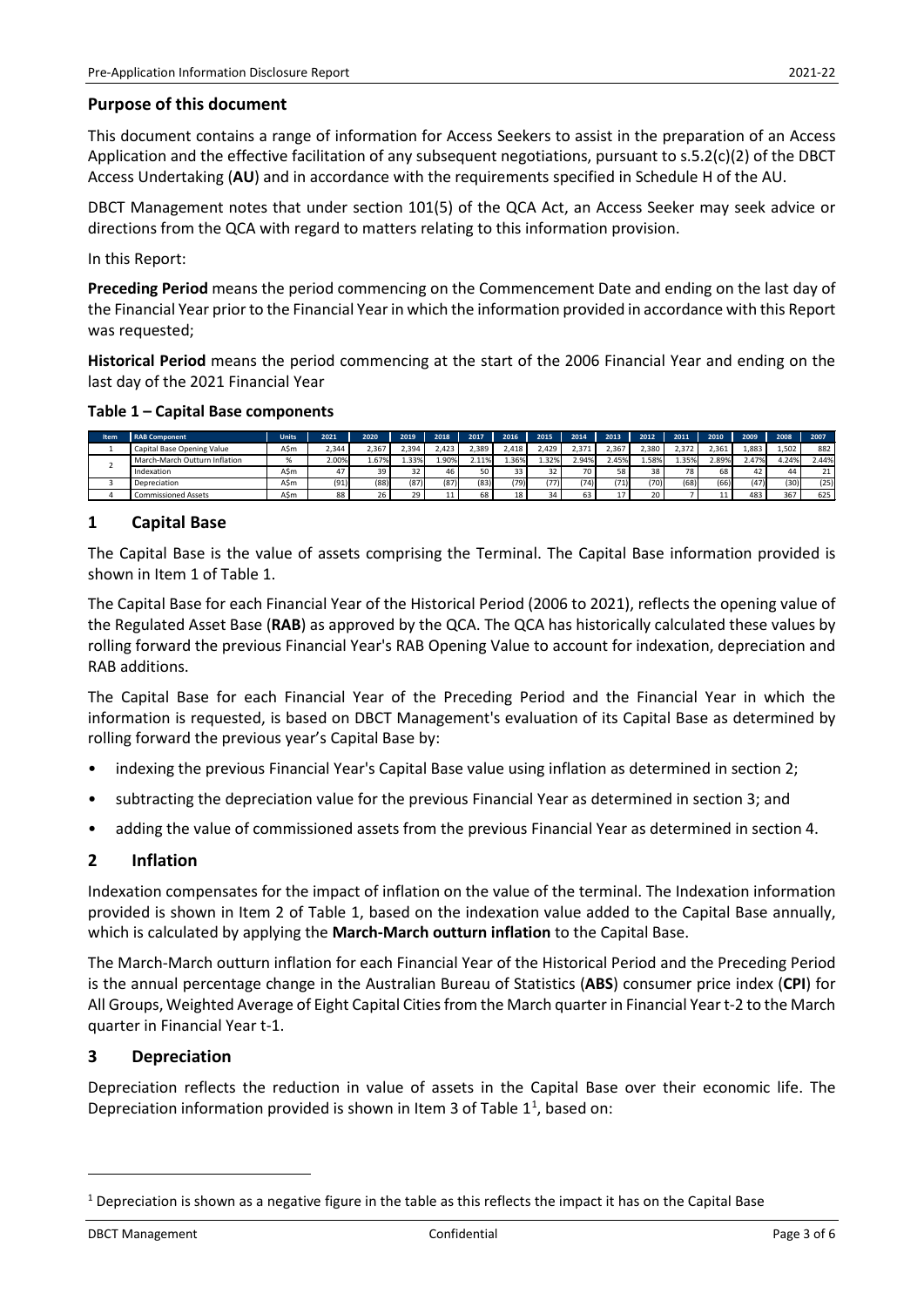- (a) for each year of the Historical Period, the depreciation value as applied by the QCA in its derivation of the relevant periods' revenue requirement under DBCT Management's previous access undertakings;
- (b) for each Financial Year of the Preceding Period, the depreciation value reasonably determined by DBCT Management in such a way that:
	- (1) each asset or group of assets is depreciated over the economic life of that asset or group of assets; and
	- (2) allows, as far as reasonably practicable, for adjustments reflecting changes in the expected economic life of a particular asset or group of assets (including adjustments to align the asset life with the duration of DBCT Management's terminal lease); and
	- (3) so that an asset is depreciated only once that is, the amount by which the asset is depreciated over its economic life does not exceed the value of the asset at the time of its inclusion in the Capital Base (adjusted for inflation); and
	- (4) the residual value of the asset is zero.

## <span id="page-55-0"></span>**4 Commissioned Assets**

Detailed information relating to new commissioned assets has historically been published by the QCA as part of its review process in accordance with the Access Undertaking. Item 4 of Table 1 sets out the value of assets commissioned for each Financial Year of the Historical Period, as approved by the QCA for addition to the RAB. Commissioned assets represent the capital expenditure that is incurred by DBCT Management to continue to perform in accordance with the requirements of relevant environmental and safety regulations, the Access Undertaking, Terminal Regulations, Operations and Maintenance Contract (**OMC**), Access Agreements, and various other applicable standards and agreements. Commissioned assets are comprised of two primary types of Capital Expenditure undertaken by DBCT Management:

- **NECAP**. The assets comprising the Terminal are subject to deterioration over time as part of delivering the coal handling service, and require refurbishment or replacement outside the scope of the OMC obligations. Other requirements include improvement of safety or environmental performance, terminal throughput and efficiency. In these cases, and where the new assets do not increase the System Capacity, the Operator will recommend the appropriate level of non-expansion capital expenditure (NECAP) required to comply with its requirements, and if this is approved by Access Holders, then DBCT Management will provide the funding and project management expertise to deliver the new assets. Examples of such new assets are replacements of major equipment such as stackers and shiploaders, structural repairs to berths, offshore pile wrapping, machine automation and collision prevention systems. Typical expenditure is in the order of \$10m-\$50m annually, and following commissioning and handover into operation, such expenditure is included in the Capital Base.
- **Expansion**. In the event that an increase in System Capacity is required to provide new capacity for Access Seekers, then DBCT Management will undertake a terminal expansion in accordance with the AU and consistent with the DBCT Master Plan. The new assets may include refurbishments or replacements of existing assets, but typically involve additional major plant and facilities, and significant reconfiguration of the terminal operations. Expenditure may be \$5m-\$20m for related feasibility studies, and in the order of \$100m-\$1000m for construction works over the duration of the expansion, and following commissioning and handover into operation, such expenditure is included in the Capital Base if approved by the QCA in accordance with various requirements of the AU, particularly s.12.5.

The Value of Commissioned Assets information provided in Item 4 of Table 1 is based on:

- (a) for each Financial Year of the Historical Period, Capital Expenditure approved by the QCA for addition to the RAB;
- (b) for each Financial Year of the Preceding Period, the value of commissioned assets in that year as reasonably determined by DBCT Management in accordance with the AU.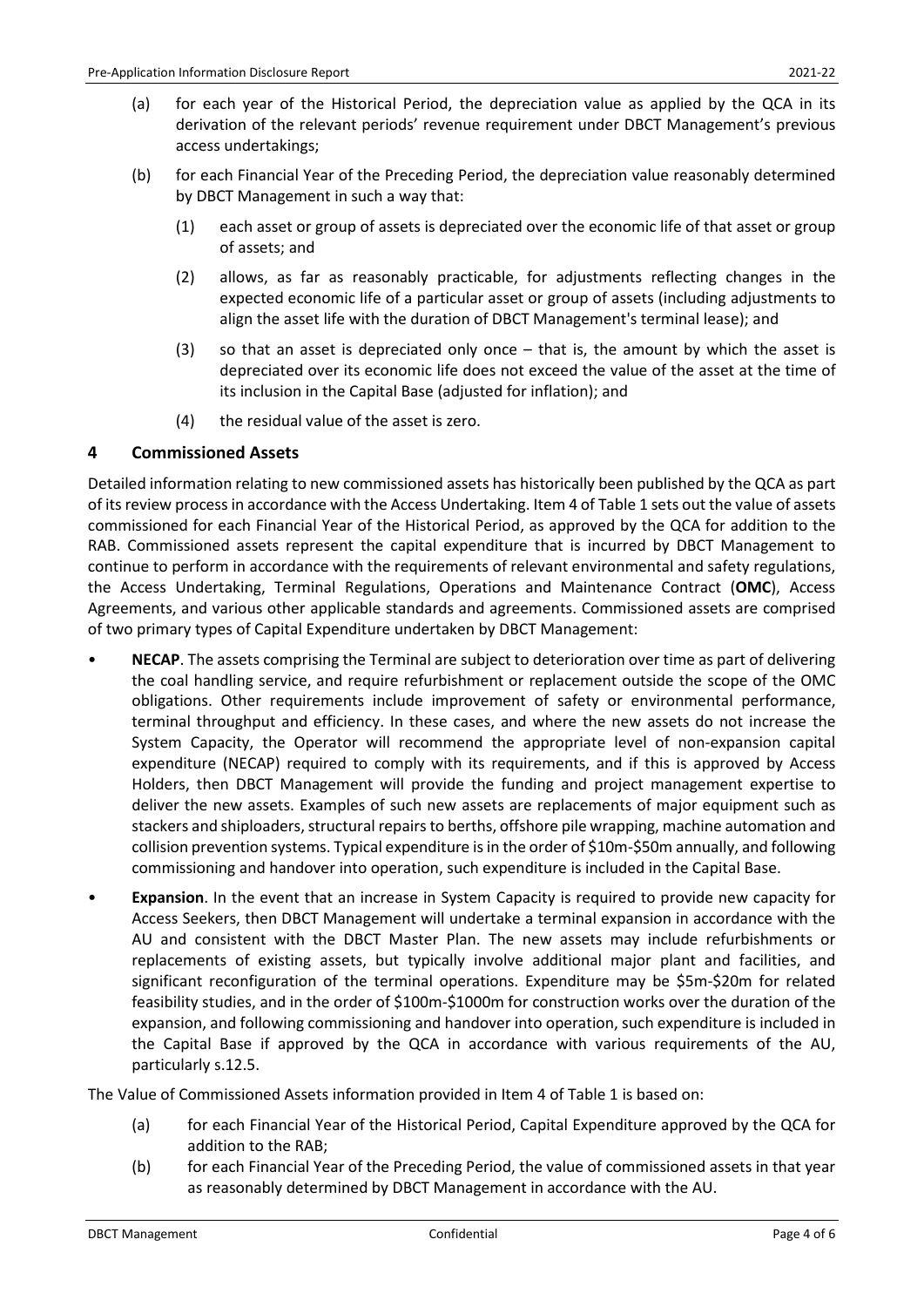#### **Table 2 – WACC parameters**

| <b>Item</b> | <b>WACC parameter</b>      | 2016-21 | 2011-16 | 2006-11 |
|-------------|----------------------------|---------|---------|---------|
| 5(a)        | Nominal Risk Free Rate     | 1.82%   | 5.08%   | 5.84%   |
| 5(b)        | Debt Risk Premium          | 2.89%   | 3.96%   | 1.30%   |
| 5(c)        | <b>Market Risk Premium</b> | 6.50%   | 6.00%   | 6.00%   |
| 5(d)        | Gamma                      | 0.47    | 0.50    | 0.50    |
| 5(e)        | Equity                     | 40%     | 40%     | 40%     |
| 5(f)        | Gearing                    | 60%     | 60%     | 60%     |
| 5(g)        | <b>Equity Beta</b>         | 0.87    | 1.00    | 1.00    |
| 5(h)        | Return on equity           | 7.48%   | 11.08%  | 11.84%  |
| 5(i)        | Nominal Vanilla WACC       | 5.82%   | 9.86%   | 9.02%   |
| 5(j)        | <b>Inflation Rate</b>      | 2.00%   | 2.69%   | 2.50%   |
| 5(k)        | Corporate Tax Rate         | 30%     | 30%     | 30%     |

## <span id="page-56-0"></span>**5 Weighted average cost of capital (WACC)**

DBCT Management's weighted average cost of capital is shown in Table 2 for each regulatory period of the Historical Period, based on the following values as approved by the QCA:

- (a) Nominal Risk-Free Rate
- (b) Debt Risk Premium
- (c) Market Risk Premium
- (d) Gamma
- (e) Equity component
- (f) Gearing component
- (g) Equity Beta
- (h) Return on equity
- (i) Nominal Vanilla WACC
- (j) Inflation Rate
- (k) Corporate Tax Rate

## **Table 3 – Allowances and TIC**

| <b>Item</b> | <b>Revenue Component</b>         | <b>Units</b> | 2021  | 2020  | 2019          | 2018             | 2017  | 2016  | 2015  | 2014  | 2013  | 2012     | 2011            | 2010  | 2009  | 2008  | 2007 |
|-------------|----------------------------------|--------------|-------|-------|---------------|------------------|-------|-------|-------|-------|-------|----------|-----------------|-------|-------|-------|------|
| 6(a)        | <b>Working Capital Allowance</b> | ASm          | 1.1   | ⊥.⊥   | .             | 1.1              |       | 4.4   | 2.4   | 2.3   | 2.2   | 2.2      | 2.2             | 1.9   | .     | 1.1   | 0.8  |
| 6(b)        | Corporate Overheads              | ASm          | 7.8   | 7.b   | 7.6           | 7.5 <sub>1</sub> | 7.3   | 6.0   | 6.1   | 5.9   |       | 5.7      | " 4.د           |       | ے ۔   | 51    | 4.8  |
| 6(c         | Regulatory Levy                  | ASm          | 0.8   | 1.6   | $1.8^{\circ}$ | 0.5              | 0.1   | 0.5   |       | 0.6   | 0.6   | $\pm .4$ | $\pm .3$        | 0.3   | 0.3   | 0.3   | 0.3  |
| 6(d)        | <b>Remediation Allowance</b>     | ASm          | 7.0   | 7.0   | 7.0           | 7.0              | 7.0   | 1.0   | 1.0   | 1.0   | 1.0   | 1.0      | $1.0 \;{\rm F}$ | 1.0   | 1.0   | 1.0   | 1.0  |
| 6(e)        | Net Tax Allowance                | ASm          | 8.7   |       | 8.4           | 8.1              | 7.8   | 9.5   | 9.4   | 8.4   | 7.6   | 7.5      | 7.01            | 9.6   | 8.0   | 6.8   | 4.4  |
| 6(f)        | <b>QCA Approved ARR</b>          | ASm          | 200.5 | 199.1 | 199.6         | 198.1            | 193.0 | 260.0 | 258.5 | 250.3 | 246.7 | 247.3    | 243.4           | 228.3 | 178.8 | 136.3 | 90.3 |
| 6(g)        | TIC                              | \$/t         | 2.43  | 2.51  | 2.48          | 2.52             | 2.39  | 3.13  | 3.08  | 2.99  | 2.90  | 2.92     | 2.87            | 2.71  | 2.56  | 2.17  | 1.49 |

## <span id="page-56-1"></span>**6 QCA allowances and TIC**

Table 3 sets out information on the QCA's historical revenue allowances and terminal infrastructure charge for each year of the Historical Period (as at the end of the relevant Financial Year) including the following revenue components:

- (a) Working Capital
- (b) Corporate Overheads
- (c) Regulatory Levy
- (d) Remediation Allowance
- (e) Net Tax Allowance
- (f) The approved Annual Revenue Requirement
- (g) The Terminal Infrastructure Charge.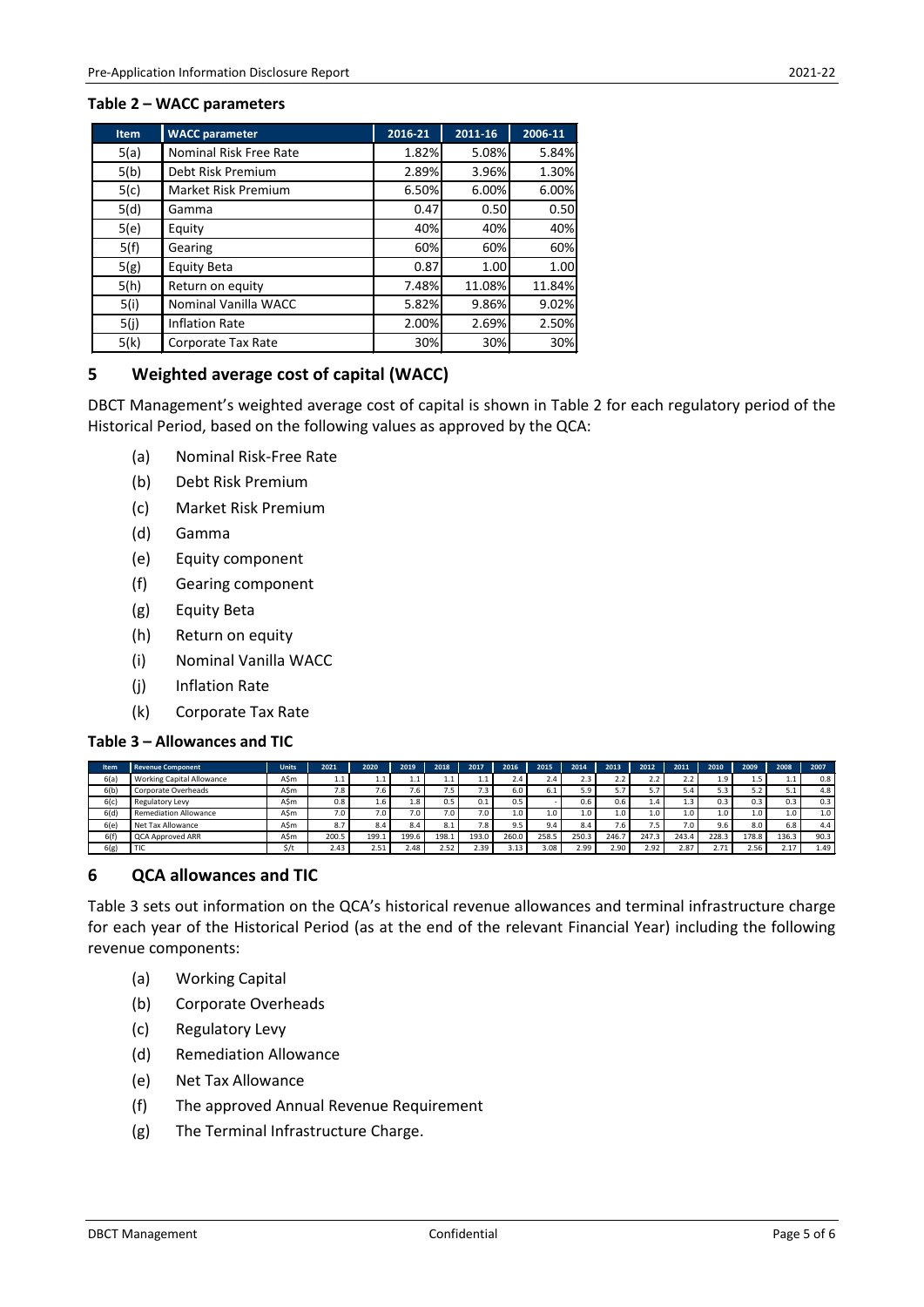| <b>Item</b> | <b>Items</b>                | <b>Units</b> | 2021 | 2020 | 2019 | 2018                             | 2017            | 2016       | 2015 | 2014            | 2013 | 2012 | 2011 | 2010       | 2009           | 2008 | 2007 |
|-------------|-----------------------------|--------------|------|------|------|----------------------------------|-----------------|------------|------|-----------------|------|------|------|------------|----------------|------|------|
| 7(a)        | Contracted capacity         | Mtpa         | 82.4 | 79.2 | 80.6 |                                  | 80.7            | 83.1       | 83.8 | 83.8            | 85.0 | 84.8 | 84.8 | 84.3       | 70.0           | 63.0 | 60.4 |
| 7(b)        | <b>Actual Throughput</b>    | Mtpa         |      |      | 69.5 | $\overline{\phantom{a}}$<br>/0.6 | $\sim$<br>ے ۔ د | $-$<br>ь7. | 71.6 | $- - -$<br>67.J |      | 50.8 | 54.7 | --<br>03.I | $\sim$<br>41.1 | 43.0 | 49.9 |
| 7(c)        | <b>Terminal Utilisation</b> |              |      |      | 82%  |                                  | 74%             | 79%        | 84%  | 79%             | 73%  | 60%  | 64%  | 74%        | 55%            | 63%  | 83%  |

#### <span id="page-57-0"></span>**7 Terminal Utilisation**

Table 4 sets out information on the historical utilisation of the terminal (as at the end of the relevant Financial Year). Specifically it sets out:

- (a) Contracted capacity;
- (b) Actual Throughput (being volumes of coal handled); and
- (c) Terminal Utilisation (being Actual Throughput as a percentage of System Capacity).

#### <span id="page-57-1"></span>**8 Other Information**

Any other information that may assist an Access Seeker to determine the reasonableness of historical pricing information (if applicable) will form part of this Report as an attachment.

#### <span id="page-57-2"></span>**9 Interpretation**

Where applicable, capitalised terms adopt the meaning as set out in Schedule G of the AU.

#### <span id="page-57-3"></span>**Certification**

The undersigned Senior Managers of DBCT Management hereby certify their belief that the information provided in this Report is in accordance with s.5.2(c)(2) of the DBCT Access Undertaking, specifically:

- (1) the information was derived and is provided in accordance with the relevant requirements of Schedule H; and
- (2) it properly represents the information required under Schedule H.

| Name      |  |
|-----------|--|
| Title     |  |
| Signature |  |
|           |  |
| Date      |  |

## <span id="page-57-4"></span>**Attachments**

A. Other Information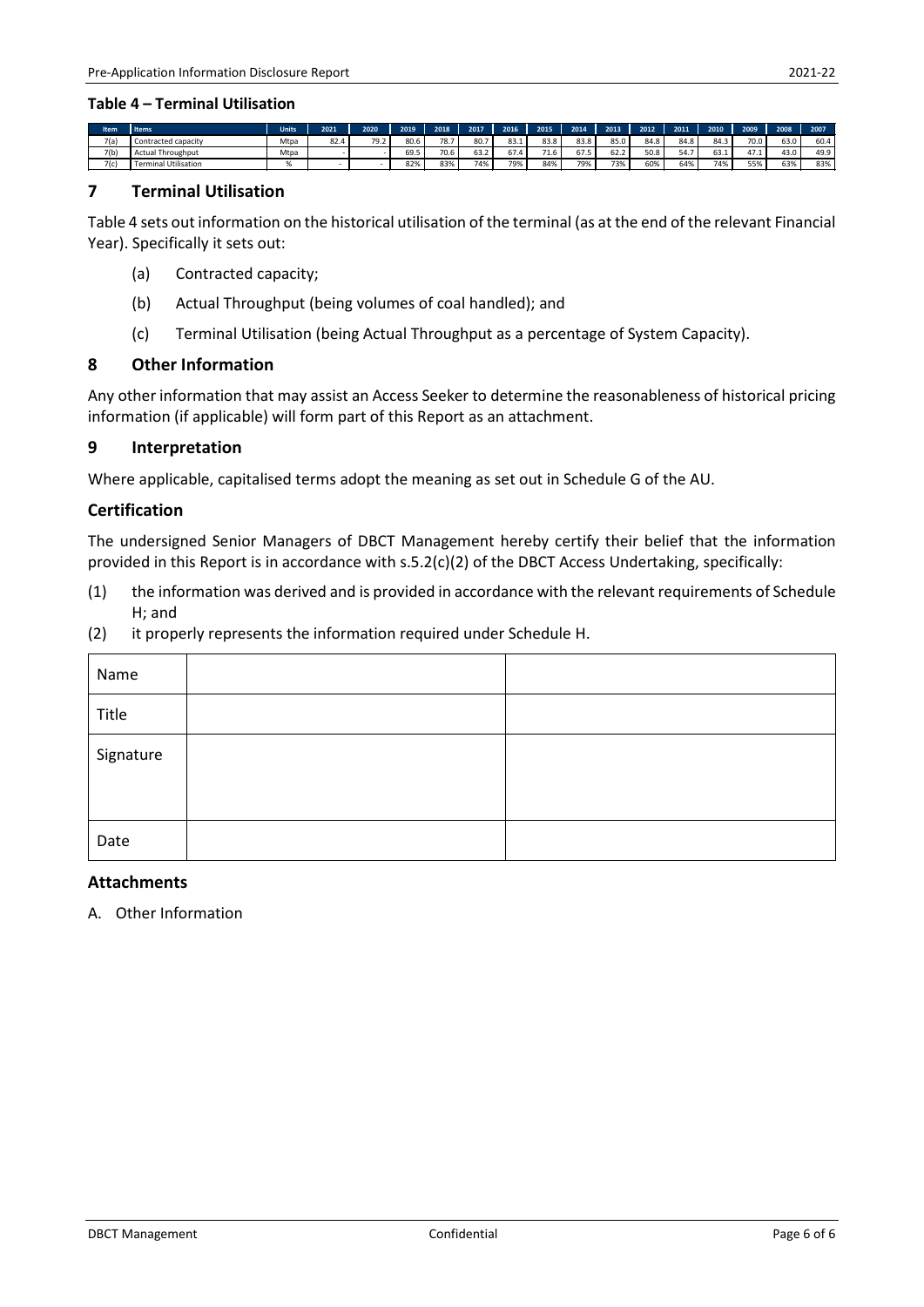**DBCT MANAGEMENT** 



# **DBCT Access Undertaking**

**Schedule I**

# **Indicative Access Proposal Information Disclosure Report**

**Financial Year 2021-22**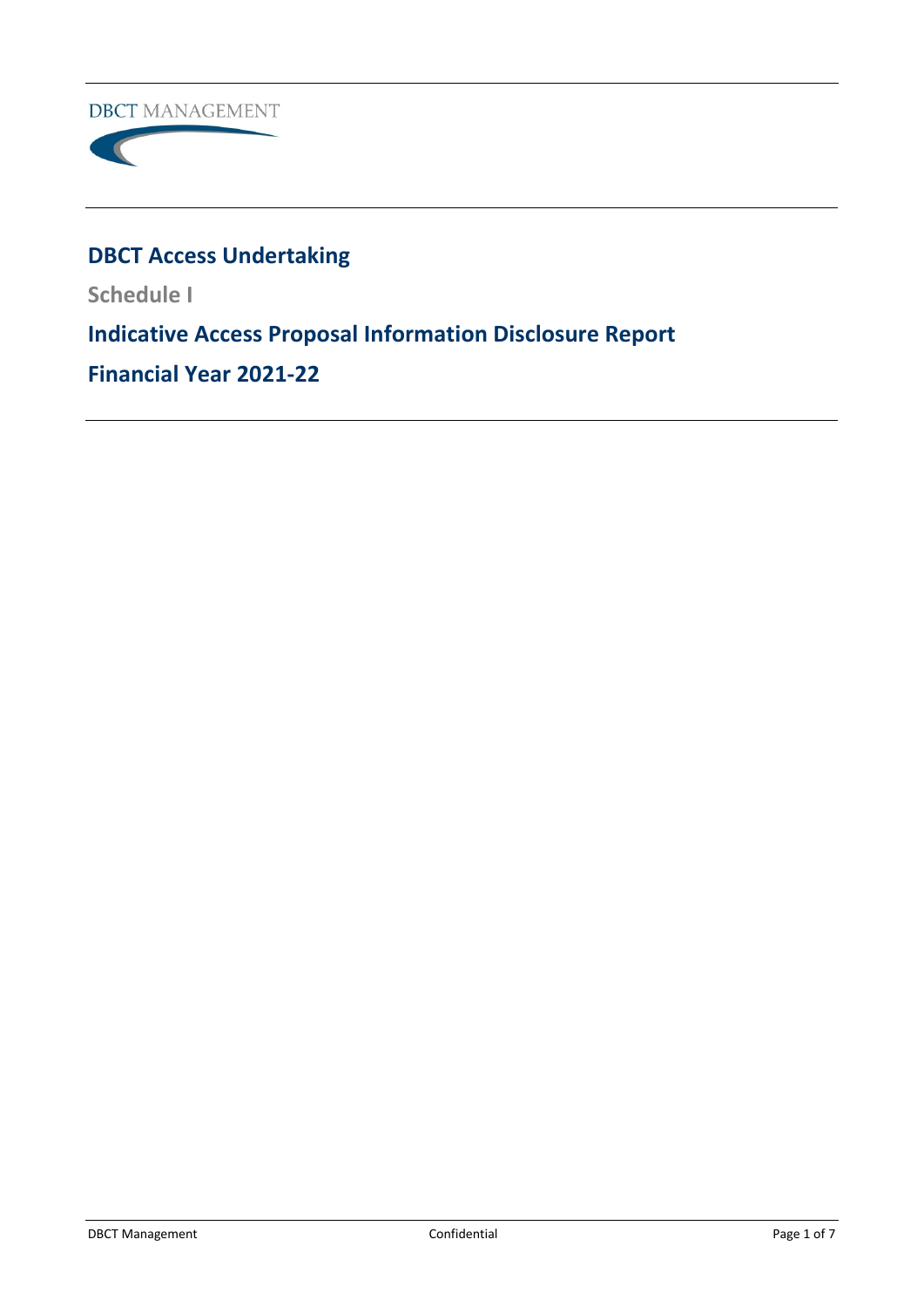<span id="page-59-0"></span>

| 1  |  |  |  |  |  |  |  |  |  |
|----|--|--|--|--|--|--|--|--|--|
| 2  |  |  |  |  |  |  |  |  |  |
| 3  |  |  |  |  |  |  |  |  |  |
| 4  |  |  |  |  |  |  |  |  |  |
| 5  |  |  |  |  |  |  |  |  |  |
| 6  |  |  |  |  |  |  |  |  |  |
| 7  |  |  |  |  |  |  |  |  |  |
| 8  |  |  |  |  |  |  |  |  |  |
| 9  |  |  |  |  |  |  |  |  |  |
| 10 |  |  |  |  |  |  |  |  |  |
| 11 |  |  |  |  |  |  |  |  |  |
| 12 |  |  |  |  |  |  |  |  |  |
| 13 |  |  |  |  |  |  |  |  |  |
|    |  |  |  |  |  |  |  |  |  |
|    |  |  |  |  |  |  |  |  |  |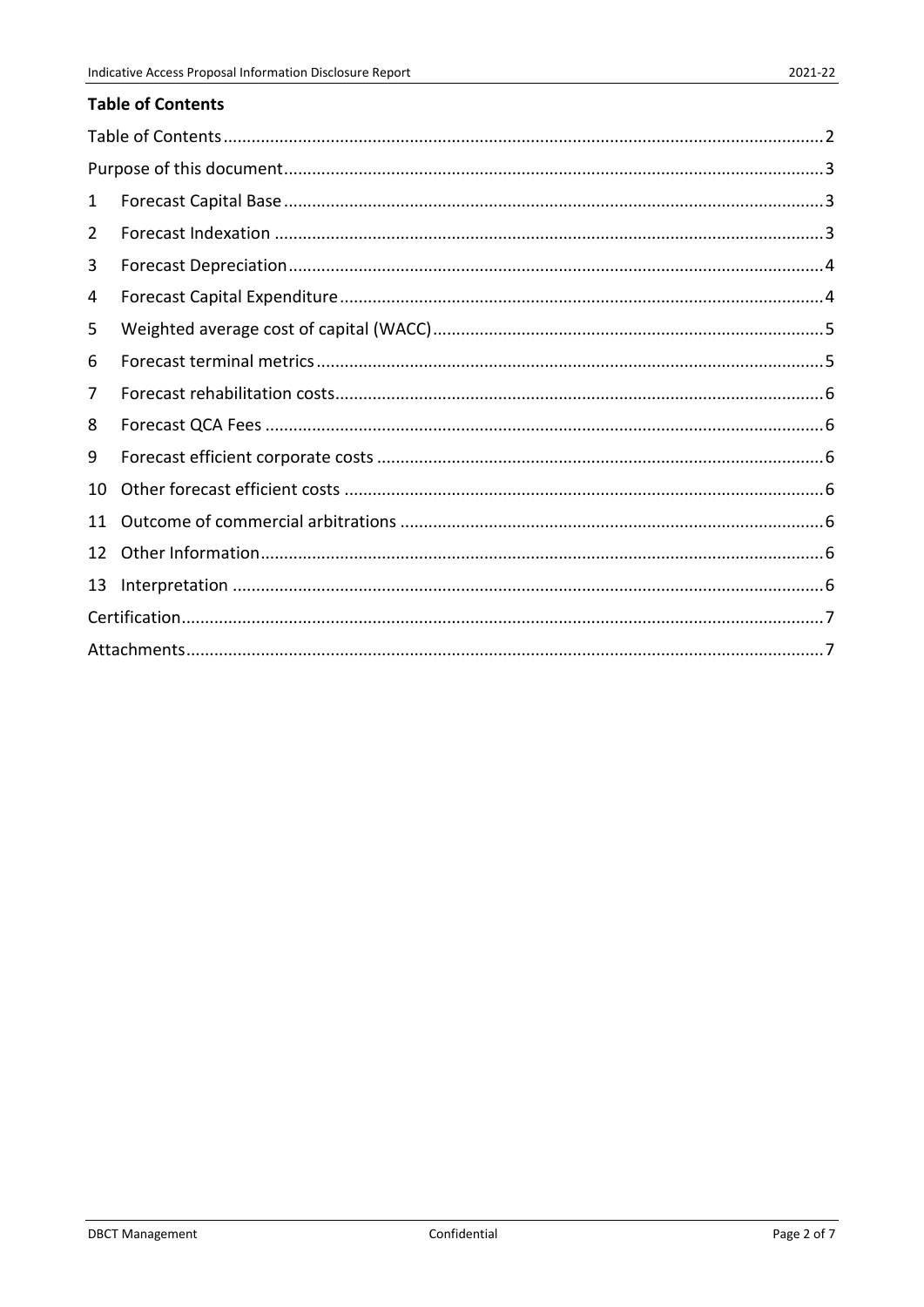#### <span id="page-60-0"></span>**Purpose of this document**

This document contains a range of information to facilitate effective negotiations between the Access Seeker and DBCT Management following the Indicative Access Proposal process, pursuant to s.5.5(d)(7) and Schedule I of the DBCT Access Undertaking (**AU**). Access Seekers should also reference the historical context of access charges which is provided in the Pre-Application Information Disclosure Report consistent with Schedule H of the AU.

DBCT Management notes that under section 101(5) of the QCA Act, an Access Seeker may seek advice or directions from the QCA with regard to the information provided in this report.

In this report **Forecast Period** means the period commencing at the start of the Financial Year in which the Indicative Access Proposal is to be provided and ending on 30 June 2026.

**Table 1 – Capital Base components**

| <b>Item</b> | <b>Capital Base Component</b>       | <b>Units</b> | 2022  | 2023 | 2024 | 2025 | 2026 |
|-------------|-------------------------------------|--------------|-------|------|------|------|------|
|             | <b>Forecast Capital Base</b>        | A\$m         | 2.388 |      |      |      |      |
| 2a          | Forecast Indexation                 | A\$m         | 48    |      |      |      |      |
| 2b          | Forecast Inflation                  | %            | 2.00% |      |      |      |      |
| 3           | <b>Forecast Depreciation</b>        | A\$m         | (97)  |      |      |      |      |
| 4           | <b>Forecast Capital Expenditure</b> | A\$m         | 60    |      |      |      |      |

#### <span id="page-60-1"></span>**1 Forecast Capital Base**

The Capital Base is the value of assets comprising the Terminal. DBCT Management's forecast of the Capital Base for each Financial Year of the Forecast Period is shown in Item 1 of Table 1.

DBCT Management has determined the Capital Base by rolling forward the previous Financial Year's Capital Base by:

- adjusting the value of the previous Financial Year's Capital Base to account for inflation by applying the forecast inflation provided in Item 2b of Table 1;
- subtracting the forecast depreciation value for the previous Financial Year as provided in Item 3 of Table 1; and
- adding the value of forecast capital expenditure from the previous Financial Year as provided in Item 4 of Table 1.

For the purposes of determining the 2022 Capital Base, the Capital Base for the Financial Year 2021 was taken to be the RAB value approved by the QCA for that year.

## <span id="page-60-2"></span>**2 Forecast Indexation**

Indexation compensates for the impact of inflation on the value of the Terminal. The Forecast Indexation adjustment is shown in Item 2a of Table 1, based on DBCT Management's estimate of inflation for each Financial Year of the Forecast Period.

DBCT Management's forecast of inflation over for the Forecast Period is set out in Item 2b of Table 1.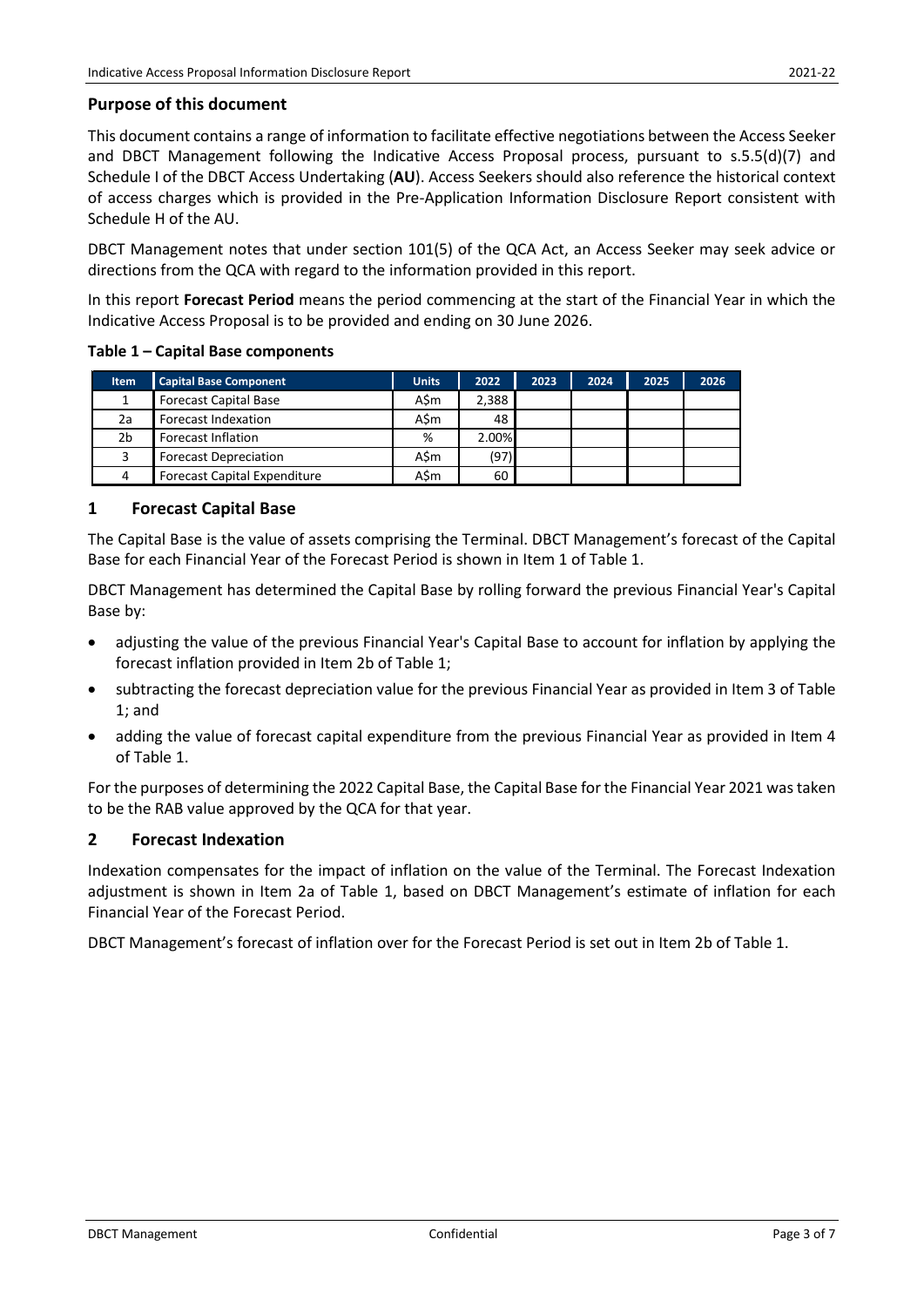#### <span id="page-61-0"></span>**3 Forecast Depreciation**

Depreciation reflects the reduction in value of assets in the Capital Base overtheir economic life. The Forecast Depreciation information is shown in Item 3 of Table  $1<sup>1</sup>$  $1<sup>1</sup>$ , for each Financial Year of the Forecast Period, as reasonably determined by DBCT Management in such a way that:

- each asset or group of assets is depreciated over the economic life of that asset or group of assets; and
- so as to allow, as far as reasonably practicable, for adjustments reflecting changes in the expected economic life of a particular asset or group of assets (including adjustments to align the asset life with the duration of the terminal lease); and
- so that an asset is depreciated only once that is, the amount by which the asset is depreciated over its economic life does not exceed the value of the asset at the time of its inclusion in the Capital Base (adjusted for inflation); and
- the residual value of the asset is zero.

## <span id="page-61-1"></span>**4 Forecast Capital Expenditure**

DBCT Management's forecast of Capital Expenditure for each Financial Year of the Forecast Period is set out in Item 4 of Table 1, including a description of the related assets expected to be commissioned in the Forecast Period.

The Terminal must continue to perform in accordance with the requirements of relevant environmental and safety regulations, the Access Undertaking, Terminal Regulations, Operations and Maintenance Contract (**OMC**), Access Agreements, and various other applicable standards and agreements. The AU contemplates two types of Capital Expenditure to be undertaken by DBCT Management:

- **NECAP**. The assets comprising the existing Terminal are subject to deterioration over time as part of delivering the coal handling service, and require refurbishment or replacement outside the scope of the OMC obligations. Other requirements include improvement of safety or environmental performance, terminal throughput and efficiency. In these cases, and where the new assets do not increase the System Capacity, the Operator will recommend the appropriate level of non-expansion capital expenditure (NECAP) required to comply with its requirements, and if this is approved by Access Holders, then DBCT Management will provide the funding and project management expertise to deliver the new assets. Examples of such new assets are replacements of major equipment such as stackers and shiploaders, structural repairs to berths, offshore pile wrapping, machine automation and collision prevention systems. Expenditure is in the order of \$10m-\$50m annually. The Operator and DBCT Management regularly review the condition of existing facilities, the expected remaining service life, and any other factors impacting Terminal performance, in consultation with relevant experts. Annually, the outlook for such expenditure is summarised in the Operator's 5 Year Plan, and included in the Forecast Capital Expenditure for the relevant Terminal Component.
- **Expansion**. In the event that an increase in System Capacity is required to provide new capacity for Access Seekers, then DBCT Management will undertake a terminal expansion in accordance with the AU and consistent with the DBCT Master Plan. The new assets usually include refurbishments or replacements of existing assets, additional major plant and facilities, and significant reconfiguration of the terminal operations. Expenditure may be \$5m-\$20m for related feasibility studies, and in the order of \$100m-\$1000m for construction works over the duration of the expansion. Such expenditure is typically longer term, but if it is expected to be commissioned and included in the Capital Base during the Forecast Period, it will also be included in the Forecast Capital Expenditure for the relevant Terminal Component.

<span id="page-61-2"></span><sup>&</sup>lt;sup>1</sup>Depreciation is shown as a negative figure in the table as this reflects the impact it has on the Capital Base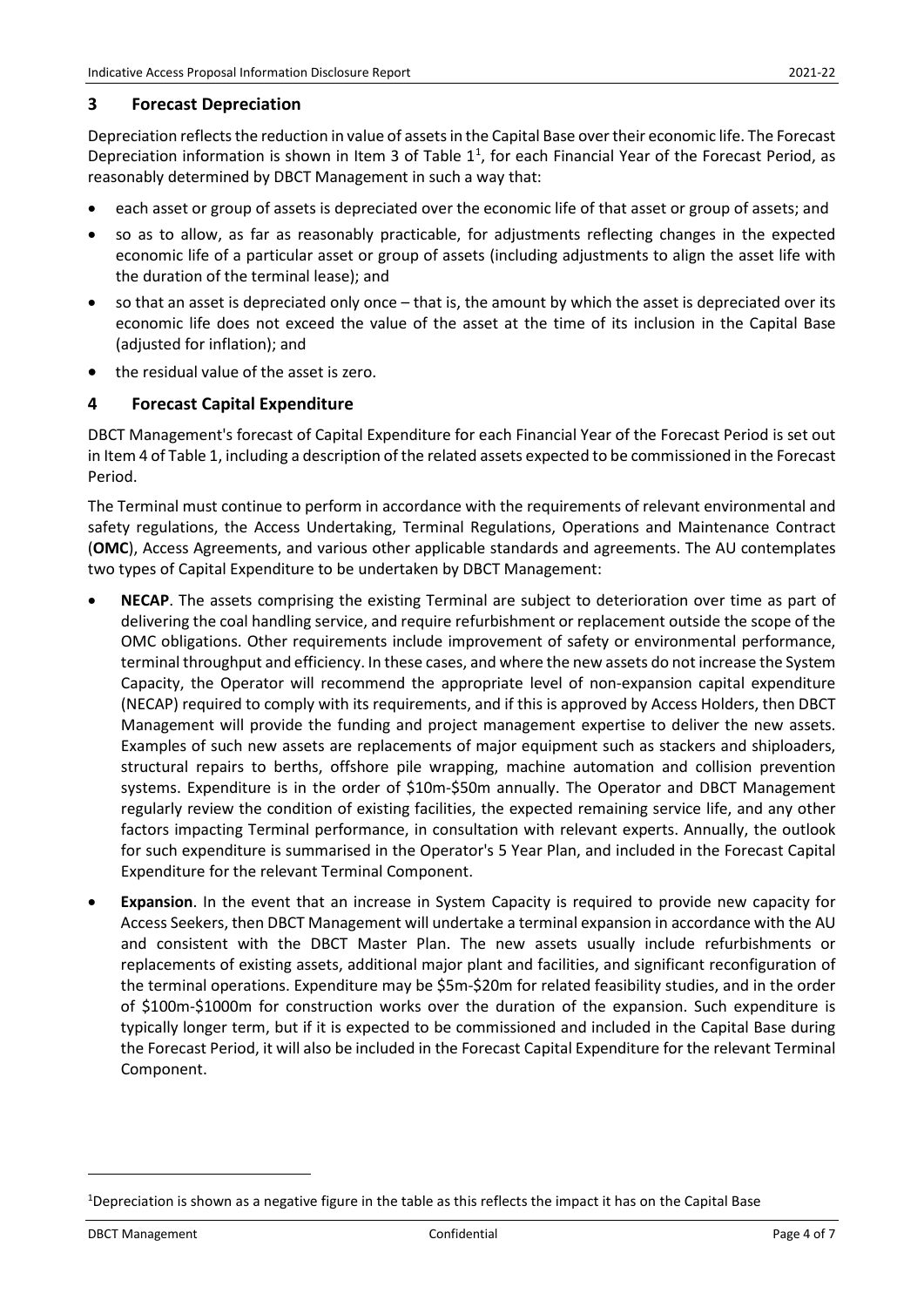#### **Table 2 – WACC parameters**

| <b>Item</b> | <b>WACC Parameter</b>      | 2021-26 |
|-------------|----------------------------|---------|
| 5(a)        | Nominal Risk Free Rate     |         |
| 5(b)        | Debt Risk Premium          |         |
| 5(c)        | <b>Market Risk Premium</b> |         |
| 5(d)        | Gamma                      |         |
| 5(e)        | Equity                     |         |
| 5(f)        | Gearing                    |         |
| 5(g)        | Equity Beta                |         |
| 5(h)        | Return on equity           |         |
| 5(i)        | Nominal Vanilla WACC       |         |
| 5(j)        | <b>Inflation Rate</b>      |         |
| 5(k)        | Corporate Tax Rate         |         |

## <span id="page-62-0"></span>**5 Weighted average cost of capital (WACC)**

Table 2 sets out DBCT Management's estimate of an appropriate weighted average cost of capital over the Forecast Period, comprising the following parameters:

- (a) Nominal Risk-Free Rate
- (b) Debt Risk Premium
- (c) Market Risk Premium
- (d) Gamma
- (e) Equity component
- (f) Gearing component
- (g) Equity Beta
- (h) Return on equity
- (i) Nominal Vanilla WACC
- (j) Inflation Rate
- (k) Corporate Tax Rate

## **Table 3 – Forecast terminal metrics**

| ltem | <b>Terminal Metrics</b>      | <b>Units</b> | 2022 | 2023 | 2024 | 2025 | 2026 |
|------|------------------------------|--------------|------|------|------|------|------|
| 6(a) | Forecast contracted capacity | Mtpa         |      |      |      |      |      |
| 6(b) | Forecast throughput          | Mtpa         |      |      |      |      |      |
| 6(c) | Forecast spare capacity      | Mtpa         |      |      |      |      |      |

## <span id="page-62-1"></span>**6 Forecast terminal metrics**

The forecast terminal metric information in Table 3, provides DBCT Management's estimate of utilisation of the terminal (at the end of each Financial Year of the Forecast Period). Specifically, it shows:

- (a) Forecast contracted capacity;
- (b) Forecast throughput; and
- (c) Forecast spare capacity.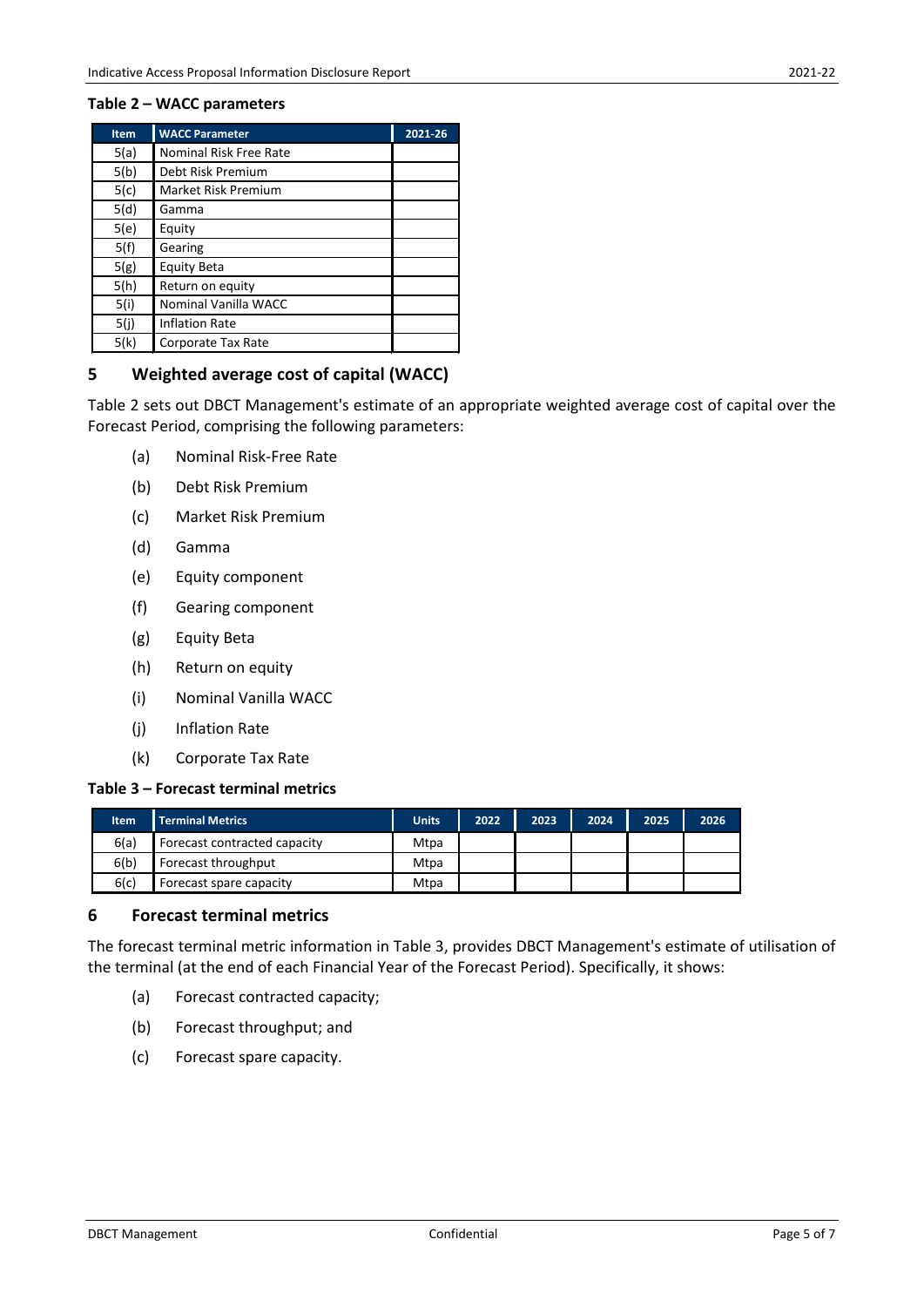## <span id="page-63-0"></span>**7 Forecast rehabilitation costs**

DBCT Management's estimate of the cost of rehabilitating the Terminal at the end of the lease in accordance with the requirements of the PSA is \$[ ].

#### **Table 4 – Forecast efficient costs**

| ltem | <b>Forecast efficient costs</b>    | <b>Units</b> | 2022 | 2023 | 2024 | 2025 | 2026 |
|------|------------------------------------|--------------|------|------|------|------|------|
|      | Forecast QCA Fees                  | ASm          |      |      |      |      |      |
| a    | Forecast efficient corporate costs | A\$m         |      |      |      |      |      |
| 10   | Other forecast efficient costs     | A\$m         |      |      |      |      |      |

## <span id="page-63-1"></span>**8 Forecast QCA Fees**

DBCT Management's estimate of the costs charged to DBCT Management by the QCA for the provision of regulatory services related to the Terminal is shown in Item 8 of Table 4.

## <span id="page-63-2"></span>**9 Forecast efficient corporate costs**

The Forecast Corporate Costs information is an independent estimate of efficient corporate costs of DBCT Management for the Forecast Period, having regard to:

- **•** High level benchmarking, based on other comparable regulatory judgements on total corporate costs for a range of infrastructure providers;
- **•** Component benchmarking, based on benchmarks derived from a cross-section of listed companies to develop estimates of the major components of corporate costs; and
- **•** Bottom-up benchmarking, based on an estimate of corporate costs from an assessment of individual cost items, with the starting point for this analysis being the breakdown of costs included in the QCA's determination of DBCT Management's corporate costs for the 2017 AU.

The Forecast Corporate Costs information is summarised at Item 9 in Table 4 and will form part of this Report as an attachment.

## <span id="page-63-3"></span>**10 Other forecast efficient costs**

DBCT Management's estimate of the costs relating to working capital management and tax obligations for a relevant efficient benchmarked firm is summarised at Item 10 of Table 4.

## <span id="page-63-4"></span>**11 Outcome of commercial arbitrations**

Information regarding the outcomes of any commercial arbitration relating to access to the DBCT service during the Pricing Period will form part of this Report as an attachment (if applicable).

## <span id="page-63-5"></span>**12 Other Information**

Any other information that DBCT Management provides in order to assist an Access Seeker to determine the reasonableness of the estimated Access Charges in accordance with section 5.5(d)(5)(B) of the AU will form part of this Report as an attachment (if applicable).

## <span id="page-63-6"></span>**13 Interpretation**

Where applicable, capitalised terms adopt the meaning as set out in Schedule G of the AU.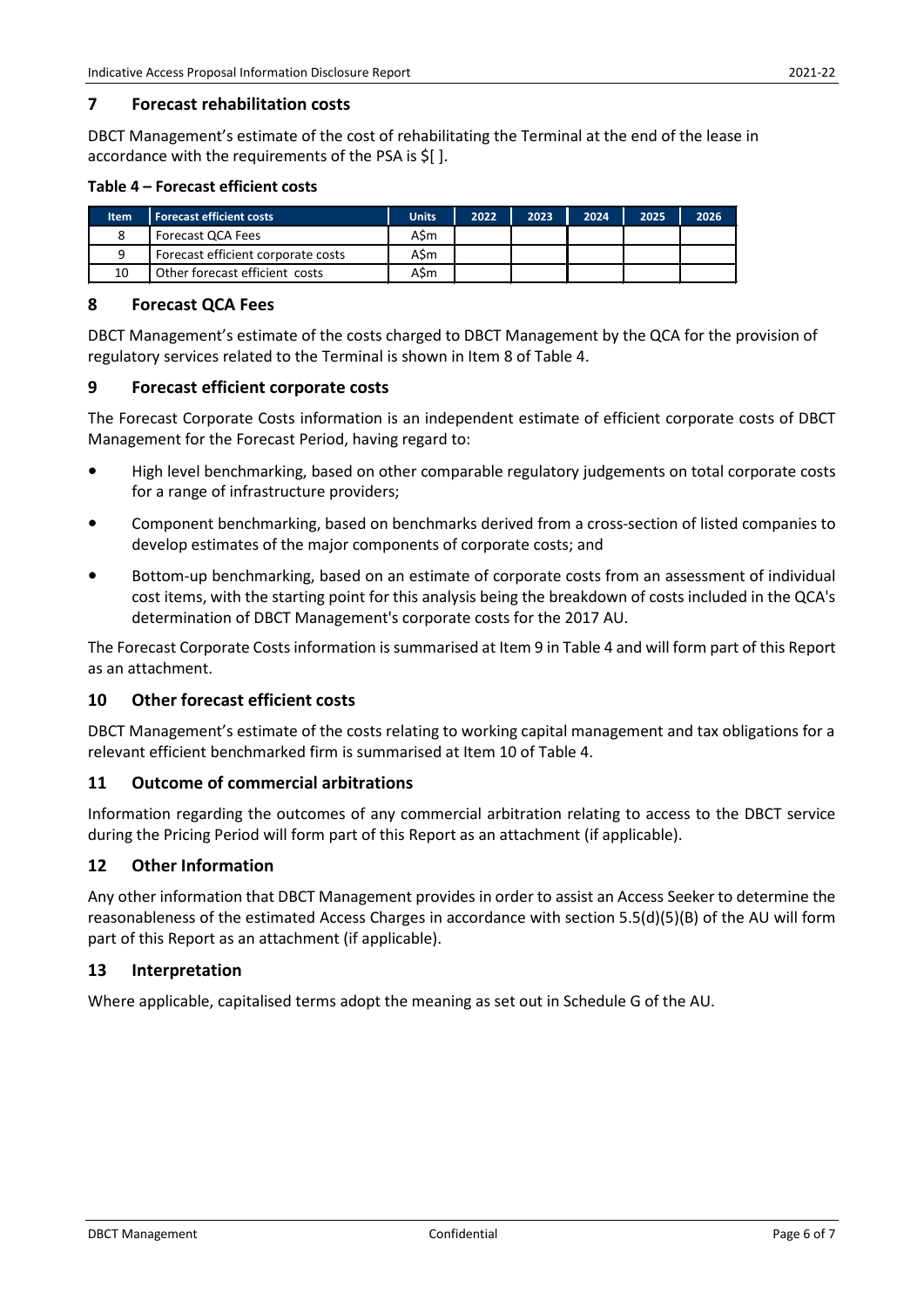#### <span id="page-64-0"></span>**Certification**

The undersigned Senior Managers of DBCT Management hereby certify their belief that the information provided in this Report is in accordance with s.5.5(d)(8) of the AU, specifically:

- (1) the information was derived and is provided in accordance with the relevant requirements of Schedule I; and
- (2) the assumptions made are reasonable.

| Name      |  |
|-----------|--|
| Title     |  |
| Signature |  |
| Date      |  |

## <span id="page-64-1"></span>**Attachments**

- A. Forecast efficient corporate costs information
- B. Outcome of commercial arbitrations
- C. Other Information